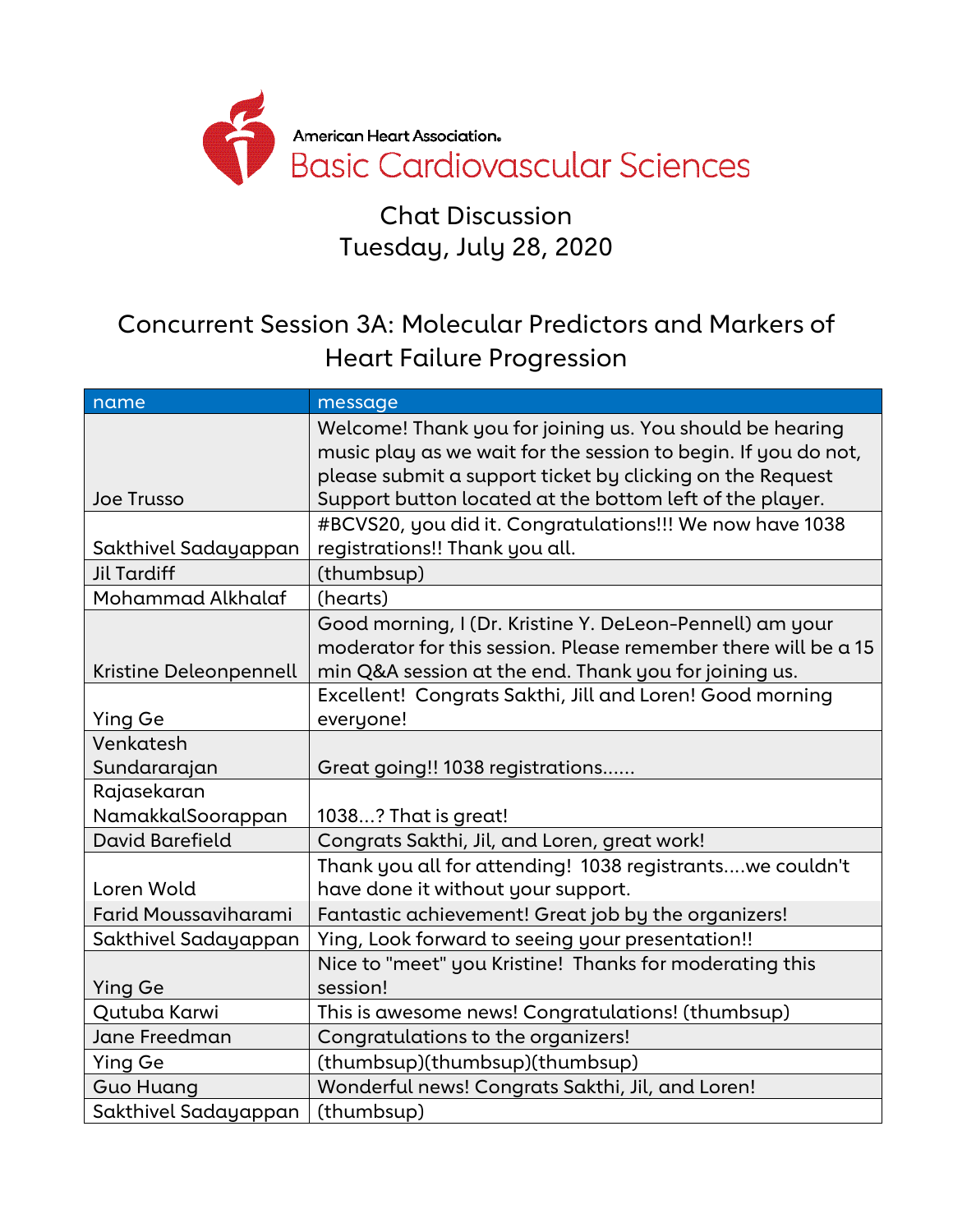|                      | Congratulations to the organizers, Sakthi, Jil and Loren! It is a |
|----------------------|-------------------------------------------------------------------|
| Xiongwen Chen        | wonderful meeting!                                                |
| Rajarajan            |                                                                   |
| AmirthalingamThanda  | Great Achievement, Congratulations to the organizers!             |
|                      | This was a great talk. p53 affects many pathways. Do you          |
| Farid Moussaviharami | know what are the downstream targets?                             |
| Jil Tardiff          | Here we go Ylng!                                                  |
| Jiang Chang          | Always exciting to hear your talk! Congrat.                       |
| Venkatesh            | Dr. Nomura, fantastic work!!! Do you see any potential            |
| Sundararajan         | mitochondrial markers in your single-cell analysis?               |
| <b>Ying Ge</b>       | Thank you Jill, Sakthi and Loren for the kind invitation!         |
|                      | Thanks for the nice talk Dr Nomura! I wonder what is the          |
|                      | major difference between the hypertrophied and adaptive           |
|                      | CM sub-populations in TAC model? And which sub                    |
| Yike Zhu             | population does the Myh7+ CMs belong to?                          |
| <b>Ying Ge</b>       | Nice to see you JC!                                               |
|                      | I have looked at the mitochondrial marker genes using in situ     |
|                      | hybridization and found the similar expression pattern with       |
| Seitaro Nomura       | scRNA-seq.                                                        |
| Seitaro Nomura       | Thank you! Dr. Jiang Chang!                                       |
| Venkatesh            |                                                                   |
| Sundararajan         | Thank you, Dr. Nomura                                             |
| <b>Jil Tardiff</b>   | So, basically cTnI is the devil. Always knew this.                |
| <b>Ying Ge</b>       | yes!                                                              |
| Farid Moussaviharami | Great explanation of the methods! So powerful!                    |
| Seitaro Nomura       | Myh7+ CMs are a part of failing type cardiomyocytes.              |
|                      | Great talk so far Ying, and thank you for providing               |
| Joseph Wu            | background info of MS/MS                                          |
| Ying Ge              | Thank you!                                                        |
|                      | I am so sorry that due to the pandemic your visit to UW was       |
| Farid Moussaviharami | canceled Dr. Ge.                                                  |
| <b>Ying Ge</b>       | Hope to visit the other "UW" next year! :-)                       |
|                      | single-cardiomyocytes RNA-seq of p53 knockout mice                |
|                      | revealed a variety of down-stream target genes including          |
|                      | Cdkn1a. We are now investigating what the most important          |
| Seitaro Nomura       | factors are.                                                      |
|                      | Kristine Deleon-Pennell, Thank you for moderating this            |
| Sakthivel Sadayappan | session!!                                                         |
| <b>Guo Huang</b>     | Nice talk, Seitaro!                                               |
| Seitaro Nomura       | Thank you!                                                        |
| Yike Zhu             | Thank you Dr Nomura!                                              |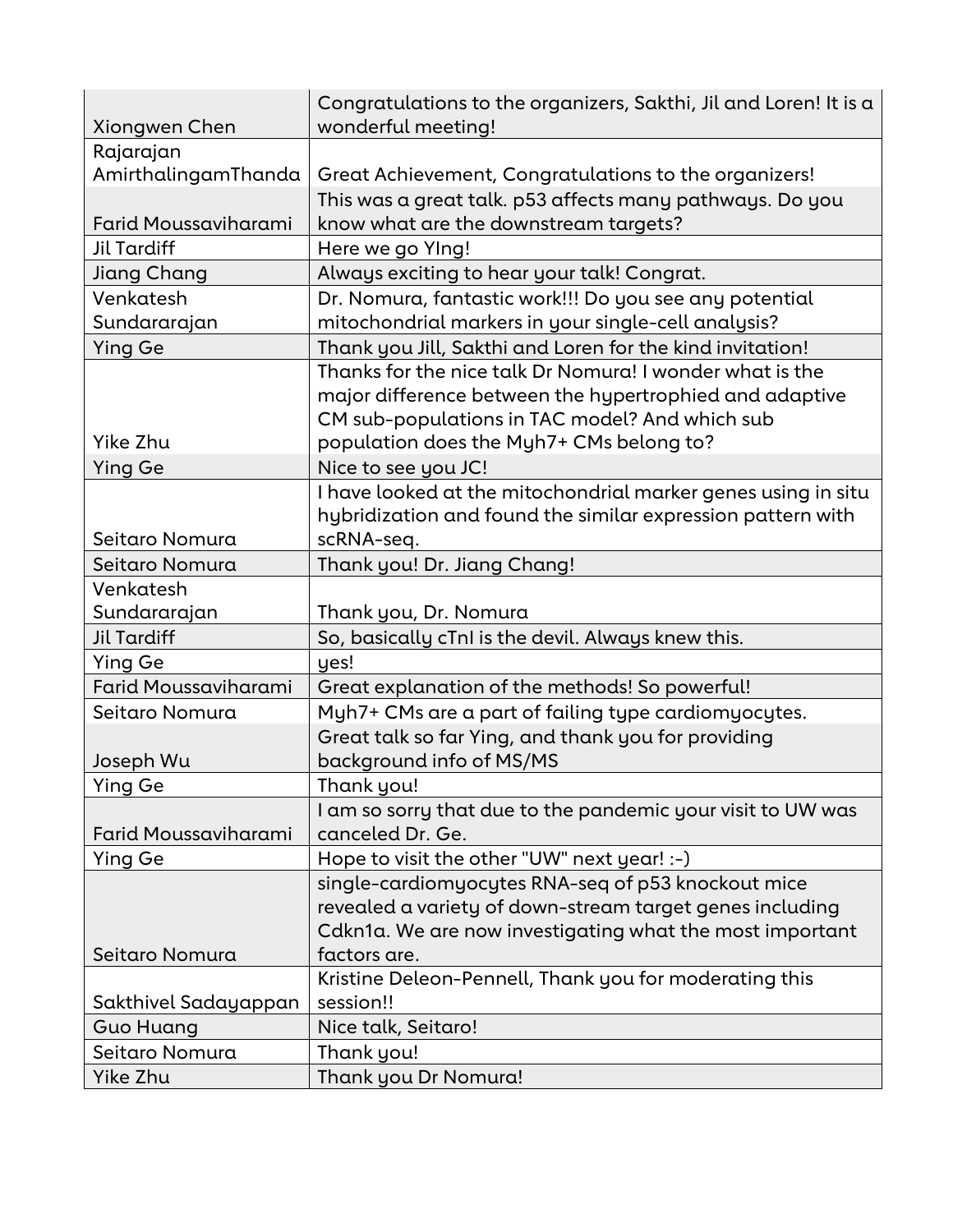|                      | Ying, nice to 'see' you here, I am wondering, is it possible just<br>test out all the phosp sites in a full length protein in one run, |
|----------------------|----------------------------------------------------------------------------------------------------------------------------------------|
| Yajing Wang          | not need to build truncted protein to test different sites?                                                                            |
| <b>Rong Tian</b>     | very cool, Ying. Impressive                                                                                                            |
| Rajarajan            |                                                                                                                                        |
| AmirthalingamThanda  | Dr. Nomura, Exciting talk, Congratulations                                                                                             |
| Sakthivel Sadayappan | Seitaro Nomura, Congratulations!                                                                                                       |
| Sakthivel Sadayappan | It is always MYBPC3                                                                                                                    |
| Seitaro Nomura       | Thank you so much!                                                                                                                     |
| <b>Ying Ge</b>       | Yes, you can analyze the full length proteins to test out all<br>the detectable phosphorylation cites without truncation.              |
| Xiongwen Chen        | Dr. Nomura, very inspiring talk!                                                                                                       |
| Sakthivel Sadayappan | Nice what about other modifications?                                                                                                   |
| Yajing Wang          | Ying, thank you!                                                                                                                       |
| <b>Ying Ge</b>       | Thank you Rong!                                                                                                                        |
|                      | Dr. Ying, Excellent talk and information on Top-down                                                                                   |
|                      | proteomics. I am wondering, Is it possible that PTMs                                                                                   |
|                      | modifications could be introduced or lost during the                                                                                   |
| Venkatesh            | extraction process of proteins from the tissues, which involves                                                                        |
| Sundararajan         | strong detergents? If so, how do you address this?                                                                                     |
| Sakthivel Sadayappan | Excellent collaborators!!                                                                                                              |
|                      | I find this virtual meeting/presentation very effective. The                                                                           |
|                      | chat function is a bonus. A big HIGH-FIVE to all the                                                                                   |
|                      | organizers - you really put a lot of work into this meeting.                                                                           |
| Kishore Wary         | including Sakhti and Dr. Joseph. Wu                                                                                                    |
| Ying Ge              | Thank you Joe and everyone for all the kind support!                                                                                   |
| Kishore Wary         | The voice/audio is lost                                                                                                                |
| Amadeus Zhu          | Try refreshing your page? It still works for me                                                                                        |
| Kishore Wary         | ok, got this                                                                                                                           |
| Kishore Wary         | working                                                                                                                                |
|                      | Dr. Ge, is it possible to use the top down approach using                                                                              |
| Farid Moussaviharami | sections and scanning to preserve spatial information?                                                                                 |
|                      | yes so nice to have the chat function! also we can switch                                                                              |
| Ying Ge              | rooms so quickly and joining two sessions simultaneously :-)                                                                           |
|                      | @Ying Ge. Nice talk. Can you pin down the sequence of the                                                                              |
|                      | phosphorylation sites and deduce what kinds of kinases are                                                                             |
| Xiongwen Chen        | phosphorylating the protein?                                                                                                           |
|                      | Ying - these are all late stage HCM samples, myectomy,                                                                                 |
| <b>Jil Tardiff</b>   | right?                                                                                                                                 |
| Wei Guo              | excellent talk Ying, very powerful tool for proteoforms                                                                                |
| Guochang Fan         | @Ying: excellent work. Congrats.                                                                                                       |
|                      | Yes you can use top-down proteomics to look at the tissues                                                                             |
| <b>Ying Ge</b>       | from different sections of the heart.                                                                                                  |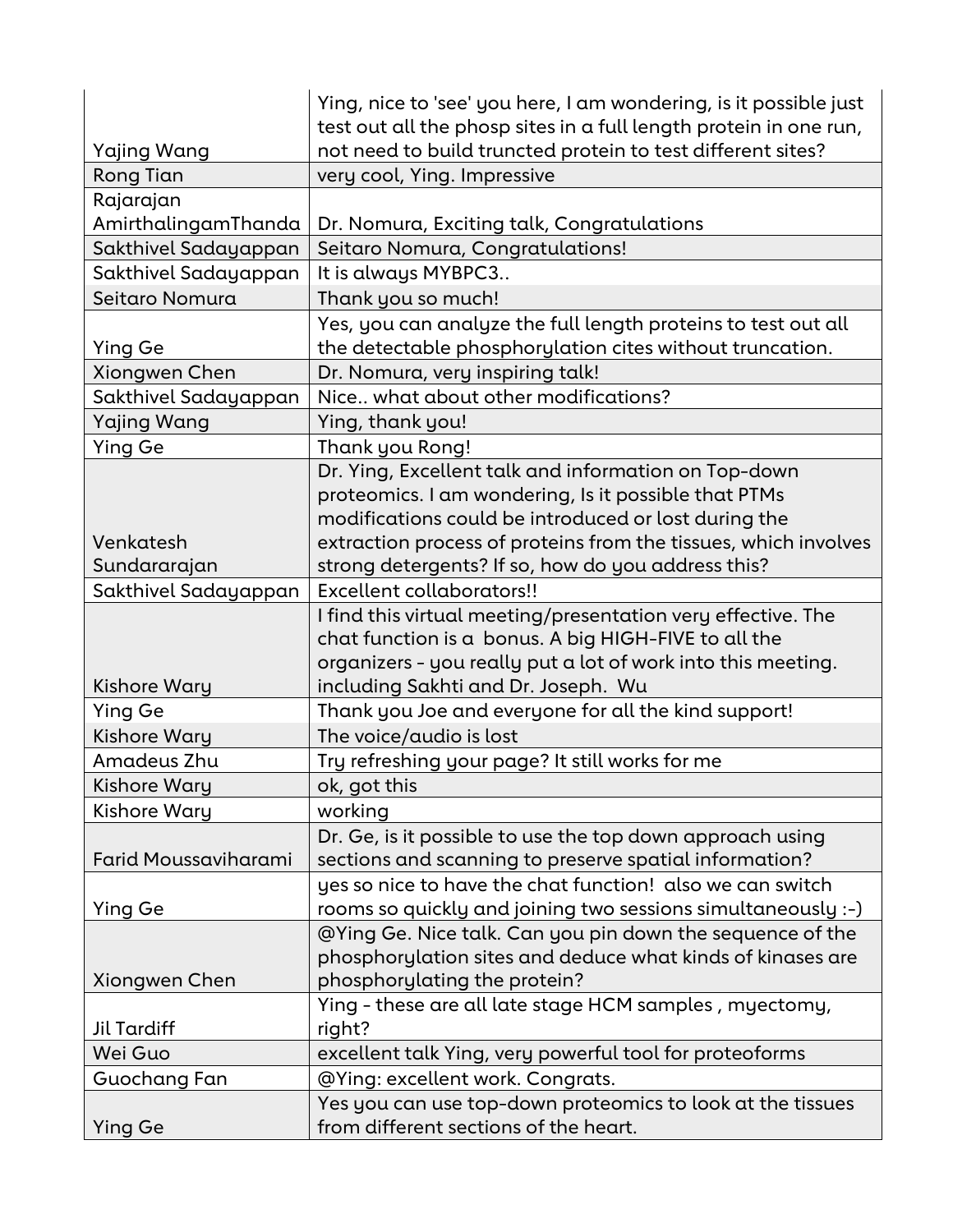| Venkatesh              | Dr. Ying, is it possible to identify the multiple PTMs that are                                                                                                                                                                                        |
|------------------------|--------------------------------------------------------------------------------------------------------------------------------------------------------------------------------------------------------------------------------------------------------|
| Sundararajan           | present together in the same peptide sequence?                                                                                                                                                                                                         |
|                        | Jill, yes, the HCM samples are from septal myocetomy<br>surgeries (late-stage). impossible to get early-stage samples                                                                                                                                  |
| <b>Ying Ge</b>         | as you know                                                                                                                                                                                                                                            |
| Xiongwen Chen          | @Ying @Venkatesh Sundararajan That is also my question.                                                                                                                                                                                                |
| <b>Ying Ge</b>         | Xiongwen, yes, you can pin down the phosphorylation sites.<br>But to identify which kinase is phosphorylation site, it needs<br>a more sophisticated method incorporating both in vitro<br>kinase assay and in vivo assay. i can send you papers later |
| Kristine Deleonpennell | i am trying to record all questions that have and have not<br>been answered. I will post these during the 15 min Q&A time                                                                                                                              |
|                        | It would be great to find the "Combinations" of                                                                                                                                                                                                        |
| Xiongwen Chen          | phosphorylation when a full-length protein is used but we<br>may need to get down to single molecule level.                                                                                                                                            |
| Xiongwen Chen          | @Ying Thanks.                                                                                                                                                                                                                                          |
| <b>Jil Tardiff</b>     | Just checking, the early stage is where animal models come<br>in. Just hard to entangle these pathways/PTMs<br>mechanistically at the end stage. Where we all struggle.                                                                                |
|                        | Venkatesh, yes you can identify multiple PTMs together with<br>mutations and splicing isoforms in the same proteins. It is<br>easier for smaller size proteins (<50 kDa). The mass spec                                                                |
| <b>Ying Ge</b>         | analysis for large proteins (>100 kDa) is still very challenging.                                                                                                                                                                                      |
| <b>Jil Tardiff</b>     | AH - nice approach there - looking forward to that paper for<br>sure.                                                                                                                                                                                  |
|                        | Good suggestion Jill! Love to analyze the HCM animal                                                                                                                                                                                                   |
| Ying Ge                | model! we now have the methods ready to go!                                                                                                                                                                                                            |
| Kishore Wary           | A powerful presentation by Dr. Ying Ge. Enjoyed.                                                                                                                                                                                                       |
| Joseph Wu              | Great talk Ying!                                                                                                                                                                                                                                       |
| Amadeus Zhu            | What a powerful technique! Great talk                                                                                                                                                                                                                  |
| Farid Moussaviharami   | Outstanding talk!                                                                                                                                                                                                                                      |
| <b>Grace Muller</b>    | That was a great talk. Thank you Dr. Ge!                                                                                                                                                                                                               |
| Ying Ge                | Thank you Kishore and Joe! all all!                                                                                                                                                                                                                    |
| <b>Brett Colson</b>    | Excellent talk, Ying!                                                                                                                                                                                                                                  |
| <b>Guo Huang</b>       | Nice talk, Ying! Powerful mass spec!                                                                                                                                                                                                                   |
| Elaheh Karbassi        | Great talk!                                                                                                                                                                                                                                            |
| Ying Ge                | Thank you all for attending!                                                                                                                                                                                                                           |
| <b>Mebratu Gebrie</b>  | Great recommendation                                                                                                                                                                                                                                   |
| Xuejun Wang            | Enjoy your talk, Ying.                                                                                                                                                                                                                                 |
| <b>Jil Tardiff</b>     | Fantastic talk - looking forward to discussing with my group.                                                                                                                                                                                          |
| Loren Wold             | Awesome talk Ying, great "seeing" you!                                                                                                                                                                                                                 |
| Hanging Zhao           | Nice talk. Thank you Dr. Ge!                                                                                                                                                                                                                           |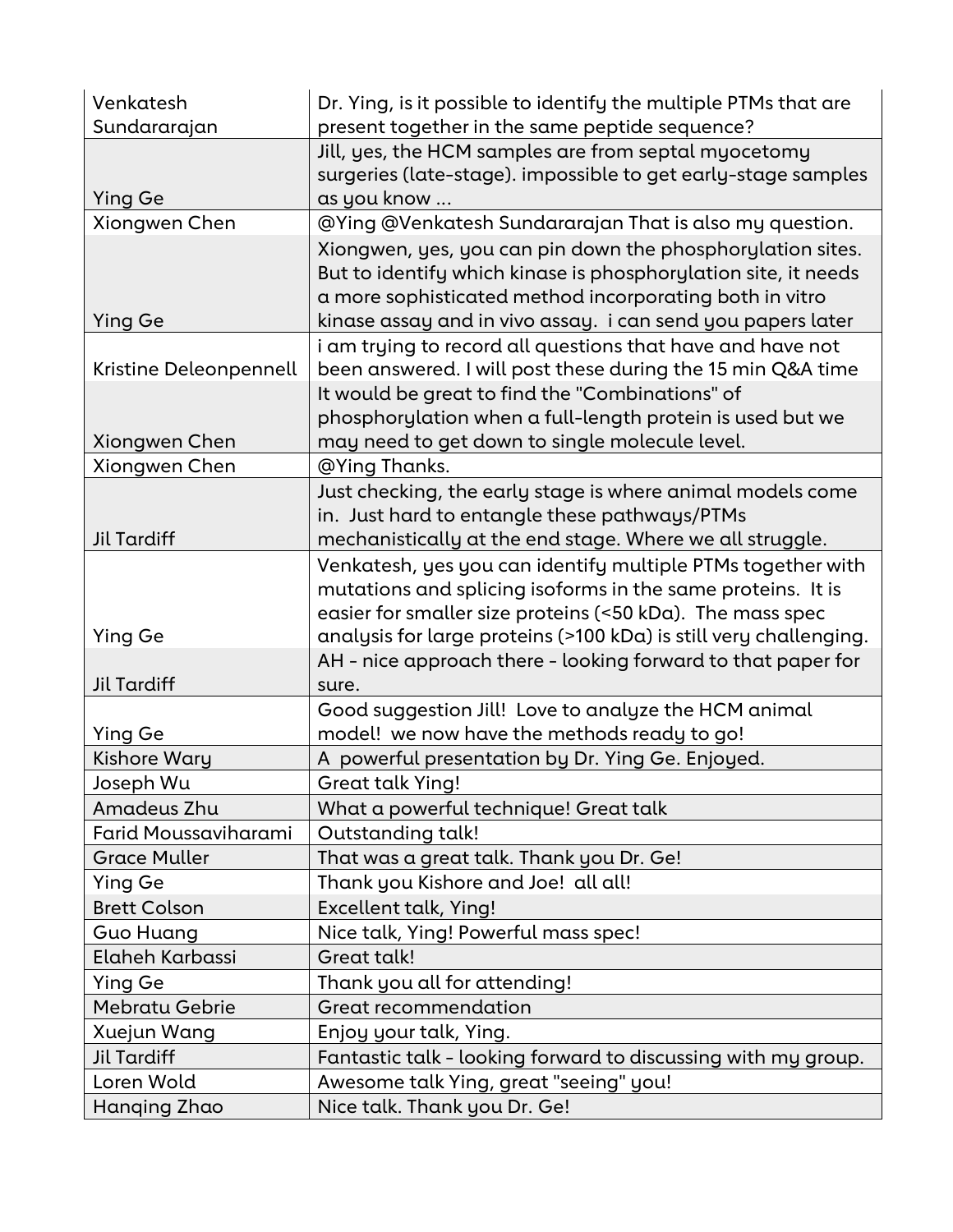| Rachelle                  |                                                                                                                                                                                                                                                                                                                                                                                                                         |
|---------------------------|-------------------------------------------------------------------------------------------------------------------------------------------------------------------------------------------------------------------------------------------------------------------------------------------------------------------------------------------------------------------------------------------------------------------------|
| Crosbiewatson             | thank you for the super talk!                                                                                                                                                                                                                                                                                                                                                                                           |
| <b>Ying Ge</b>            | great! happy to discuss more during the Q/A                                                                                                                                                                                                                                                                                                                                                                             |
| Jun Feng                  | Great work, great talk, Dr. Ying                                                                                                                                                                                                                                                                                                                                                                                        |
| Liming Pei                | Nice talk, Ying.                                                                                                                                                                                                                                                                                                                                                                                                        |
| Venkatesh                 | @ Dr. Ying, thank you for answering and excellent                                                                                                                                                                                                                                                                                                                                                                       |
| Sundararajan              | infromation on Top-down proteomics.                                                                                                                                                                                                                                                                                                                                                                                     |
| <b>Jil Tardiff</b>        | And I'll be in touch, re: mice ;-)                                                                                                                                                                                                                                                                                                                                                                                      |
| Sakthivel Sadayappan      | Congratulations, Ying!! Beautiful work!                                                                                                                                                                                                                                                                                                                                                                                 |
| Xiongwen Chen             | @Ying. Nice work and talk!                                                                                                                                                                                                                                                                                                                                                                                              |
| <b>Ying Ge</b>            | Thank you so much!!!                                                                                                                                                                                                                                                                                                                                                                                                    |
| Madhumita Basu            | Great work, Dr. Ying Ge!                                                                                                                                                                                                                                                                                                                                                                                                |
| Venkatesh<br>Sundararajan | @Dr. Ying, sorry for one more question, In looking for<br>organelle-specific (e.g. mitochondria) proteomic changes,<br>would you advise doing organelle isolation and perform<br>proteomics or whole-cell proteomics and look for organelle-<br>specific changes?                                                                                                                                                       |
| <b>Ying Ge</b>            | Thank you everyone for attending! Talk to you more during<br>Q/A!                                                                                                                                                                                                                                                                                                                                                       |
| Ronglih Liao              | Great work/talk, Ying and all!                                                                                                                                                                                                                                                                                                                                                                                          |
|                           | Venkatesh, yes, it is better to isolate specific organelle that<br>you are interested first before proteomics. The chance of<br>success is higher with a targeted sub-proteome approach<br>rather than the whole proteome. Mass spec has a capacity<br>so cannot detect every protein and usually highly abundant<br>proteins will be detected. I would highly recommend this Circ<br>Res review paper from Jenny's lab |
| <b>Ying Ge</b>            | https://www.ncbi.nlm.nih.gov/pmc/articles/PMC3936251/                                                                                                                                                                                                                                                                                                                                                                   |
| <b>Ying Ge</b>            | Thank you Ronglih!                                                                                                                                                                                                                                                                                                                                                                                                      |
| Venkatesh                 |                                                                                                                                                                                                                                                                                                                                                                                                                         |
| Sundararajan              | Thank you again, Dr. Ying                                                                                                                                                                                                                                                                                                                                                                                               |
| Rongxue Wu                | Great talk, Ying.                                                                                                                                                                                                                                                                                                                                                                                                       |
| <b>Ying Ge</b>            | Thank you Rongxue!                                                                                                                                                                                                                                                                                                                                                                                                      |
| Xiongwen Chen             | @Dr. Nishida: Trpc3 and Trpc6 can form heterodimer. Are<br>your results indicateing that Trpc3 homodimer is responsible<br>for the Gpx activation?                                                                                                                                                                                                                                                                      |
|                           | Thank you, Dr. Chen. Yes, we can not observe any positive                                                                                                                                                                                                                                                                                                                                                               |
| Motohiro Nishida          | effect on Gpx activation in TRPC6-KO mice.                                                                                                                                                                                                                                                                                                                                                                              |
| Xiongwen Chen             | Thank you!                                                                                                                                                                                                                                                                                                                                                                                                              |
| Shuichi Takagahara        | Do other PDE4-inhibitors ameliorate DOX-induced atorphy?                                                                                                                                                                                                                                                                                                                                                                |
| Xiongwen Chen             | Is NOX2 directly regulated by Ca2+?                                                                                                                                                                                                                                                                                                                                                                                     |
| Susumu Minamisawa         | (preach)                                                                                                                                                                                                                                                                                                                                                                                                                |
| Loren Wold                | Excellent talks everyone!                                                                                                                                                                                                                                                                                                                                                                                               |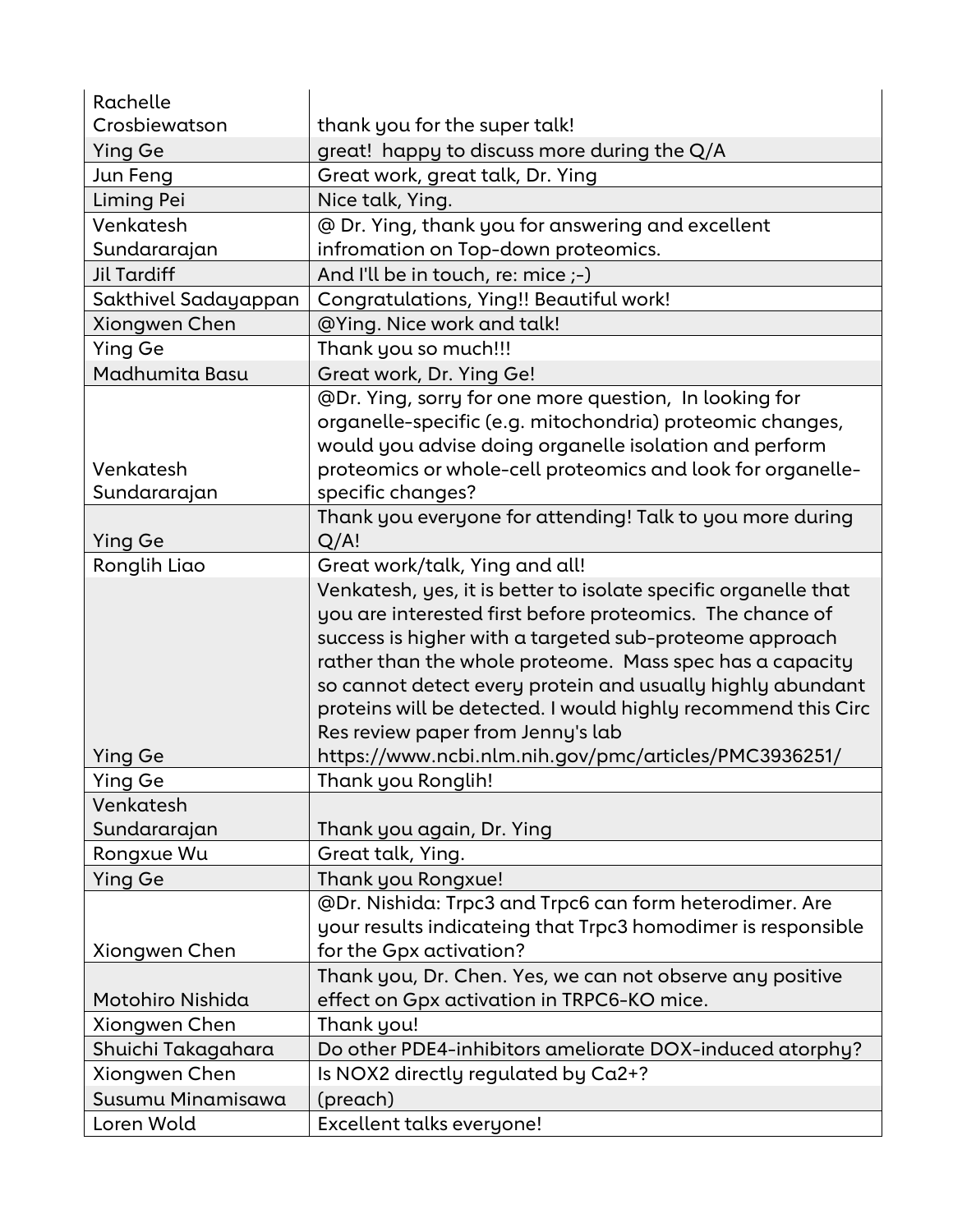|                                         | At this time, we have time to ask questions of the speakers.               |
|-----------------------------------------|----------------------------------------------------------------------------|
| Kristine Deleonpennell<br>Xiongwen Chen | Please add @ to indicate who you are asking the question to.<br>(thumbsup) |
| Farid Moussaviharami                    | Fantastic session!                                                         |
| Detlef Obal                             | Well done!                                                                 |
|                                         | Thank you, Gahara-kun. We actually checked all PDE4                        |
|                                         | inhibitors, but failed to identify any postitive compounds                 |
| Motohiro Nishida                        | except ibudilast.                                                          |
| Joseph Wu                               | <b>Great talk Motohiro!</b>                                                |
| Kimberly Ferrero                        | Great talk!                                                                |
|                                         | Hi Motohiro, thank you for giving such a comprehensive and                 |
| Guo Huang                               | stimulating talk!                                                          |
|                                         | Dr. Nomura - Do you see transcriptomic shifting of CMs (and                |
|                                         | non-CMs) in your "sc" analysis or identifying new types of                 |
| Yiqiang Zhang                           | cells in HF?                                                               |
|                                         | @Sakthi, sorry i missed your question. Yes we can detect                   |
|                                         | other modifications besides phosphorylation. We have so far                |
|                                         | detected acetylation, methylation for myofilament proteins.                |
|                                         | we also detected glutathionylation (unpublished) if we do                  |
|                                         | not use very strong reducing agent. Also glycosylation in                  |
|                                         | other proteins. We also detected pamiltoylation                            |
|                                         | simultaneously with phosphorylation for PLN                                |
| <b>Ying Ge</b>                          | https://www.nature.com/articles/s41592-019-0391-1                          |
|                                         | Dr. Chen, No, I do not think that Ca2+ directly increase Nox2              |
|                                         | activity. Maybe Ca2+-dependent PKC activation is required                  |
| Motohiro Nishida                        | for TRPC-mediated Nox2 activation.                                         |
| Motohiro Nishida                        | Thank you, Dr. Wu!                                                         |
| Yibin Wang                              | Ying, Great presentation and congratulations!                              |
| Motohiro Nishida                        | <u>Hi Huang, thank you very much!</u>                                      |
| Ying Ge                                 | Thank you Yibin!                                                           |
|                                         | Your Nano-LC/MS platform is so exciting, can you apply that                |
|                                         | to any specific protein/complex as long as a good antibody                 |
| Yibin Wang                              | is available?                                                              |
|                                         | For all the speakers: was the studies performed in all males               |
| Kristine Deleonpennell                  | and have you seen any influences on sex in your analysis                   |
|                                         | Thank you everyone for the wonderful session. I know the                   |
|                                         | speakers and organizers appreciate all of the wonderful                    |
| Kristine Deleonpennell                  | questions and conversations.                                               |
|                                         | Yibin, yes, you can apply to specific proteins when you                    |
|                                         | affinity purify them first. The mass soc is getting more and               |
|                                         | more sensitive. But the background proteins will interfere, so             |
|                                         | an prior enrichment of your protein of interests will help                 |
| Ying Ge                                 | greatly.                                                                   |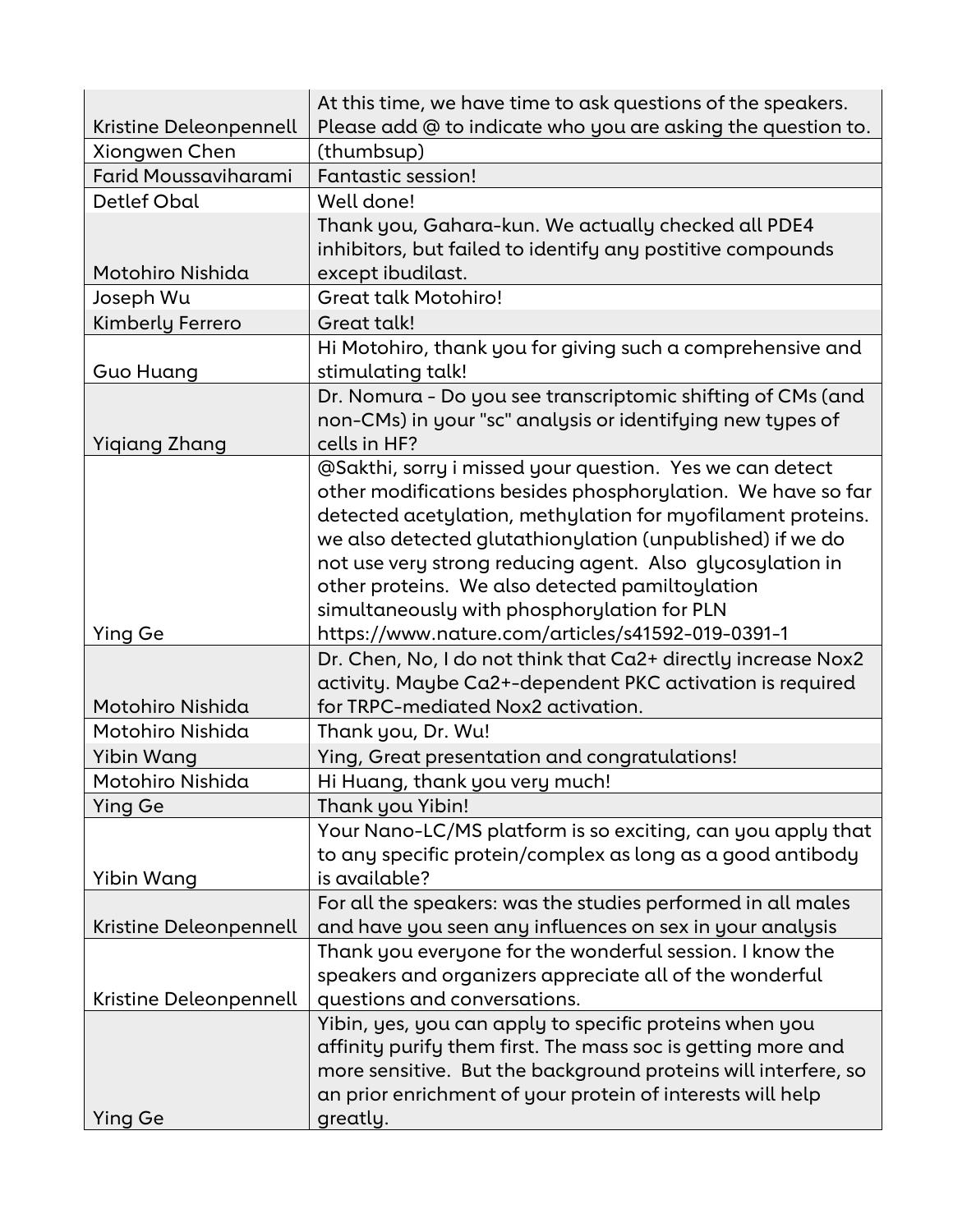|                  | Great talk Ying and I agree with Jil that TnI is always the<br>devil. Helpful in clinical identification of MIS-C syndrome in |
|------------------|-------------------------------------------------------------------------------------------------------------------------------|
| Anne Murphy      | children with COVID                                                                                                           |
| Yibin Wang       | Great session and wonderful talks! Congrats to all.                                                                           |
|                  | Thank you Kristine for moderating this session and congrats<br>to Seitaro   Motohiro for the great talks! Nice to meet you    |
| Ying Ge          | all!                                                                                                                          |
| Ying Ge          | Thank you Anne! Troponin is a great biomarker!                                                                                |
|                  | Thanks, Dr. Deleonpennell. We also performed using female<br>mice, and obtained similar results, but Nox2 upregulation        |
| Motohiro Nishida | level was smaller than male TAC hearts.                                                                                       |
| Seitaro Nomura   | Nice to meet you all!                                                                                                         |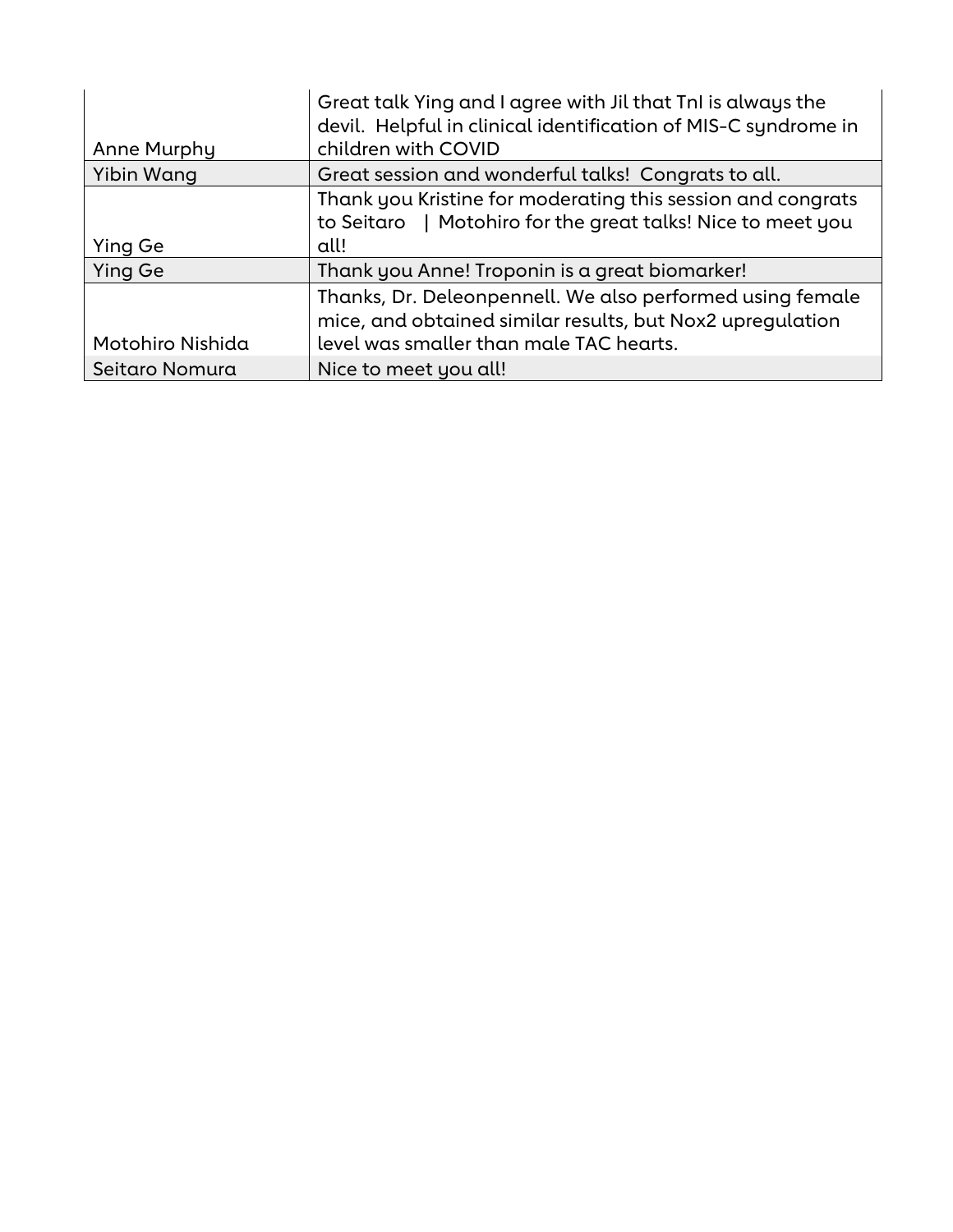## Concurrent Session 3B: Cardiac Effects of Oxidation and Inflammation

| name                         | message                                                                                                      |
|------------------------------|--------------------------------------------------------------------------------------------------------------|
|                              | Hi everyone and welcome to this session. I am your<br>moderator, Ameen Ismahil from University of Alabama at |
|                              | Birmingham (UAB). We have three excellent talks lined up for                                                 |
|                              | you. If you have any question, please post them in the chat                                                  |
|                              | and if they are not answer during the session, we will have                                                  |
| Ameen Ismahil                | time at the end for questions. Enjoy the Session!!!                                                          |
| Pilar Alcaide                | Hello Ameen. Thanks for moderating!                                                                          |
| Ameen Ismahil                | Hello                                                                                                        |
| Xuejun Wang                  | Good morning. Look forward to a wonderful session.                                                           |
| Guochang Fan                 | Hi, Ameen.                                                                                                   |
| Raj Kishore                  | hi Pilar, looking forward to excellent talk                                                                  |
| <b>Anand Singh</b>           | Hello Dr. Ameen. Looking forward for the talks.                                                              |
| <b>Pilar Alcaide</b>         | Good to "see: you Raj!                                                                                       |
| Loren Wold                   | Looking forward to your talk Pilar!                                                                          |
| Raj Kishore                  | greetings Dr. Wold                                                                                           |
| <b>John Calvert</b>          | Good morning!                                                                                                |
| Ameen Ismahil                | Hello GuoChang                                                                                               |
| Hind Lal                     | Hi Ameen-yeslooking forward to the excellent series of talk                                                  |
| Loren Wold                   | And who else is enjoying this great music? :)                                                                |
| Suresh Verma                 | Good Morning Pilar. Looking forward to your talk                                                             |
| Rong Tian                    | Good morning! Look forward to an exciting session!                                                           |
| Joseph Wu                    | Yes, looking forward to your talk Pilar!                                                                     |
| Ameen Ismahil                | <b>Hello Anand</b>                                                                                           |
| Hind Lal                     | Good Morning to everyone                                                                                     |
|                              | #BCVS20, you did it. Congratulations!!! We now have 1038                                                     |
| Sakthivel Sadayappan         | registrations!! Thank you all                                                                                |
| <b>Rene Packard</b>          | Good morning folks!                                                                                          |
| Pilar Alcaide                | Thanks for putting together this session Loren, Jill and Sakthi!                                             |
| Loren Wold                   | @Raj Kishore: Miss ya buddy! Hope you are well.                                                              |
| Ameen Ismahil                | <b>Hello Hind</b>                                                                                            |
| Suresh Verma                 | Good Morning Ameen.                                                                                          |
| JoanHeller Brown             | Can't wait Pilar. Its been a long time since we caught up !                                                  |
|                              | good morning all! look forward another exciting sections                                                     |
| Ronglih Liao                 | today                                                                                                        |
| <b>Konstantinos Drosatos</b> | You rock soccer lady! :) I am sure your talk will be great Pilar!                                            |
| Ameen Ismahil                | Good morning Suresh                                                                                          |
|                              | Pilar, Look forward to seeing your energetic and exciting                                                    |
| Sakthivel Sadayappan         | presentation!                                                                                                |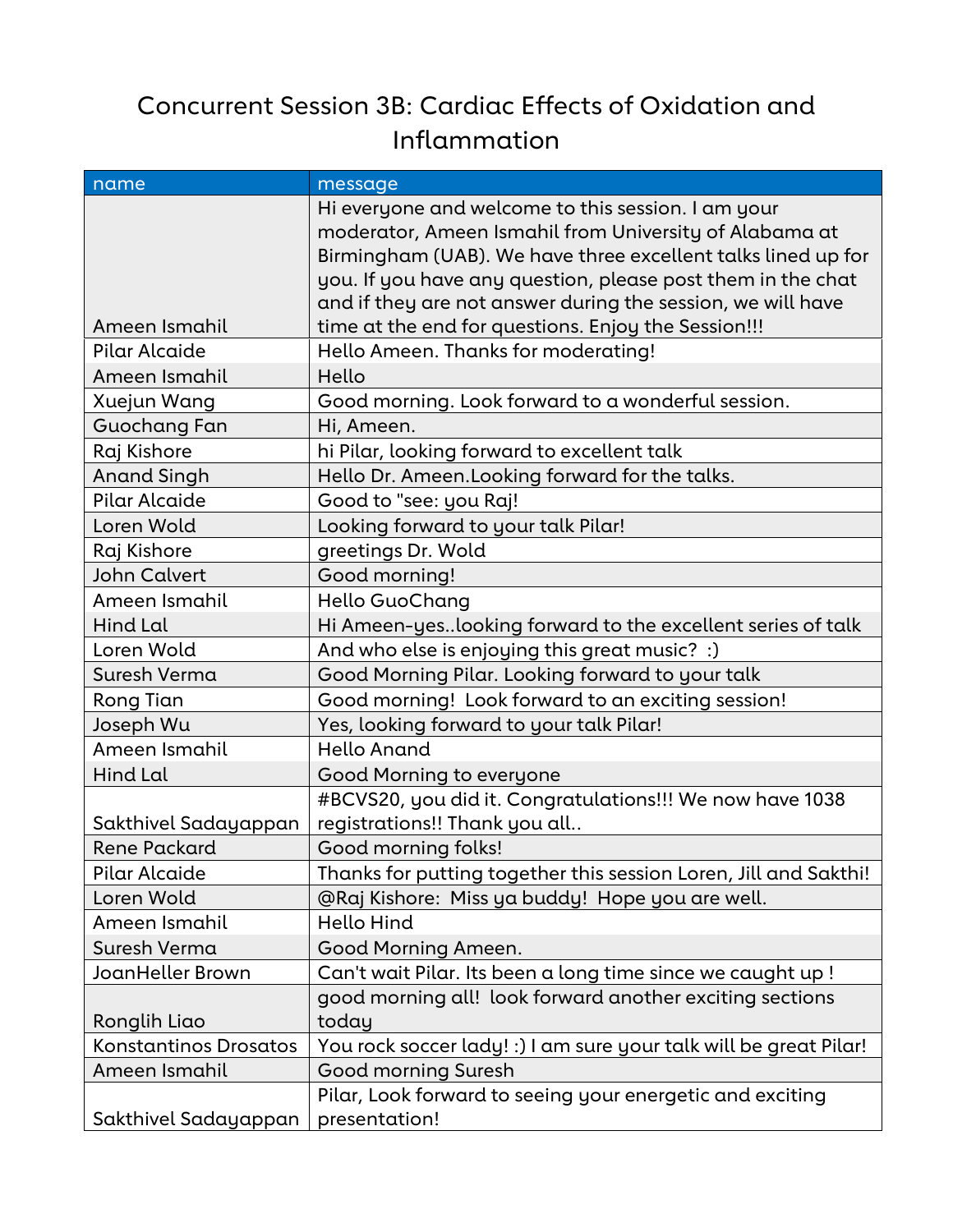| Dian Cao              | Good morning!                                                      |
|-----------------------|--------------------------------------------------------------------|
| Pilar Alcaide         | Thank you all for attending                                        |
| <b>Onur Kanisicak</b> | (thumbsup)                                                         |
|                       | Hi everyone - Joan and Ronglih - hope all is well and Pilar -      |
| <b>Walter Koch</b>    | go get em!                                                         |
| <b>Nicole Purcell</b> | Good to see you Pilar                                              |
| Guochang Fan          | No function for Th2 cells in the heart?                            |
|                       | We did not find upregulation of IL4 or GATA3 in the LV at 4        |
|                       | weeks, an indirect readout of Th2, but have not tested the         |
| Pilar Alcaide         | adoptive transfer directly                                         |
| Guochang Fan          | Thank you, Pilar.                                                  |
| Meenakshi Madhur      | Is there a role for CD8+T cells?                                   |
|                       | Hello Dr. Alcaide, How about the ratio of T cells? the             |
|                       | proportion? did you find some direct evidence of interaction       |
| Jinqi Fan             | between cardiac fibroblast and T cells? thank you                  |
|                       | CD8 cells infiltrate the heart in response to TAC, but CD8ko       |
| Pilar Alcaide         | mice seem to have the same pathology as wt                         |
| Maria Kontaridis      | Hi Pilar! Great talk so far!                                       |
| Sakthivel Sadayappan  | (thumbsup)                                                         |
|                       | JF: Yes. Nevers et al, JEM 2017 (tcells crosstalk with Cardiac     |
| Pilar Alcaide         | fibroblats)                                                        |
| Meenakshi Madhur      | Thanks!                                                            |
| Jingi Fan             | Thank you so much, great job                                       |
| Pilar Alcaide         | Thanks Maria! good to "see " you                                   |
| JoanHeller Brown      | Did you see if myocytes make CXCL9 and 10?                         |
|                       | Hi Joan: We did not by IF. could not test the Cardiomyocytes       |
| Pilar Alcaide         | by FACS in the reporter mice                                       |
| Rajasekaran           | Dr. Pilar, Very interesting work - I like the Oxidative stress and |
| NamakkalSoorappan     | Inflammation cross-talk                                            |
| <b>Pilar Alcaide</b>  | ROS data coming up, Raj;)                                          |
| Ying Ge               | Nice talk Pilar! So glad to "see" all the friends!                 |
| Pilar Alcaide         | Hi Ying!                                                           |
|                       | Dr. Alcaide, are these INFgamma mediated? Do you think it          |
| Jamie Francisco       | is initiated by CCR2+ resident macrophages?                        |
|                       | Hello everyone! Dr. Alcaide, are residente PDGFRa progenitor       |
| Maria Cimini          | cells specifically cross-talk with T cells during inflammation?    |
|                       | JF: correct. IFNgKO T cells do not induce pathology (Nevers et     |
| Pilar Alcaide         | al, JEM 2017)                                                      |
| Pilar Alcaide         | MC: We have not checked. interesting point.                        |
|                       | Hi Pilar, great talk! Do you see T cell infiltration in other      |
| Rong Tian             | types of cardiomyopathy, such as HCM or diabetic?                  |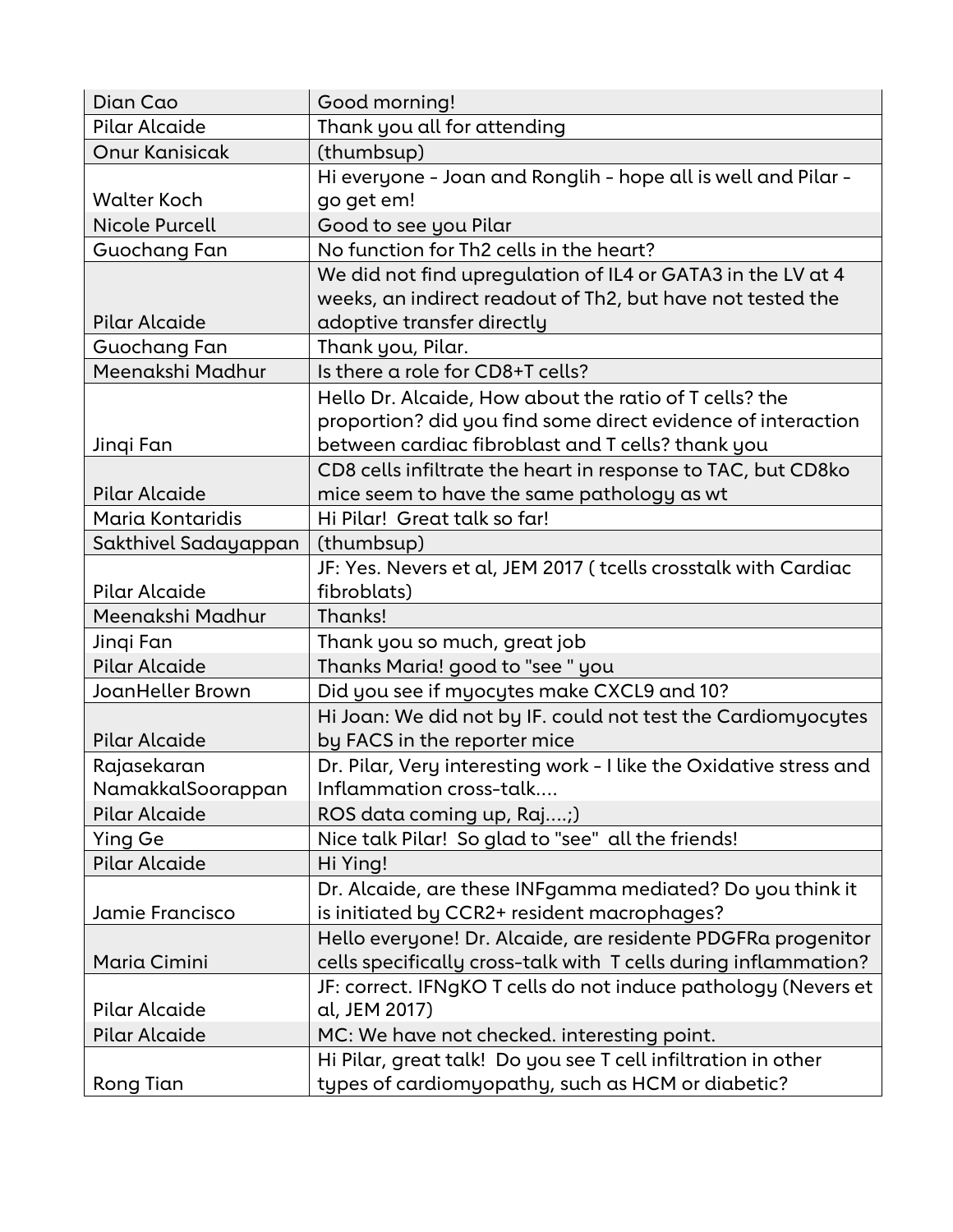|                              | Hi Rong, we have not checked HCM or diabetic. We have          |
|------------------------------|----------------------------------------------------------------|
| Pilar Alcaide                | done MI, Chagas (T cruzi infection) and EAM, and they do       |
|                              | Interesting data Dr. AlcaideDo Th1 cells themselves secrete    |
|                              | CXCL10 in addition to macrophages to maintain the              |
|                              | infiltration of Th1 cells? The underlying question being that  |
|                              | would deletion of macrophages prevent the initial and          |
| Sathyadev Unudurthi          | continued infiltration of Th1 cells                            |
| Rongxue Wu                   | Great job, Pilar!                                              |
|                              | SU: Yes, they do, but very little compared to myeloid cells,   |
| Pilar Alcaide                | based on our reporter mice data                                |
| <b>Rong Tian</b>             | Thx, Pilar. Looks like a generalized mechanism                 |
|                              | Rong: the quantity of T cells and specificity seems to be      |
| Pilar Alcaide                | different in the different models                              |
|                              | Obvious ROS in response to TAC - does this might trigger a     |
|                              | compensatory mechanisms (i.e. priming atnioxidant              |
|                              | trasncription) in the TAC mice? Looking for Nrf2, a key        |
|                              | transcriptional regulator of antioxidants and some of the      |
| Rajasekaran                  | inflammatory genes would be interesting in this model!         |
| NamakkalSoorappan            | Congratulations!                                               |
|                              | Hi Pilar. Great presentation! Is this mitochondrial or         |
| <b>Konstantinos Drosatos</b> | extramitochondrial ROS?                                        |
|                              | Thanks Raj, Interestingly, Temple reduces TCR signaling and    |
| <b>Pilar Alcaide</b>         | activation and IsoLD formation in the heart                    |
|                              | Great talk, Pilar (great to see you!). Do you know what is the |
|                              | mechanism(s) by which T-cells can promote fibrosis in TAC      |
|                              | heart? In other words, how T-cells modify fibrobalsts          |
| Gabriele Schiattarella       | behavior?                                                      |
|                              | hi Costas, we have not identified the ROS source yet. Good     |
| Pilar Alcaide                | point!                                                         |
| Ameen Ismahil                | Which subsets of DCs used to load IsoL, cDC1 or cDC2           |
| Rajasekaran                  |                                                                |
| NamakkalSoorappan            | Tempol*                                                        |
|                              | Hi Gabrielle, T cells adhere to fibroblasts through specific   |
| Pilar Alcaide                | integrins and induce TGFbeta                                   |
| Guochang Fan                 | <b>Excellent work!</b>                                         |
|                              | Is there a difference in CXCL9/10 secretion between            |
| <b>Blake Monroe</b>          | fibroblasts and myofibroblasts?                                |
| <b>Rene Packard</b>          | Kudos Pilar - terrific work!                                   |
| Asa Gustafsson               | Great talk Pilar. Good to "see" you.                           |
| Suresh Verma                 | Really Nice talk talk. Interesting data.                       |
|                              | Hi Pilar, Great to "see" you again. Enjoyed the updates on     |
| <b>Adam Wende</b>            | your work, exciting studies.                                   |
| Pilar Alcaide                | Ameen: BMDC were used in these studies                         |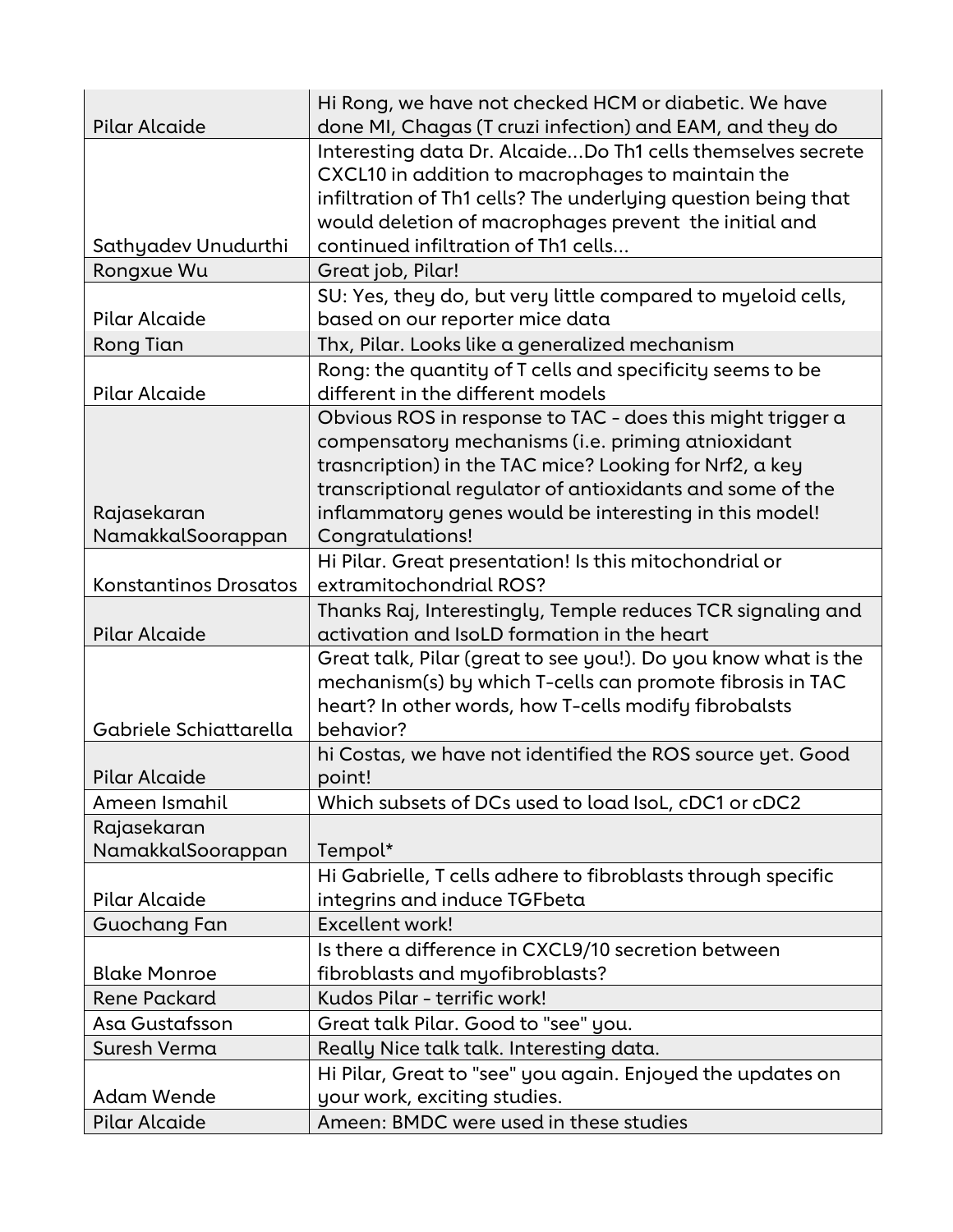| Loren Wold            | Outstanding work to my favorite soccer playing buddy!               |
|-----------------------|---------------------------------------------------------------------|
| Elizabeth Murphy      | great talk!                                                         |
| Hind Lal              | Dr. Pilar, Nice data, and great presentation, as always.            |
| Sakthivel Sadayappan  | Fantastic Talk, Pilar!!                                             |
| Joseph Wu             | <b>Great talk Pilar!</b>                                            |
| Joseph Wu             | Looking forward to your talk next GQ.                               |
| <b>Nicole Purcell</b> | <b>Great talk Pilar!</b>                                            |
| <b>Dominic DelRe</b>  | Pilar, beautiful work and great talk!                               |
| WingTak Wong          | Great talk                                                          |
| Priscila Sato         | Hi Pilar! Awesome talk                                              |
| Ameen Ismahil         | <b>Great Talk Pillar!!!!</b>                                        |
| Sakthivel Sadayappan  | GQ, you have a great start!!                                        |
| Meenakshi Madhur      | Great talk!                                                         |
| Aijun Qiao            | <b>Great Talk! Dr. Pilar</b>                                        |
| Jiang Chang           | Always enjoy your work. Congrat!                                    |
| Fuli Xiang            | Beautiful work, Pilar! Thank you:)                                  |
| Ameen Ismahil         | If you have any question for Pillar please post                     |
| Sakthivel Sadayappan  | Thanks Ameen Ismahil for moderating this session!!                  |
| Ameen Ismahil         | <b>Thanks Sakthi</b>                                                |
| JoanHeller Brown      | Very exciting advances Pilar!                                       |
| Ameen Ismahil         | Please feel free to post any questions                              |
|                       | Thank you all for your kind words, and to Joe, Loren, Jill and      |
|                       | Sakthi for their leadership! ilook forward to anwwer                |
|                       | questions at the end of this session, and to catch up with          |
| <b>Pilar Alcaide</b>  | <b>BCVS friends soon!!!</b>                                         |
| Adam Wende            | GQ did that differ between men and women?                           |
|                       | Pilar, wonderful presentation. Look forward to seeing the           |
| Sumanth Prabhu        | story grow!                                                         |
|                       | A great question, Adam. We have not done in this study, Will        |
| Gangjian Qin          | definitely consider in our future studyes.                          |
| Adam Wende            | Interesting either way. Thank you.                                  |
| Rongxue Wu            | Pilar, it is great to see you and listen to you talk, all the best. |
|                       | GQ: are Myo-miRs transferred to endothelial cells, and              |
| Guochang Fan          | affect their function?                                              |
|                       | GQ: Are there any specific integrins induced by the myo-            |
| Pilar Alcaide         | <b>MiRs</b>                                                         |
| Rajarajan             |                                                                     |
| AmirthalingamThanda   | Dr. Pilar, Great talk                                               |
|                       | Hi GQ, nice to "see" you, greetings from Philadelphia. Do the       |
|                       | mayo-miRs target also genes involved in differentiation? Like       |
| Maria Cimini          | Notch or WNT?                                                       |
| Ronglih Liao          | Congrats, Pilar, outstanding work/talk!(thumbsup)                   |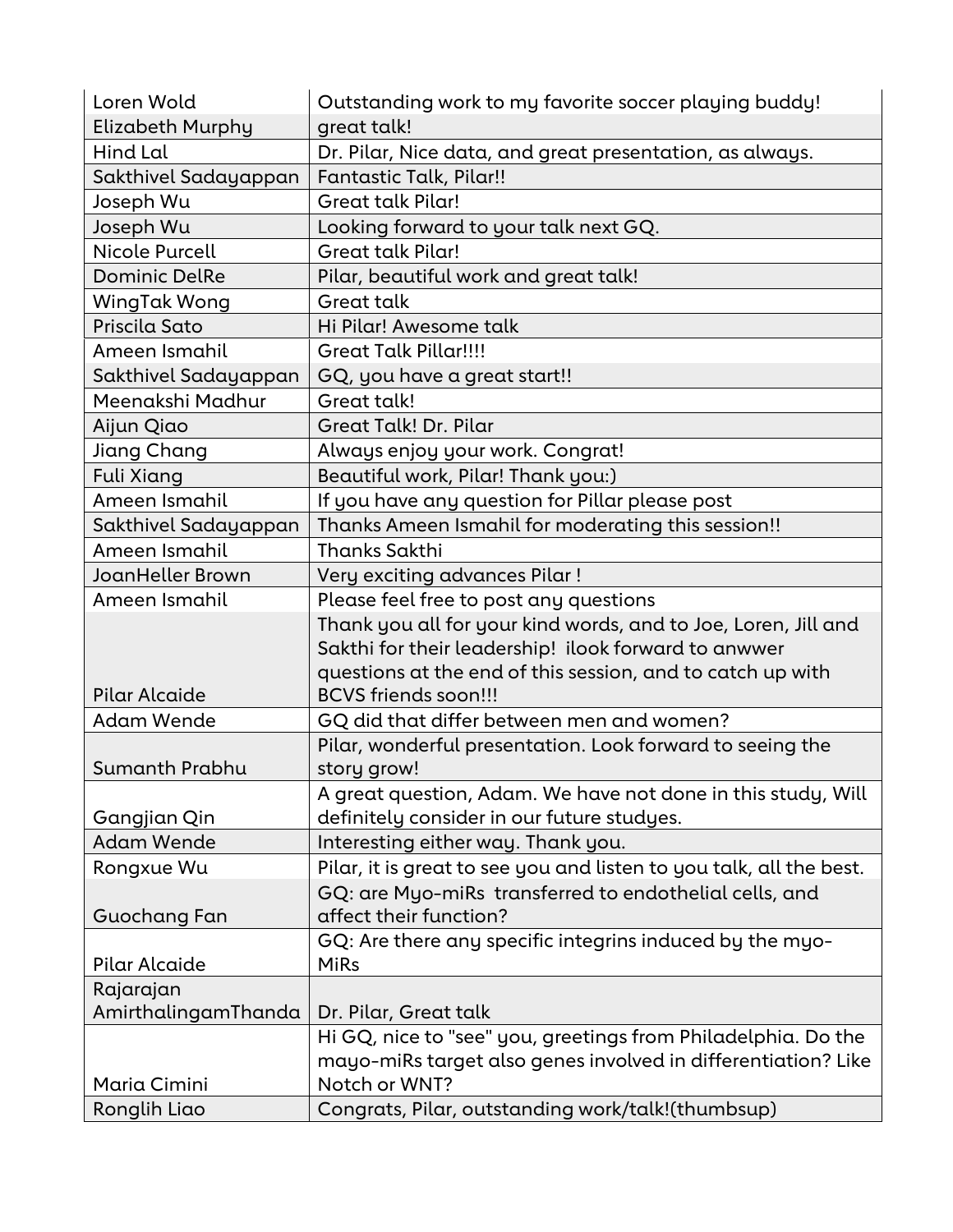|                     | Guochang, yes they do. Recently, using the new cell-specific    |
|---------------------|-----------------------------------------------------------------|
|                     | labeling tech i am talking about at the end of this talk, we    |
|                     | are able to find that authentic cardiac miR-208 exist in the    |
| Gangjian Qin        | lung endothelial cells even at homeostatic state.               |
|                     | Gangjian, great talk! Does myo-miRs-induced CXCR4               |
|                     | downregulation also inhibit recruitment of BMSCs to the         |
| Zhaokang Cheng      | infarcted myocardium?                                           |
|                     | Maria, yes, we found that a Notch co-factors may be             |
| Gangjian Qin        | targeted, but pending validation.                               |
| Priscila Sato       | Hi Pilar, I have a question: What about HIV patients?           |
|                     | Zhaokang, a great question. CXCR4 antagonists do both, but      |
|                     | it seem there is a dose difference. Long and high dose inhibit, |
|                     | while short and low dose enhance cardiac recruitment, from      |
| Gangjian Qin        | literatures.                                                    |
|                     | GQ: great work. Did you evaluate cardiac functions in           |
|                     | antagomir treated mice after MI? Does inhibition of MB          |
| Raj Kishore         | mobilization affects function?                                  |
| Zhaokang Cheng      | Thank you Gangjian!                                             |
| Rajasekaran         | Dr. GQ - A lot data and Myo-exosomes novel                      |
| NamakkalSoorappan   | storyCongratulations!                                           |
|                     | Interesting finding, GQ. How Exosomes effect endothelial        |
| Rongxue Wu          | function?                                                       |
|                     | Beautiful work, GQ! Nice tools to study CM-specific             |
| <b>Guo Huang</b>    | exosomes and miRs.                                              |
|                     | Great talk GQ! A lot of exciting data, just wonder whether      |
| WingTak Wong        | these myo-miRs may act on T-cells?                              |
|                     | GQ, nice strategy to purify cardaic-derived exosomes.           |
| Huabo Su            | Interesting story. Congrats!                                    |
|                     | Raj, we are looking at the functional impact. The role of myo-  |
|                     | miRs in cardiac development are well established, they are      |
|                     | somewhat reflect more of fetal gene program, but their role     |
| Gangjian Qin        | in repair is being investigated, so are we.                     |
| <b>Fuli Xiang</b>   | Awesome work! Thank you Dr Qin!                                 |
| Ameen Ismahil       | Great talk GQ!!!                                                |
| Rajarajan           |                                                                 |
| AmirthalingamThanda | Great Talk Dr. Qin                                              |
| Loren Wold          | Great talk GQ! Great "seeing" you!                              |
| <b>Anand Singh</b>  | <b>Great talk!!</b>                                             |
| Sumanth Prabhu      | $GQ$ - this is a beautiful study!                               |
| Guochang Fan        | very useful tool to trace miR. great work/talk. Congrats!       |
| Asa Gustafsson      | Great talk GQ!                                                  |
| Hind Lal            | Hi GQ, exciting data and excellent presentation.                |
| Xuejun Wang         | Enjoyed your talk, GQ.                                          |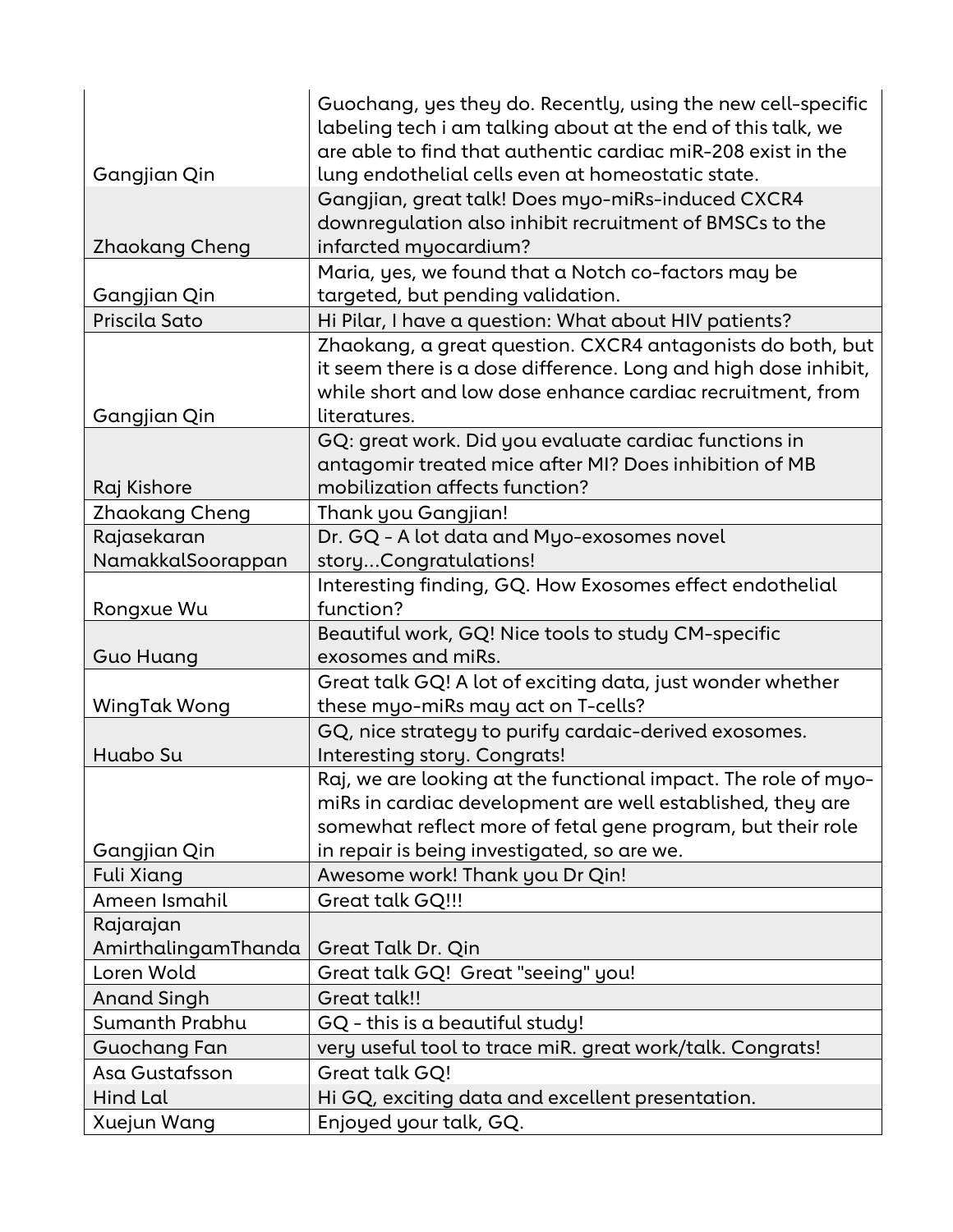| Joseph Wu            | Great talk GQ!                                                    |
|----------------------|-------------------------------------------------------------------|
|                      | Thank you for your support and comments to better our             |
| Gangjian Qin         | science, dear colleagues!                                         |
| Poonam Rao           | Great talk.                                                       |
| Rong Tian            | great talk! GQ                                                    |
| Ameen Ismahil        | Please post your question to GQ in the chat box                   |
| Liming Pei           | Very nice talk, GQ!                                               |
| Naresh Kumar         | Nice talk GQ!!!!                                                  |
| Sumanth Prabhu       | Thank you for great job moderating, Ameen!                        |
|                      | GQ: miR-208 is very interesting! Would you please comment         |
| Sakthivel Sadayappan | on its regulation under various pathologies such as HCM, HF       |
| Venkatesh            |                                                                   |
| Sundararajan         | Great work Dr, Qin                                                |
| Ameen Ismahil        | Thanks you Dr. Prabhu                                             |
|                      | Really interesting technique to isolate exosomes of our           |
| Prabhat Ranjan       | interest. Great talk                                              |
| Suresh Verma         | Excellent talk GQ. miR208 is really interesting.                  |
|                      | Dr. Dian Caon, Great start!! Thank you for presenting your        |
| Sakthivel Sadayappan | work!!                                                            |
|                      | Hello GQ, It was a great talk, What concentration/number of       |
| Naresh Kumar         | exosome was used for your in-vivo study?                          |
|                      | Dr. Cao - what is the predominant cell type that exhibits this    |
| Sumanth Prabhu       | cGAMP signaling                                                   |
|                      | Sakthi, thank you for the great comments. Given the great         |
|                      | miR-208a/b a/b-MHC stories and miR-208/Med13 story. Their         |
|                      | roles in CM differentiation and likely CM cell cycle. I expect it |
|                      | serves a great mediator of CMs with systemic response             |
| Gangjian Qin         | during heart injury.                                              |
|                      | Naresh, we used 20 ug. The details are in the Nat Comms           |
| Gangjian Qin         | paper.                                                            |
|                      | Hi GQ a naive question. Does miR208 regulated recipient           |
| Suresh Verma         | cells proliferation?                                              |
| Naresh Kumar         | Thank you Dr. Qin!!!                                              |
|                      | Dr. Cao, very interesting work! Wonder if the wide spread of      |
|                      | DNA in cytosol shown in isolated CM is nuclear or                 |
| <b>Rong Tian</b>     | mitochondrial origin?                                             |
| <b>Grace Muller</b>  | Dr. Cao, is this permanent occlusion, or I/R?                     |
|                      | Hello Diane: Do you see a similar phenotype in the STING-/-       |
|                      | ? Is STING dependent on cGAS post MI, or is it activated          |
| Pilar Alcaide        | independently of cGAS post MI? thanks! beautiful work             |
| Dian Cao             | yes LAD ligation                                                  |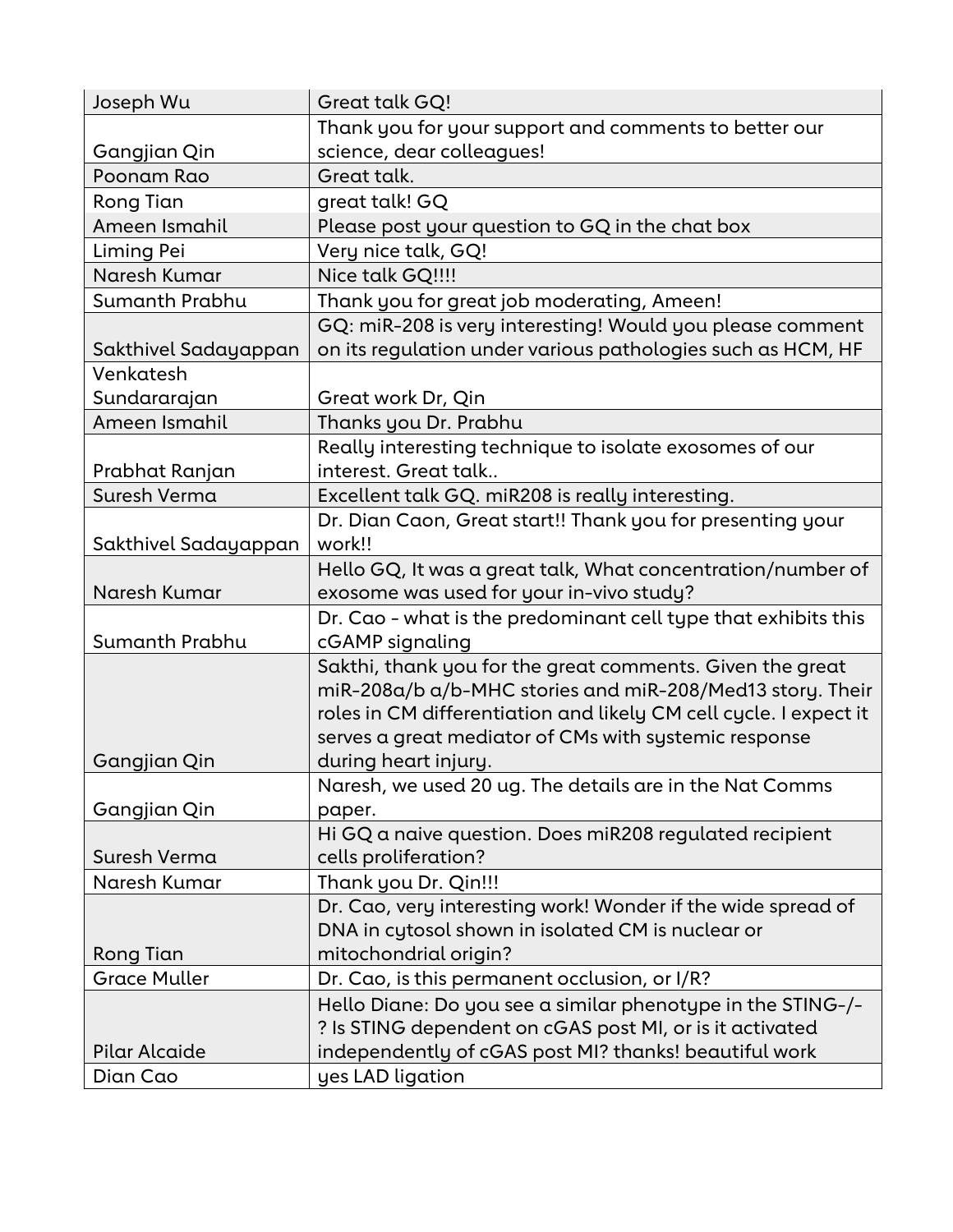| Fuli Xiang          | Nice talk, Dr Cao. I am wondering if you have observed a<br>increase of rupture in the cGAS ko mice as the danger signal<br>is critical for the initial healing. |
|---------------------|------------------------------------------------------------------------------------------------------------------------------------------------------------------|
|                     | The sting mice is under investigation, so far, they actually                                                                                                     |
| Dian Cao            | look different, but more to come.                                                                                                                                |
| Pilar Alcaide       | <b>Thanks Dian!</b>                                                                                                                                              |
|                     | Dr. Cao, nice talk! I wonder if whether cGAS and STING                                                                                                           |
| Feng Zhang          | express in normal heart?                                                                                                                                         |
|                     | Suresh, these myo-miRs are involved in the growth and                                                                                                            |
|                     | differentiation of myocytes in development (some inhibitory                                                                                                      |
|                     | and some promoting). We did find they affect EPC                                                                                                                 |
|                     | proliferation and identify one myo-miR targets a CDK                                                                                                             |
| Gangjian Qin        | inhibitor in EPCs, but still are validating this target molecule.                                                                                                |
|                     | the distribution of sting alsp appear different among the                                                                                                        |
| Dian Cao            | heart cells. more complicated.                                                                                                                                   |
| Ameen Ismahil       | You can post your question to Dian in the chat box                                                                                                               |
|                     | Dr. Cao, interesting work, I believe that mtDNA are released                                                                                                     |
| Venkatesh           | into cytosol during stress causing activation of these                                                                                                           |
| Sundararajan        | pathway. is that true in this case?                                                                                                                              |
| Jinqi Fan           | Great idea                                                                                                                                                       |
|                     | Thanks you Rong, So far, we see cgas mostly in                                                                                                                   |
|                     | macrophages. It is not know if unde rstress, myocyte will do                                                                                                     |
| Dian Cao            | the same.                                                                                                                                                        |
| Sumanth Prabhu      | Dr. Cao - does the cGAS pathway impact macrophage                                                                                                                |
| Jamie Francisco     | phagocytosis?<br>Dr. Cao, are these macs resident or recruited? (CCR2+ or -)?                                                                                    |
| Jamie Francisco     | Also, do the cGAS -/- hearts show increased fibrosis?                                                                                                            |
|                     | Interesting data Dr. Cao is cGAS expressed in neutrophils                                                                                                        |
| Sathyadev Unudurthi | and T-cells?                                                                                                                                                     |
|                     | cGAS is also highly expressed in endothelial cells. Is it                                                                                                        |
|                     | possible that cGAS signaling regulates vacularization during                                                                                                     |
| Pilar Alcaide       | repair?                                                                                                                                                          |
|                     | Yes, mtDNA can be released into the cytosole as shown by                                                                                                         |
|                     | the science paper. It is just now clear how does these                                                                                                           |
|                     | cytosolic DNA triger macrophage cGAS activation or there is                                                                                                      |
|                     | intrinsic DNA sensing in the myocytes, which will not be                                                                                                         |
|                     | surprising. Mt DNA can also be released in macrophages, but                                                                                                      |
|                     | seemingly much less in quantity if you compare myocyte                                                                                                           |
| Dian Cao            | mtdna and that in macrophages.                                                                                                                                   |
|                     | We have not investigated EC yet, but a very interesting point                                                                                                    |
| Dian Cao            | for sure!                                                                                                                                                        |
| Lorrie Kirshenbaum  | Is there a compensatory change in STING in the GAD-/-?                                                                                                           |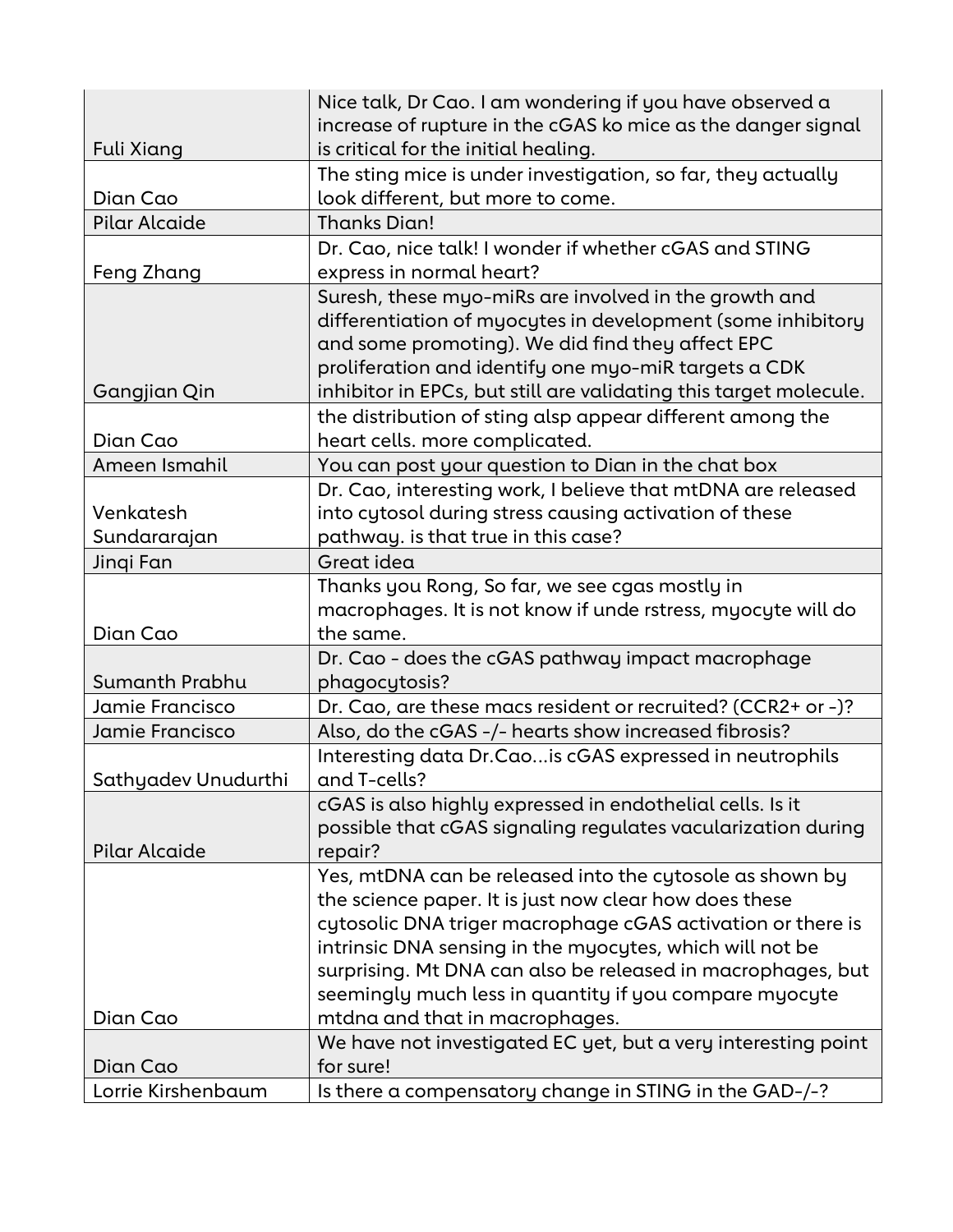| <b>Grace Muller</b>  | Right, also wondering what the baseline phenotype is of the<br>cGAS-/- mice?                                                                                                    |
|----------------------|---------------------------------------------------------------------------------------------------------------------------------------------------------------------------------|
|                      | @Dian Cao: you said "seemingly much less in quantity if you<br>compare myocyte mtdna and that in macrophages". Is this                                                          |
| Xiongwen Chen        | because there are much more mitochondrial in the myocyte?                                                                                                                       |
| Joseph Wu            | <b>Great talk Dian!</b>                                                                                                                                                         |
| Dian Cao             | Sting is in T cells, not sure about cHAS tho. And it should be in<br>neutrophils but some work published data suggesting DNA-<br>sensing in neutrophils not dependednt on cGAS. |
| Dian Cao             | please pardon my typos.                                                                                                                                                         |
| Dian Cao             | Thank you Joseph!                                                                                                                                                               |
| Dian Cao             | Xiongwen, you are right!!                                                                                                                                                       |
| Rongxue Wu           | I am enjoying your talk, Dian:)                                                                                                                                                 |
| Xiongwen Chen        | Thank you, Dr. Cao!                                                                                                                                                             |
|                      | Hello Dr.Cao, great work! the DNA in the macrophage is                                                                                                                          |
| Jinqi Fan            | from necrosis myocyte? thank you                                                                                                                                                |
|                      | @Dian; I missed you early slides. Is the cGAS-KO                                                                                                                                |
| Guochang Fan         | macrophage-specific KO?                                                                                                                                                         |
|                      | Grace, at baseline, cGAS-/- mice do not manifest any                                                                                                                            |
|                      | obvious phenotype, but they are very much susceptible to                                                                                                                        |
| Dian Cao             | DNA viral infection.                                                                                                                                                            |
| Sathyadev Unudurthi  | Dr.Cao, did you look at the effect cGAS on CCR2 expression?                                                                                                                     |
|                      | Maybe the TOM20 negative DNA particles are post                                                                                                                                 |
| <b>Brian Orourke</b> | mitophagized mitochondria - still could be mtDNA                                                                                                                                |
|                      | Its a whole body knockout. macrophage specific ko is work-                                                                                                                      |
| Dian Cao             | in-progress.                                                                                                                                                                    |
|                      | Thank you, Dr. Cao, I believe TFAM heterozygous knockout                                                                                                                        |
| Venkatesh            | mouse which has 50% less mtDNA content may answer this                                                                                                                          |
| Sundararajan         | question.                                                                                                                                                                       |
|                      | Dr. Cao, very interesting what about the cell source versus                                                                                                                     |
|                      | compartment? For example DNA from CM nuclei versus MP                                                                                                                           |
| <b>Adam Wende</b>    | nuclei and/or mito from either?                                                                                                                                                 |
|                      | Not yet on the CCR2 expression, but interesting point to                                                                                                                        |
| Dian Cao             | consider indeed.                                                                                                                                                                |
| Guochang Fan         | Thank you, Dian. Congrats on your excellent work!                                                                                                                               |
|                      | STING signaling induces T cell death in T cells-I believe                                                                                                                       |
|                      | through cGAS, but not in macrophages. It may be the case in<br>cardiac cells and that's why you see the ramakable                                                               |
| Pilar Alcaide        | pehnotype. great work and presentation!                                                                                                                                         |
| Danish Sayed         | <b>Great Talk Dian!</b>                                                                                                                                                         |
| <b>Brian Orourke</b> | Very interesting talk!                                                                                                                                                          |
|                      | Very nice presentation. Will be of considerable interest to see                                                                                                                 |
| Sumanth Prabhu       | phenotype of myeloid specific cGAS KO                                                                                                                                           |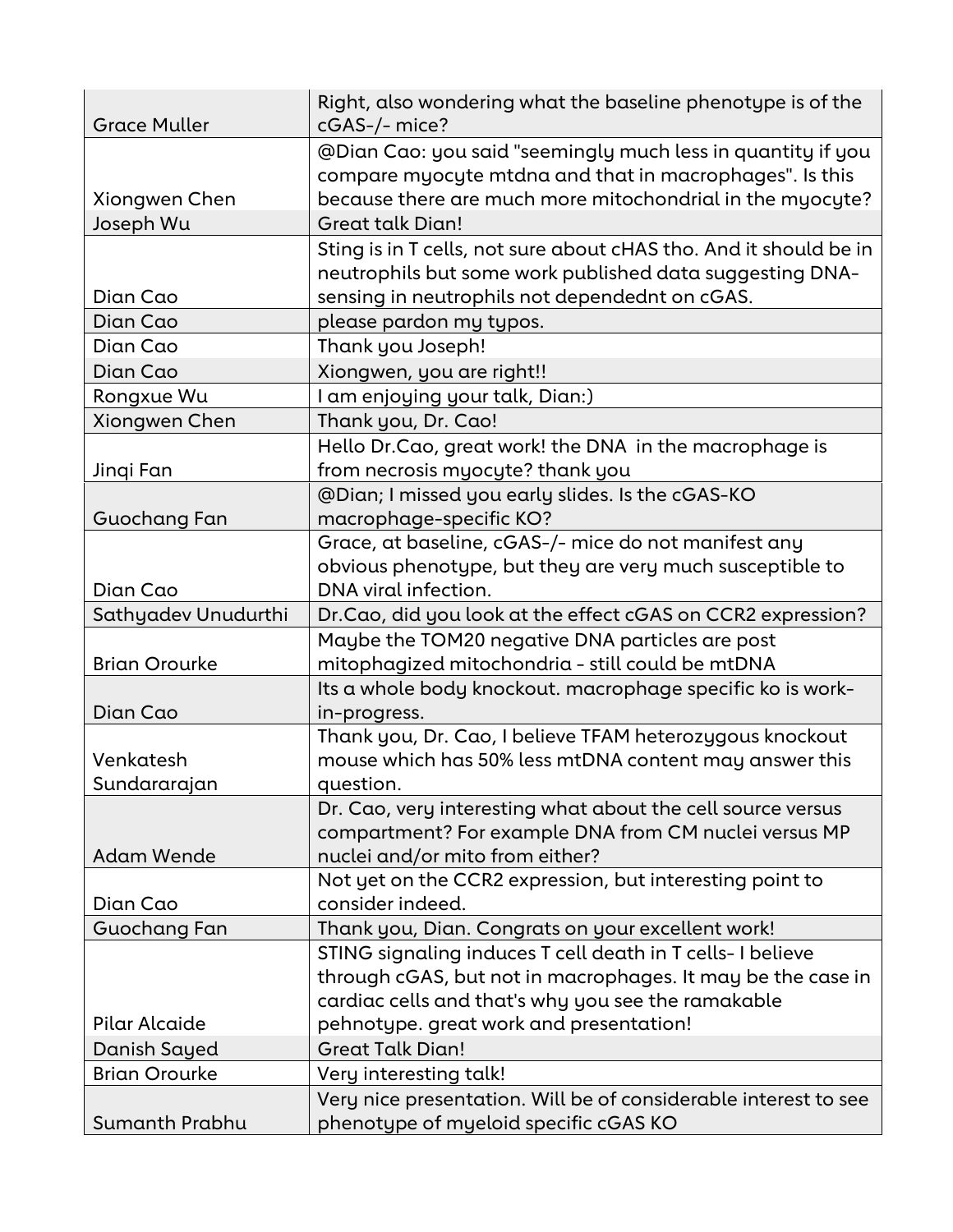| Ameen Ismahil         | <b>Great Presentation Dian!!</b>                      |
|-----------------------|-------------------------------------------------------|
| Rong Tian             | great talk!                                           |
| <b>Rene Packard</b>   | Exciting work - congrats!                             |
| Rushita Bagchi        | Great talks!                                          |
| <b>Zhaokang Cheng</b> | Interesting talk Dian!                                |
| <b>Grace Muller</b>   | Thanks for an engaging talk!                          |
| WingTak Wong          | Great talk                                            |
| Chuanxi Cai           | great work!                                           |
|                       | Thanks you very much Pilar, GQ and Dian for wonderful |
| Ameen Ismahil         | presentation!!! Thanks for attending this session!!!  |
| Suresh Verma          | very interesting work Dian.                           |
| Xiongwen Chen         | Great talk, Dian!                                     |
| Yibin Wang            | Great talks!!!                                        |
| Guochang Fan          | Congrats on all speakers!                             |
| Larisa Emelyanova     | Great talk!                                           |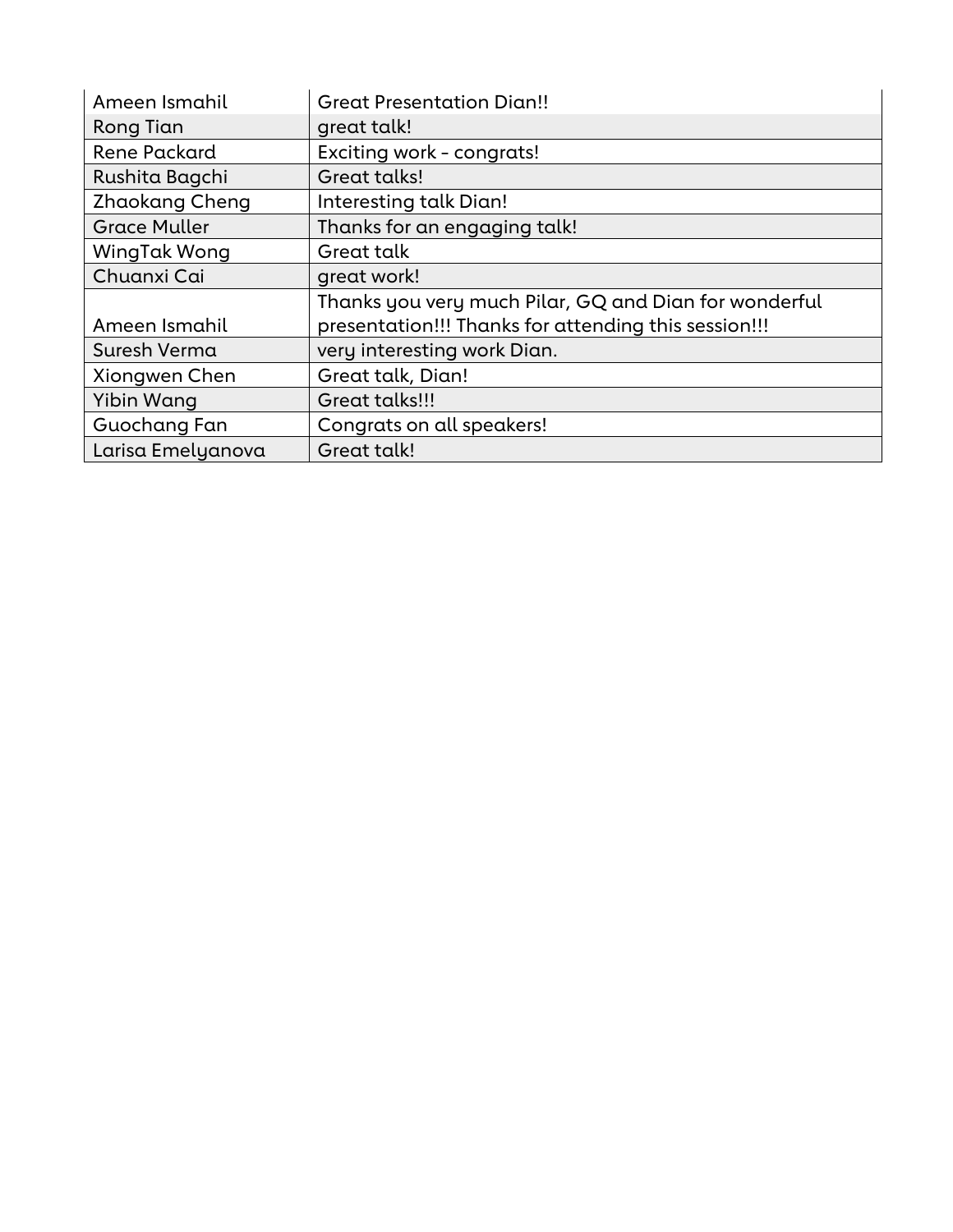### Concurrent Session 4A: Apoptosis, Necrosis and Autophagy in Heart Disease

| name                      | message                                                                                                                                                                                                                                                                                     |
|---------------------------|---------------------------------------------------------------------------------------------------------------------------------------------------------------------------------------------------------------------------------------------------------------------------------------------|
| <b>Joe Trusso</b>         | Welcome! Thank you for joining us. You may be hearing the<br>previous session playing as we wait for this session to begin. If<br>you do not hear or see anything, please submit a support<br>ticket by clicking on the Request Support button located at<br>the bottom left of the player. |
|                           | Welcome everyone! I am your moderator for this session and<br>we have 3 exciting presentations lined up. If you have any                                                                                                                                                                    |
|                           | questions, please post them in the chat for the speakers.<br>Speakers can answer the questions during the presentation                                                                                                                                                                      |
|                           | but we also have some time after the session for additional                                                                                                                                                                                                                                 |
| Asa Gustafsson            | questions/discussion.                                                                                                                                                                                                                                                                       |
| Elizabeth Murphy          | <b>Thanks Asa!</b>                                                                                                                                                                                                                                                                          |
| Qutuba Karwi              | Looking forward forward for this session! Thanks Asa                                                                                                                                                                                                                                        |
| Chrishan Ramachandra      | Thanks Asa                                                                                                                                                                                                                                                                                  |
| <b>Matthew Martens</b>    | Thanks Asa!                                                                                                                                                                                                                                                                                 |
| <b>Martin VilaPetroff</b> | Thanks Asa                                                                                                                                                                                                                                                                                  |
| Loren Wold                | Thanks for moderating Asa! Great "seeing" you                                                                                                                                                                                                                                               |
| Priscila Sato             | Hi everybody                                                                                                                                                                                                                                                                                |
| Venkatesh                 |                                                                                                                                                                                                                                                                                             |
| Sundararajan              | Looking forward to great talks!!!                                                                                                                                                                                                                                                           |
| Sakthivel Sadayappan      | Asa, Thank you for moderating this session!!                                                                                                                                                                                                                                                |
| Joseph Wu                 | Thank you Asa!                                                                                                                                                                                                                                                                              |
| Kishore Wary              | Is the CASP procedure similar to cecal ligation puncture<br>model?                                                                                                                                                                                                                          |
| <b>Martin VilaPetroff</b> | It is similar but the CASP model in the physiological model of<br>a diffuse peritonitis                                                                                                                                                                                                     |
| <b>Kishore Wary</b>       | Ok, thank you                                                                                                                                                                                                                                                                               |
|                           | Great talk, Martin. I wonder how long it takes after sepsis                                                                                                                                                                                                                                 |
| Rongxue Wu                | operation to expect to see a cardiac dysfunction                                                                                                                                                                                                                                            |
|                           | Does the model allow you to monitor Kf,c, permeability co-                                                                                                                                                                                                                                  |
| Kishore Wary              | efficient?                                                                                                                                                                                                                                                                                  |
|                           | it depends on the size of the canulla. We used size 24 and it                                                                                                                                                                                                                               |
| Martin VilaPetroff        | take 24hrs                                                                                                                                                                                                                                                                                  |
| Kishore Wary              | Ok, thanks.                                                                                                                                                                                                                                                                                 |
| Rongxue Wu                | Thanks, Martin                                                                                                                                                                                                                                                                              |
|                           | Martin, Great talk and congratulations. Did you check                                                                                                                                                                                                                                       |
| Sakthivel Sadayappan      | myosin binding protein-C phosphorylation as it is one of the<br>substrates to CaMKII!                                                                                                                                                                                                       |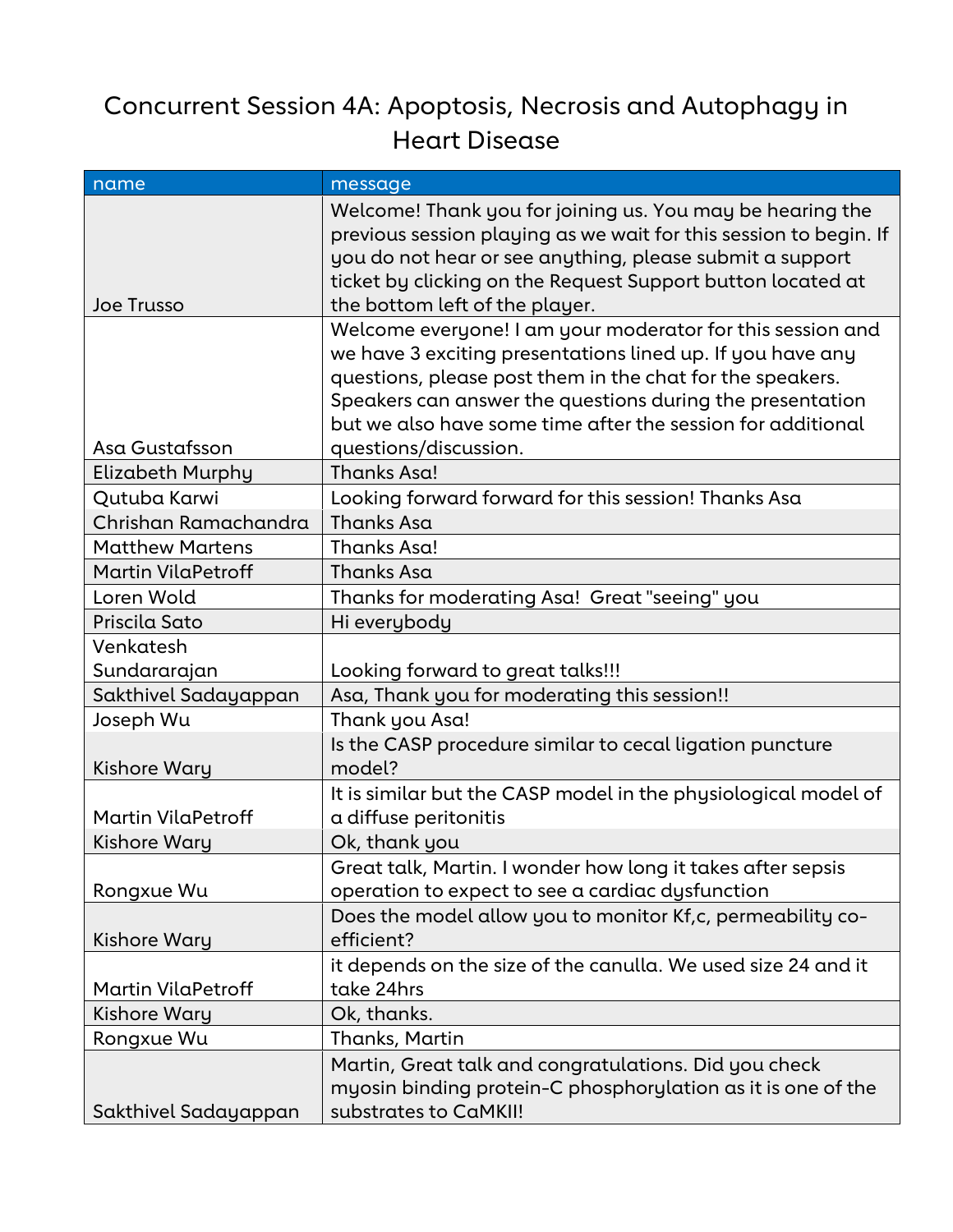| Jun Feng                  | nice talk, CaMKKII phosphorylation and oxidation differs?                                     |
|---------------------------|-----------------------------------------------------------------------------------------------|
| Venkatesh                 | Dr. Martin, great work!! have you tried mitochondrial speciffic                               |
| Sundararajan              | /non specific antioxidants                                                                    |
| Martin VilaPetroff        | No, we did not check PB-C phosphorylation                                                     |
|                           | Did you examine neutrophil myeloperoxidase (MPO)                                              |
| Kishore Wary              | activities?                                                                                   |
| Sathyamangla              | Martin great talk!! Is there relative differences between                                     |
| NagaPrasad                | CAMKII oxidation vs. nitrosylation with sepsis.                                               |
| Martin VilaPetroff        | No we did not look at MPO activity                                                            |
| Kishore Wary              | Ok, thanks                                                                                    |
|                           | Martin, beutiful talk. Do you know if the ROS activation of                                   |
| <b>Beverly Rothermel</b>  | CAMKII is calcium - dependent?                                                                |
|                           | We could prevent the effect on contractile dysfuncion with                                    |
|                           | the antioxidant tempol so we think it is mostly oxidation ant                                 |
| <b>Martin VilaPetroff</b> | nitorsylation of CaMKII                                                                       |
| Sathyamangla              |                                                                                               |
| NagaPrasad                | Thanks!!                                                                                      |
| Venkatesh                 |                                                                                               |
| Sundararajan              | Thanks, Dr. Martin                                                                            |
|                           | It need background calcium but the activation is by a rise in                                 |
| Martin VilaPetroff        | <b>ROS</b>                                                                                    |
|                           | Great talk! Have you looked at necrosis vs. apoptosis with                                    |
| <b>Matthew Martens</b>    | pharmacological inhibitors like Nec-1?                                                        |
| <b>Martin VilaPetroff</b> | No, but I think that necrosis also occurs                                                     |
| Man Liu                   | Have you tested oxidation of RyR?                                                             |
| Martin VilaPetroff        | Yes, the serine2814 is phosphorylated in sepsis                                               |
|                           | Great talk Martin. Is there any other source of elevated Ca in                                |
| JoanHeller Brown          | CASP or do you think all the mito overload is from SR leak?                                   |
|                           | What I meant is RyR itself can be oxidized by oxidative stress                                |
| Man Liu                   | in your animal, not just phosphorylation.                                                     |
| Asa Gustafsson            | Thank you Martin - great talk! Good to "see" you again.                                       |
| Xiongwen Chen             | Good to "see" you, Dr. Murphy!                                                                |
| Elizabeth Murphy          | good to be "here"                                                                             |
|                           | we think the most important source is RyR leak for mito                                       |
| <b>Martin VilaPetroff</b> | Calcium overlaod                                                                              |
| Sathyamangla              |                                                                                               |
| NagaPrasad                | Look forward to your talk Tish!!                                                              |
|                           | Hi Martin, Great talk, I wonder if the caMKII-dependent                                       |
| Rongxue Wu                | increase is involved in BKBR1 signaling                                                       |
|                           | I thought the clinical trials on NHEis (cariporide etc) failed                                |
|                           |                                                                                               |
| <b>Paul Brookes</b>       | mainly due to neurovascular events, plus they delivered them<br>way too late (24h after PCI). |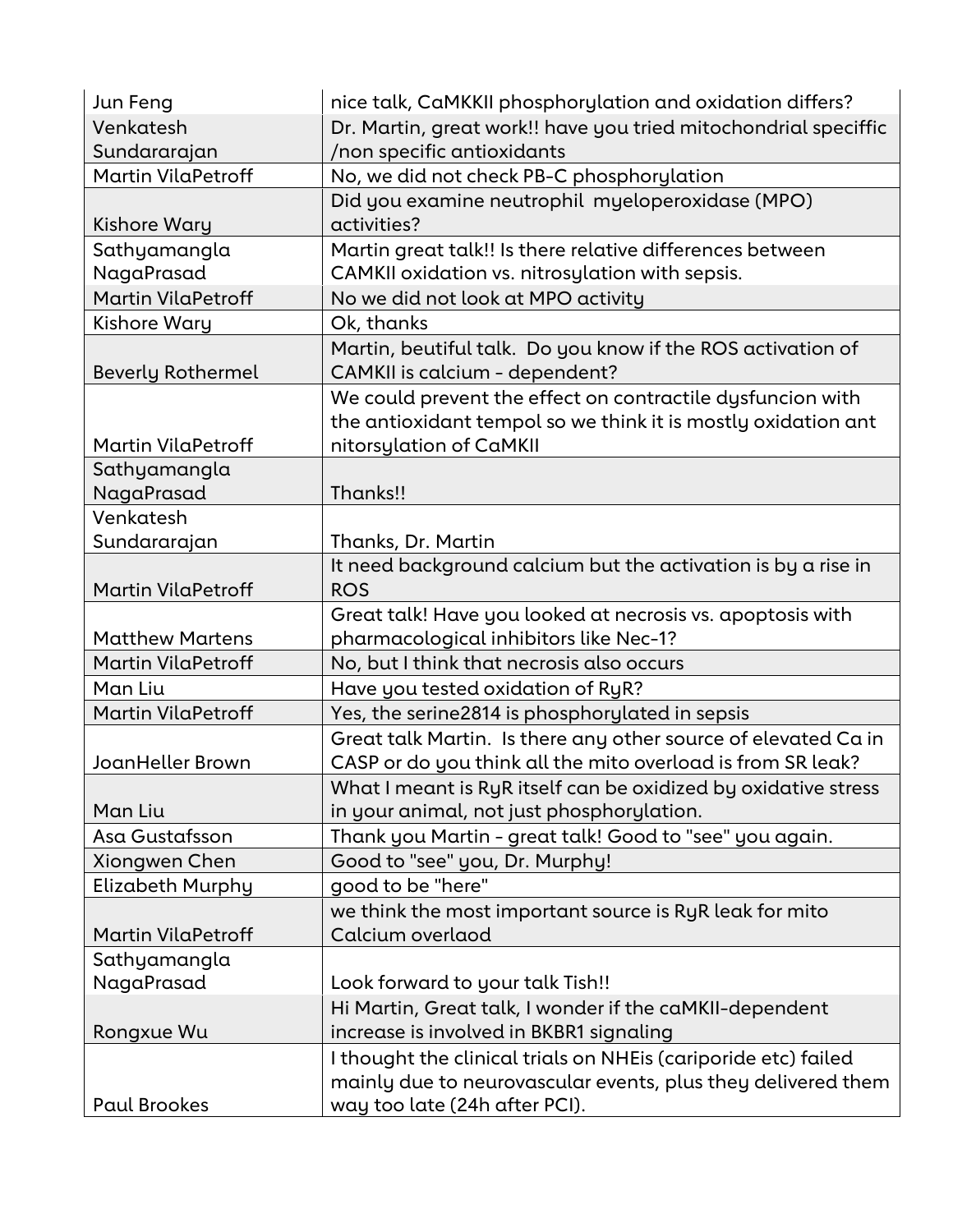| Rong Tian                | this session is on and off on my line, anyone has the same<br>problem? |
|--------------------------|------------------------------------------------------------------------|
| Sathyamangla             |                                                                        |
| NagaPrasad               | <b>No!!</b>                                                            |
| Di Lang                  | Fine here                                                              |
| Venkatesh                |                                                                        |
| Sundararajan             | No, Dr. Rong                                                           |
| Loren Wold               | Great                                                                  |
| Joseph Wu                | <b>Great talk Martin!</b>                                              |
| <b>Anne Murphy</b>       | Rong, I had to go out of the session, and then reconnect.              |
|                          | In the initial trial they were protective in cardiac surgery.          |
| Elizabeth Murphy         | They did a later trial and it had neurovascular effects                |
| Loren Wold               | Great seeing you Tish! Loving your talk!                               |
|                          | Man Liu, when we use the 2814A mice that cannot be                     |
|                          | phosphorylated we prevent contractile dysfunction and                  |
|                          | apoptosis in spite that RyR oxidation can still occur so we            |
| Martin VilaPetroff       | think it mostly RyR2 phosphorylation                                   |
| <b>Rene Packard</b>      | Also had to exit and reconnect to the session                          |
| Rong Tian                | I am too anxious missing Tish's talk LOL                               |
| Elizabeth Murphy         | I also had to reconnect!                                               |
| Man Liu                  | Thank you Dr. VilaPetroff                                              |
| <b>Walter Koch</b>       | Hey Tish. good to see you!                                             |
| Anne Murphy              | Thank goodness for recorded sessions!                                  |
|                          | Tish, Thank you for presenting an exciting work Good to see            |
| Sakthivel Sadayappan     | you as well!!                                                          |
|                          | Does knockout of MCU affect normal activation of calcium-              |
| <b>Kenneth Humphries</b> | sensitive mito dehydrogenases?                                         |
| Venkatesh                |                                                                        |
| Sundararajan             | Great going Dr. Tish!! Good to see you.                                |
|                          | Depends on the mouse. Knockout in the adult has an effect.             |
| Elizabeth Murphy         | We saw very little effect in the germline knockout.                    |
| Ying Ge                  | A great session! Nice to see you Asa and Tish!                         |
| Rong Tian                | Tish, is there a male and female difference in MCU?                    |
| <b>Kenneth Humphries</b> | thanks                                                                 |
| <b>Elizabeth Murphy</b>  | Rong- we haven't seen any sex differences in the MCU-KO.               |
| <b>Rong Tian</b>         | thx, Tish                                                              |
| Sakthivel Sadayappan     | Dr. Anne Murphy, Yes                                                   |
| Alicia Mattiazzi         | Does lost of MCU for 1 month alters matabolism and ECC?                |
| Xiongwen Chen            | Tish, did you look at the heterozygous mice?                           |
| Elizabeth Murphy         | Alicia,                                                                |
|                          | Alicia-this is data from Molkentin and Elrod's labs and they           |
| Elizabeth Murphy         | find altered response to adrenergic stimulation.                       |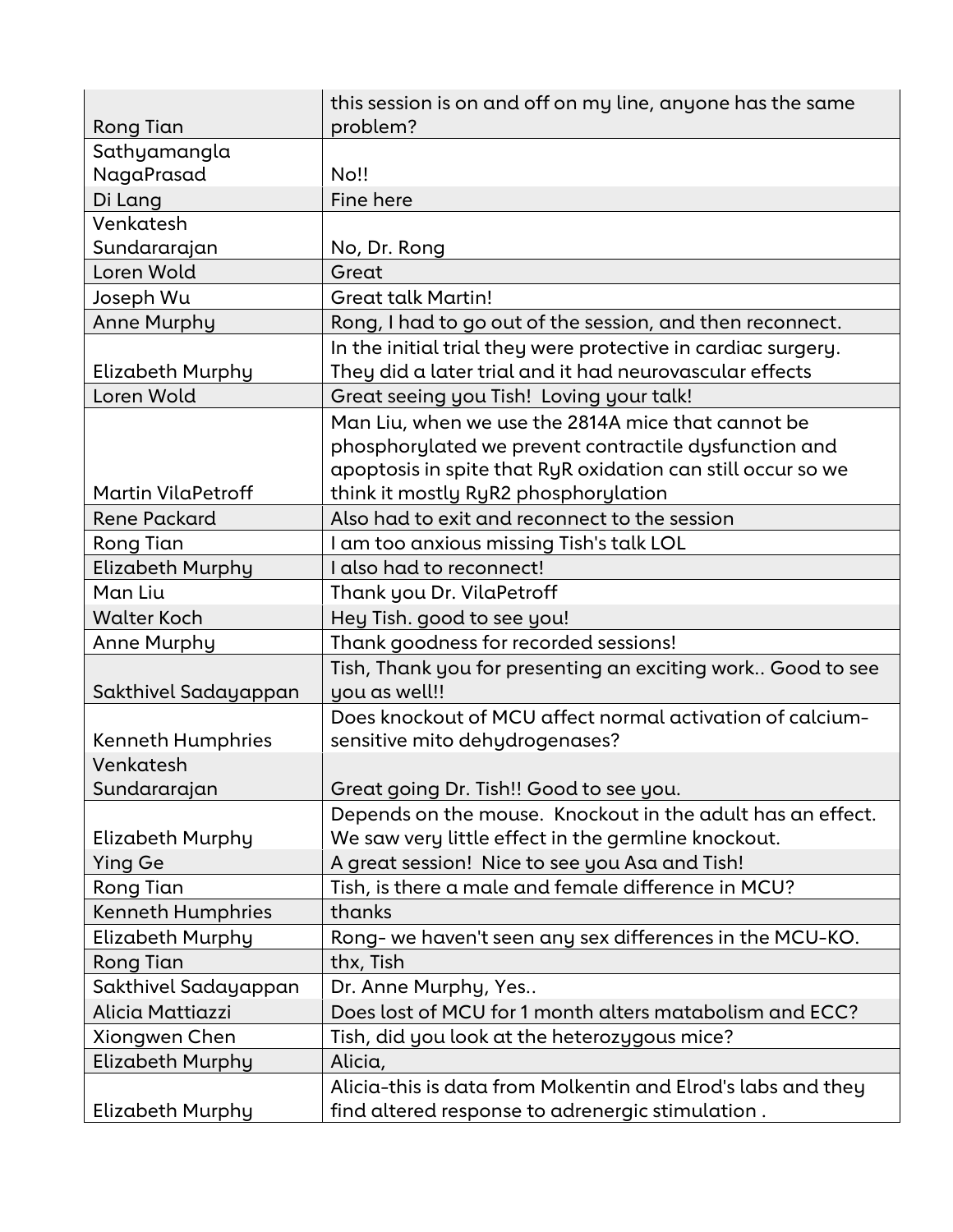| Alicia Mattiazzi           | Thanks Tish. Great talk!                                                                                                                                                                                                                         |
|----------------------------|--------------------------------------------------------------------------------------------------------------------------------------------------------------------------------------------------------------------------------------------------|
| Elizabeth Murphy           | We have not looked at hets.                                                                                                                                                                                                                      |
| Xiongwen Chen              | Thank you, Tish! Great talk!                                                                                                                                                                                                                     |
| Joseph Wu                  | <b>Great talk Tish!</b>                                                                                                                                                                                                                          |
| <b>Thomas Martin</b>       | Dr. Murphy, enjoying your talk. Did you see any changes in<br>cyclophilinD acylation in the month-long MCU knockdown<br>group?                                                                                                                   |
| Rong Tian                  | Tish, what mechanism mediates the deacylation?                                                                                                                                                                                                   |
| Loren Wold                 | Loved your talk Tish!                                                                                                                                                                                                                            |
| Sathyamangla<br>NagaPrasad | Very Nice talk Tish!!                                                                                                                                                                                                                            |
| <b>Elizabeth Murphy</b>    | We only studied the germline MCU-KO--but yes aceylation<br>was increased in the MCU-KO.                                                                                                                                                          |
| Asa Gustafsson             | Thanks Tish! Great talk as always.                                                                                                                                                                                                               |
| <b>Kevin Casin</b>         | Very interesting talk Tish! Great to "see" you again :)                                                                                                                                                                                          |
| Elizabeth Murphy           | Thanks everyone for listening and for your comments.                                                                                                                                                                                             |
| <b>Hesham Sadek</b>        | <b>Great talk Tish!</b>                                                                                                                                                                                                                          |
| Venkatesh                  |                                                                                                                                                                                                                                                  |
| Sundararajan               | <b>Great talk Dr. Tish!!</b>                                                                                                                                                                                                                     |
|                            | Dr. Murphy, I learned a lot from your presentation. Thank you                                                                                                                                                                                    |
| <b>Grace Muller</b>        | for a well-balanced and -organized talk!                                                                                                                                                                                                         |
| Sathyamangla               | Does ischemia have a difference between nitrosylation versus                                                                                                                                                                                     |
| NagaPrasad                 | acylation!!                                                                                                                                                                                                                                      |
| Ivor Benjamin              | Many thanks for a wonderful talk, Tish.                                                                                                                                                                                                          |
|                            | Prasad--great question. We are looking at it now. Hope to                                                                                                                                                                                        |
| Elizabeth Murphy           | have data soon.                                                                                                                                                                                                                                  |
| Sathyamangla               |                                                                                                                                                                                                                                                  |
| NagaPrasad                 | Thanks!! great talk!!                                                                                                                                                                                                                            |
| Qutuba Karwi               | Very nice talk Tish! Really ennoy it! Have you tried to<br>perfused the heart with high levels of fatty acid (that can<br>potentially enhances acylation of CypD) and see what<br>happens to PTP opening/infarct size?                           |
| <b>JoanHeller Brown</b>    | HI Martin, it looks like my note got lost ? Very nice to see you<br>and hear of your progress. Do you think CASP might do other<br>things to increase cardiomyocyte Ca that lead to mito Ca<br>overload or that it is all via increased SR leak? |
|                            |                                                                                                                                                                                                                                                  |
| Qutuba Karwi               | enjoyed*                                                                                                                                                                                                                                         |
| Priscila Sato              | As always amazing talk! Thank you. What happens if L-name<br>is combined to calcium is there an additive effect?                                                                                                                                 |
|                            |                                                                                                                                                                                                                                                  |
| Elizabeth Murphy           | Interestingly the aceylation is the same just coming out of<br>the mouse as it is with an hour of perfusion with glucose. We<br>don't lose aceylation during the hour perfusion. We haven't                                                      |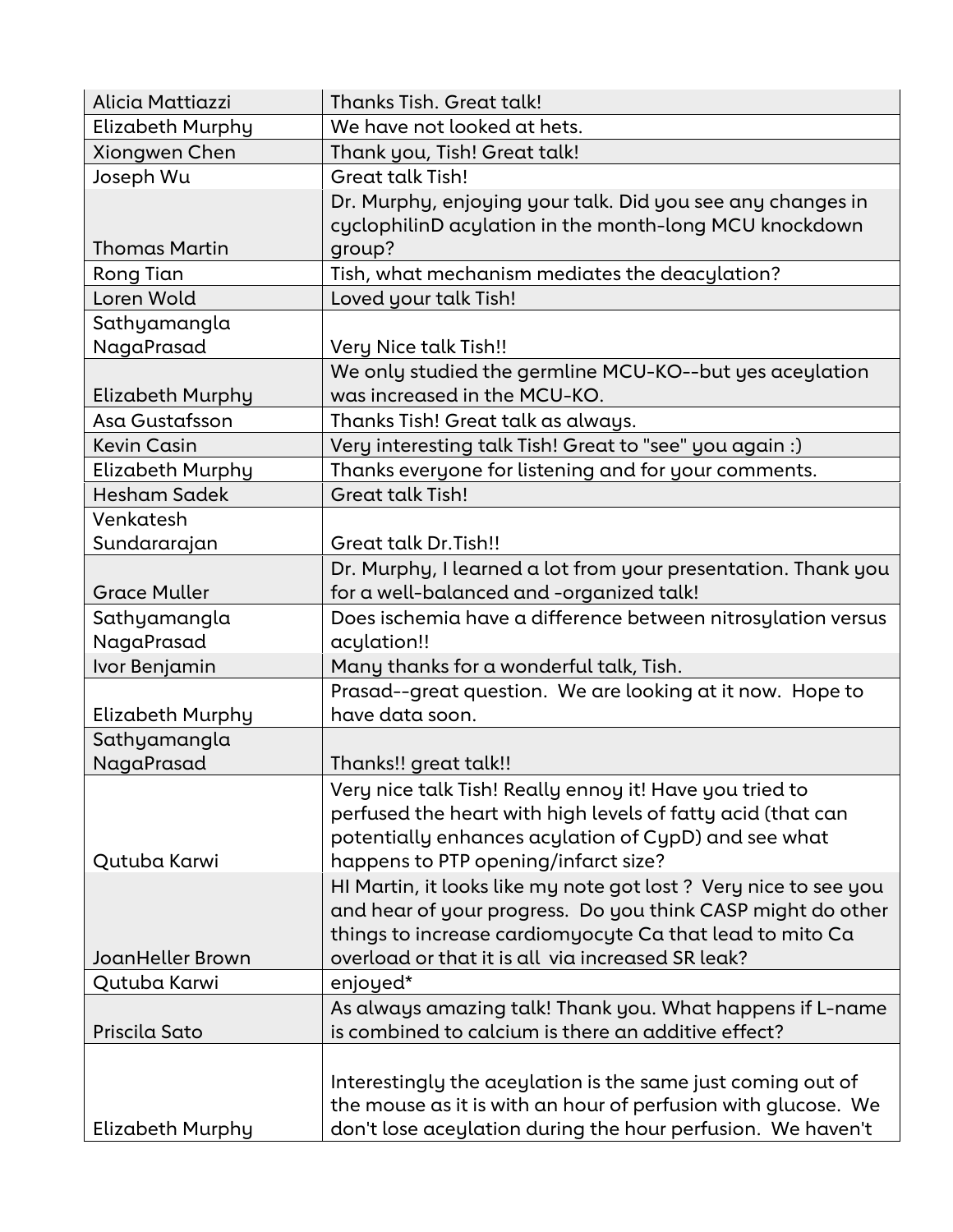|                            | tried perfusing with fatty acids to see if we can increase the<br>level.                                                                                                                                                                                |
|----------------------------|---------------------------------------------------------------------------------------------------------------------------------------------------------------------------------------------------------------------------------------------------------|
| <b>Willem DeLange</b>      | Chrishan-Does the MYBPC3 mutation cause truncation?                                                                                                                                                                                                     |
|                            | Interesting talk Tish. There still seems to be a lot to learn<br>about the Goldilocks properties of MCU. We see benefits of<br>viral overexpression of MCU on HF (talk Thurs) but not much<br>effect of MCU KO in neonatal myocytes during I/R (mito Ca |
| <b>Brian Orourke</b>       | still goes up but inhibited by NCLX blocker).                                                                                                                                                                                                           |
| Elizabeth Murphy           | We haven't tried L-Names and Ca. A good idea. We'll try it.                                                                                                                                                                                             |
| Chrishan Ramachandra       | Hi William, this mutation is a missense mutation and we have<br>not noticed a truncated product                                                                                                                                                         |
| Qutuba Karwi               | Interesting! Nice to see you Tish                                                                                                                                                                                                                       |
| <b>Elizabeth Murphy</b>    | Brian--I look forward to hearing your talk on Thursday.                                                                                                                                                                                                 |
| Sathyamangla               | Chrishan - is there a difference in the beta-adrenergic                                                                                                                                                                                                 |
| NagaPrasad<br>Rong Tian    | coupling in these hypertrophic iPSC<br>Brian, look forward to Talk on Thurs                                                                                                                                                                             |
| <b>Martin VilaPetroff</b>  | Hi Joan, I think my answer is above. however, The casp model<br>in fact has reduced Ca transient mainly due to RyR leak. I<br>think this leak flows into the neighbouring mitochondria ans<br>is the mail source of mito calcium overload               |
|                            | Interesting talk by Tish. I hope there's a way to re-watch as I                                                                                                                                                                                         |
| Tariq Altamimi             | unfortunately missed the first part.                                                                                                                                                                                                                    |
| Loren Wold                 | All talks will be available for 90 days "On Demand"                                                                                                                                                                                                     |
| Chrishan Ramachandra       | Sathyamangla, we see that the MYH7 line has a more<br>pronounced phenotype, with respect to iso stimulation we<br>see more irregularities in the MYH7 line                                                                                              |
| Tariq Altamimi             | <b>Great! thanks Loren</b>                                                                                                                                                                                                                              |
| Sathyamangla<br>NagaPrasad | Thanks                                                                                                                                                                                                                                                  |
| <b>Rachel RothFlach</b>    | This is a really interesting seminar, thank you! Do you have<br>any idea how the CM MPO levels compare to neutrophil MPO<br>levels?                                                                                                                     |
| <b>Farah Sheikh</b>        | @Chrishan-great talk! quick questionwhat sites are you<br>looking at for phosphorylation for MYBPCas you know there<br>are multiple sites have you looked at compensation from<br>other phospho sites in this setting?                                  |
| Chrishan Ramachandra       | Hi Rachel, CM MPO seems to be much lower than neutrophil<br><b>MPO</b>                                                                                                                                                                                  |
| Chrishan Ramachandra       | Hi Farah, we only looked at the Ser282 site                                                                                                                                                                                                             |
| Asa Gustafsson             | Great talk. Thank you Chrishan!                                                                                                                                                                                                                         |
| Chrishan Ramachandra       | we are currently looking at the other sites as well                                                                                                                                                                                                     |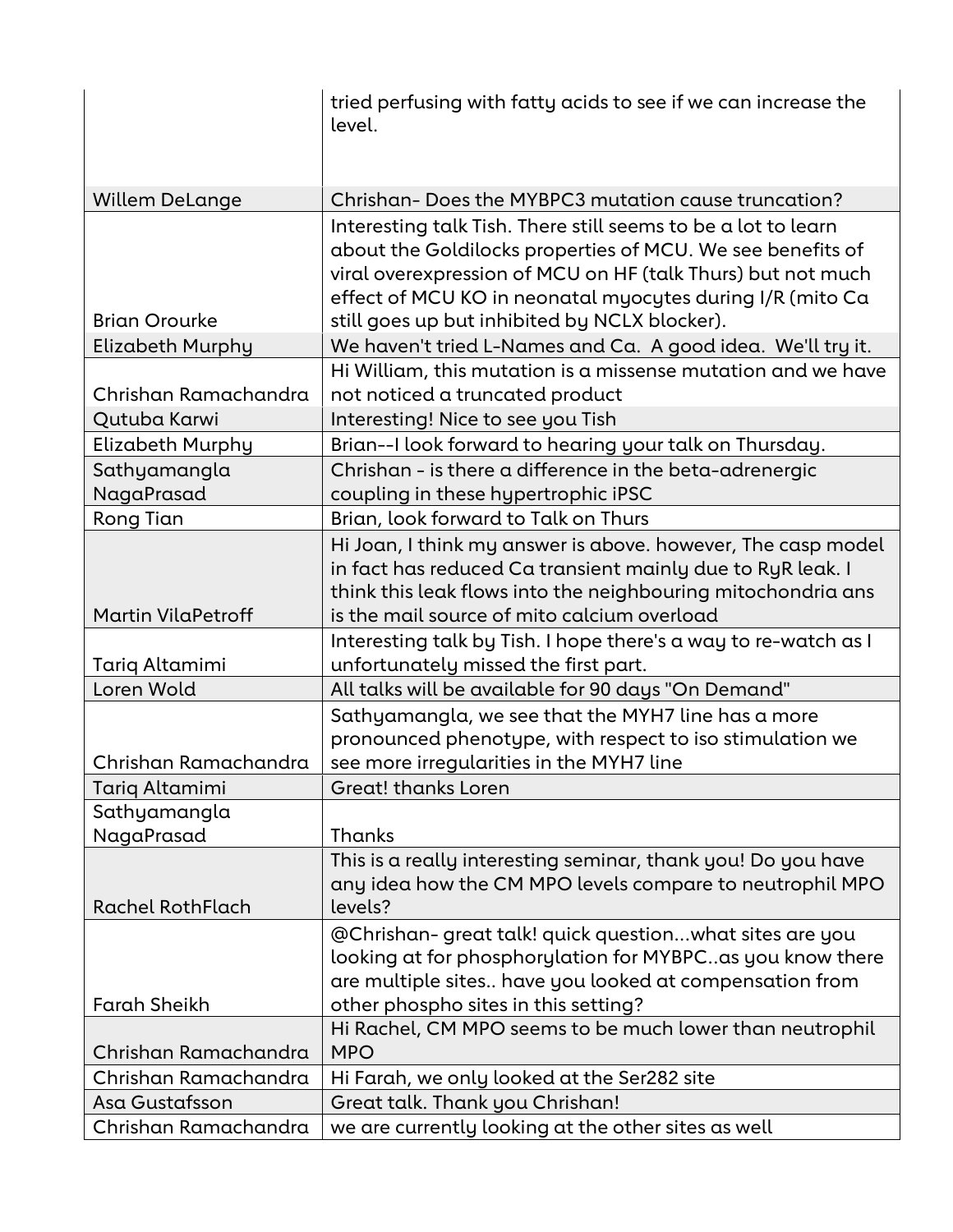| <b>Farah Sheikh</b>    | <b>Thanks Chrishan</b>                                         |
|------------------------|----------------------------------------------------------------|
| Detlef Obal            | interesting talk                                               |
| Chrishan Ramachandra   | thanks Asa! pleasure to be "here"                              |
| <b>Anand Singh</b>     | Nice talkRamachandra                                           |
| Julia Napolitano       | Thanks for the talk!                                           |
| Kishore Wary           | I like the MPO story                                           |
| Shyam Bansal           | Interesting talk! Great work!                                  |
|                        | Thanks to all of the speakers. We will have a few minutes to   |
| Asa Gustafsson         | chat.                                                          |
| Sathyamangla           |                                                                |
| NagaPrasad             | Great talk Chrishan!!                                          |
| <b>Hesham Sadek</b>    | Great talk!                                                    |
| Venkatesh              |                                                                |
| Sundararajan           | Excellent presentation, Dr. Ram                                |
| Rong Tian              | enjoyed the talk!                                              |
| <b>Dominic DelRe</b>   | Thanks Asa for moderating a great session!                     |
| <b>Willem DeLange</b>  | Great Talk, Thanks Chrishan                                    |
| Ajit Magadum           | Enjoyed the talk                                               |
| Martin VilaPetroff     | Thanks Asa, hope to see you soon in real life!!                |
| Elizabeth Murphy       | Thanks Asa and everyone!                                       |
| Sathyamangla           |                                                                |
| NagaPrasad             | Thanks Asa for moderating this Session!!                       |
| Asa Gustafsson         | Same Martin:=)                                                 |
|                        | Thanks to the organizers for putting together the virtual      |
| Elizabeth Murphy       | sessions.                                                      |
|                        | Great talk! Question -- are circulating MPO levels useful as a |
|                        | predictive biomarker for adverse cardiac events? And do they   |
| Kimberly Ferrero       | correlate with MPO levels in CMs?                              |
|                        | Dr. Ramachandra, great talk! Does MPO affect SR calcium        |
| ChiKeung Lam           | protein phosphorylation?                                       |
| Huabo Su               | Thanks Asa for the moderation:)                                |
|                        | Dr. Ramachandran, Excellent presentation and thank you for     |
| Sakthivel Sadayappan   | presenting from Singapore!!                                    |
| <b>Matthew Martens</b> | Thanks for the great session Asa and organizers!               |
|                        | Hi Kimberly, great question, recent evidence certainly points  |
|                        | that way that circulating MPO is associated with adverse       |
|                        | outcomes, but this is probably due to inflammatory response    |
|                        | as CM MPO is expressed at much lower levels. But this also     |
|                        | would be benificial in the context of therapy as you would     |
|                        | need a lower dose of MPO inhibition to inhibit CM MPO and      |
| Chrishan Ramachandra   | avoid possible immune suppression by inhibiting neutrophils    |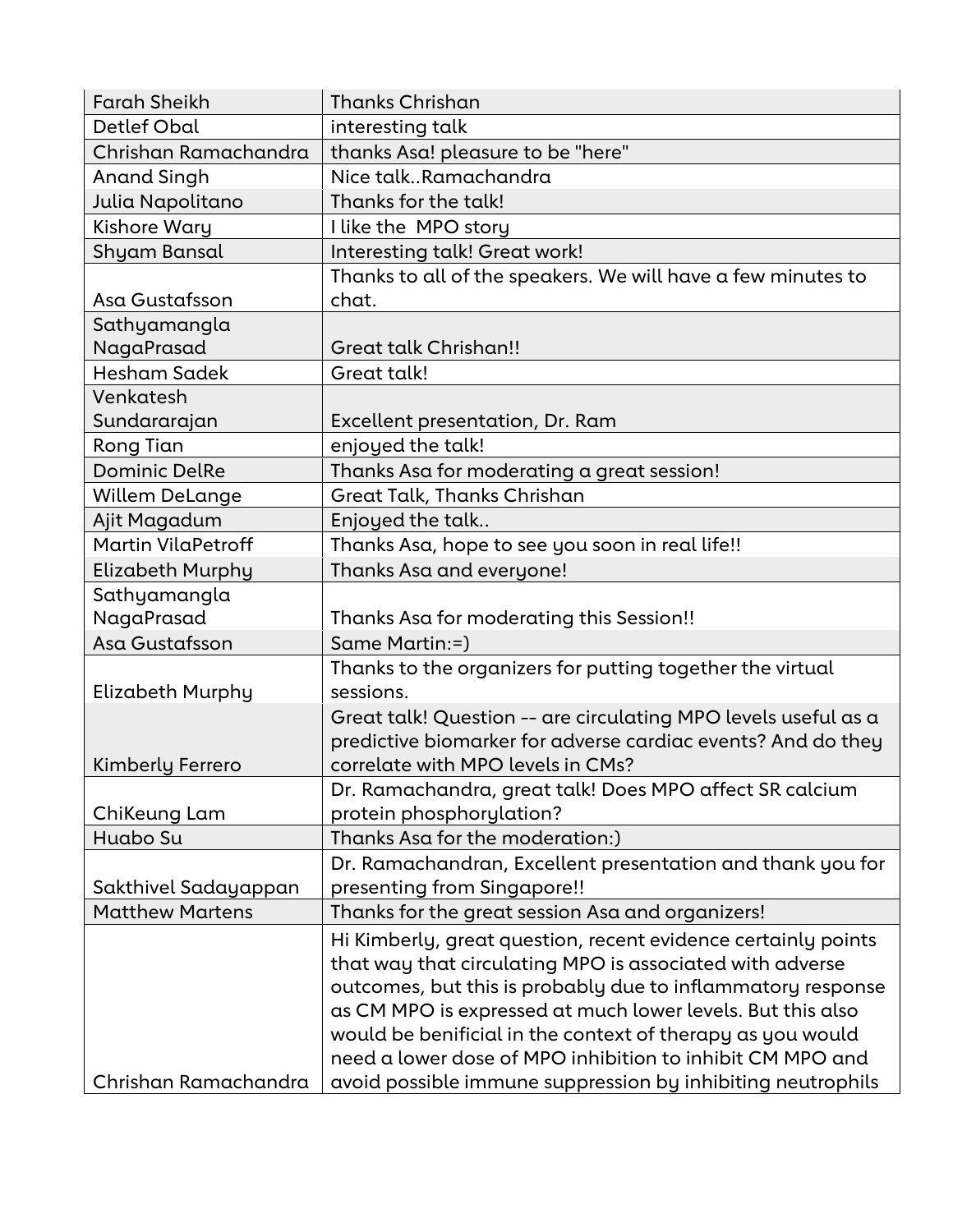| Kimberly Ferrero          | Thanks, Dr. Ramachandra! That's exactly where my questions<br>were going -- avoiding off-target immune effects. :) |
|---------------------------|--------------------------------------------------------------------------------------------------------------------|
|                           | ChiKeung we haven't looked at the calcium proteins, MPO                                                            |
| Chrishan Ramachandra      | could have multiple targets so there is a possibility                                                              |
| ChiKeung Lam              | Thanks Dr. Ramachandra!                                                                                            |
|                           | This was a recent paper which showed that myocardium MPO                                                           |
|                           | can be detected on scRNA-seq but these were healthy                                                                |
|                           | subjects Circulation. 2020 May 14. doi:                                                                            |
| Chrishan Ramachandra      | 10.1161/CIRCULATIONAHA.119.045401.                                                                                 |
|                           | I suggest that in the future, leave a few min between talk to                                                      |
| Rong Tian                 | chat instead of having it at the end of the session.                                                               |
| Chrishan Ramachandra      | Thanks Sakthi, my pleasure to present                                                                              |
| Asa Gustafsson            | i agree. Excellent idea                                                                                            |
| <b>Martin VilaPetroff</b> | I agree with Rong Tian                                                                                             |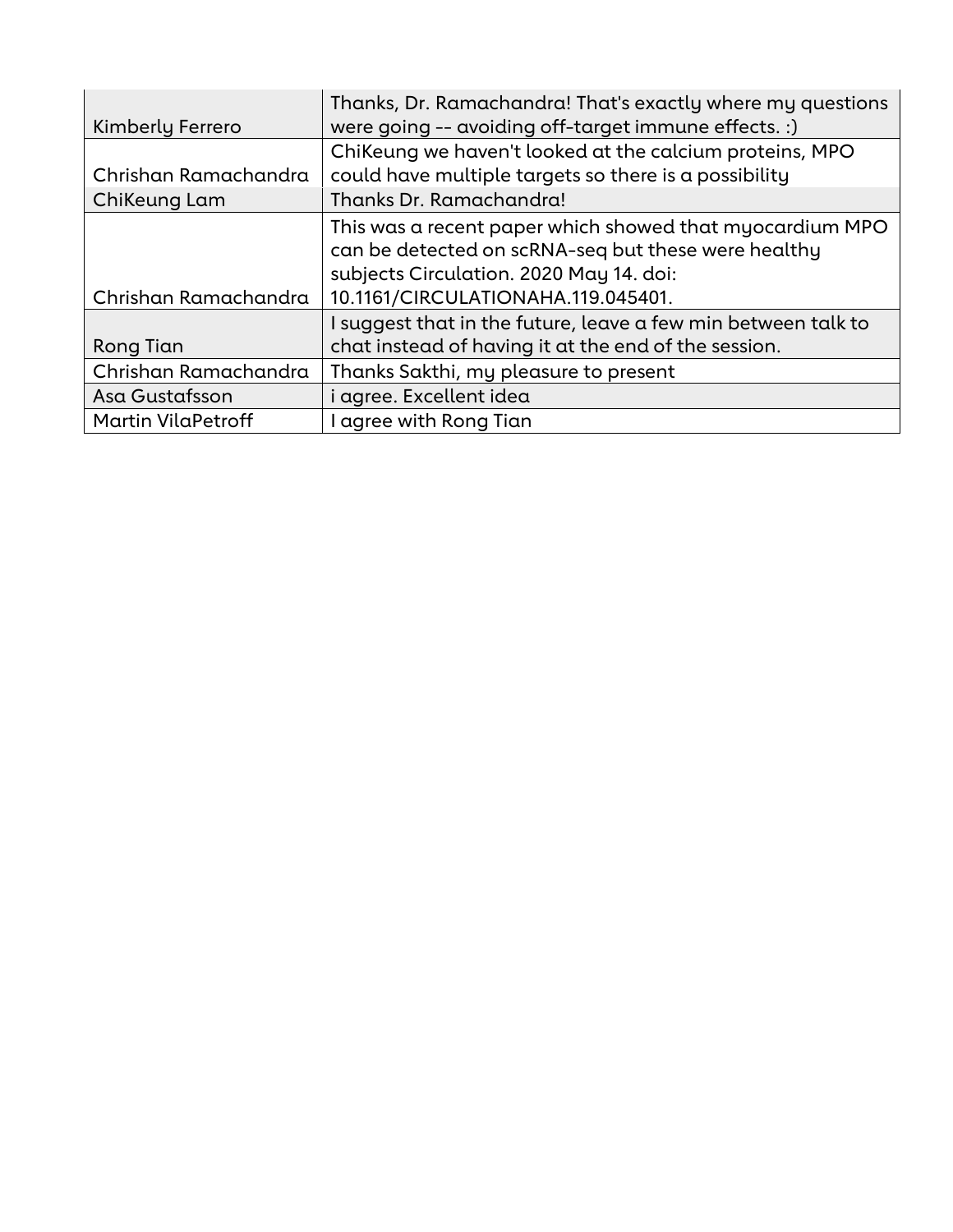### Concurrent Session 4B: Novel Pathogenic Pathways in Cardiac Remodeling: Early vs. Late

| name                 | message                                                                                                                 |
|----------------------|-------------------------------------------------------------------------------------------------------------------------|
|                      | Welcome! Thank you for joining us. You should be hearing                                                                |
|                      | music play as we wait for the session to begin. If you do not,                                                          |
|                      | please submit a support ticket by clicking on the Request                                                               |
| <b>Corey Dubois</b>  | Support button located at the bottom left of the player.                                                                |
|                      | Welcome! Thank you for joining us. You may be hearing the                                                               |
|                      | previous session playing as we wait for this session to begin. If                                                       |
|                      | you do not hear or see anything, please submit a support<br>ticket by clicking on the Request Support button located at |
| Joe Trusso           | the bottom left of the player.                                                                                          |
|                      | Hi everyone and welcome to this session. I am your                                                                      |
|                      | moderator, John Calvert from Emory University. We have                                                                  |
|                      | three excellent talks scheduled for this session. If you have                                                           |
| <b>John Calvert</b>  | any questions, please post them in the chat.                                                                            |
| Loren Wold           | Thanks John for moderating!                                                                                             |
|                      | Dr. Calvert, Thank you for moderating this exciting session!                                                            |
|                      | http://www.surgery.emory.edu/about-                                                                                     |
| Sakthivel Sadayappan | us/faculty_directory/faculty_profile_john_calvert.html                                                                  |
| Guochang Fan         | Thank you, John, for your moderating.                                                                                   |
| Suresh Verma         | Hi John, Looking forward for great session.                                                                             |
| Qutuba Karwi         | Thanks John!                                                                                                            |
|                      | Dr. Fan, Look forward to seeing your talk!! Thank you for                                                               |
| Sakthivel Sadayappan | presenting!                                                                                                             |
| Guochang Fan         | @Sakthi, thanks for giving me this opportunity                                                                          |
| Joseph Wu            | Likewise, looking forward to your talk Guochang.                                                                        |
| Guochang Fan         | @Loren, @Sakthi: thanks for your strong leadership.                                                                     |
| Guochang Fan         | @Joe: Thanks for your strong leadership.                                                                                |
|                      | What type of phosphorylation did you evaluate? Serine,                                                                  |
| <b>John Calvert</b>  | tyrosine?                                                                                                               |
| Yasushi Fujio        | Thank you, John. Ser phosphorylation.                                                                                   |
|                      | Hi Dr Fujio, nice to see you:) I am wondering if you have seen                                                          |
| Fuli Xiang           | any YAP changes in the Moesin signaling.                                                                                |
|                      | Monensin can inhibit endosomal trafficking. Have you                                                                    |
| Guochang Fan         | checked membrane receptor levels? @Yasushi                                                                              |
|                      | Hi Dr Fujio, do you see a difference in cardiomyocyte cell size                                                         |
| Yike Zhu             | after EAM?                                                                                                              |
|                      | Thank you, Fuli. We are now addressing the involvement of                                                               |
| Yasushi Fujio        | YAP.                                                                                                                    |
| <b>Jil Tardiff</b>   | Really nice job presenting a very complex system.                                                                       |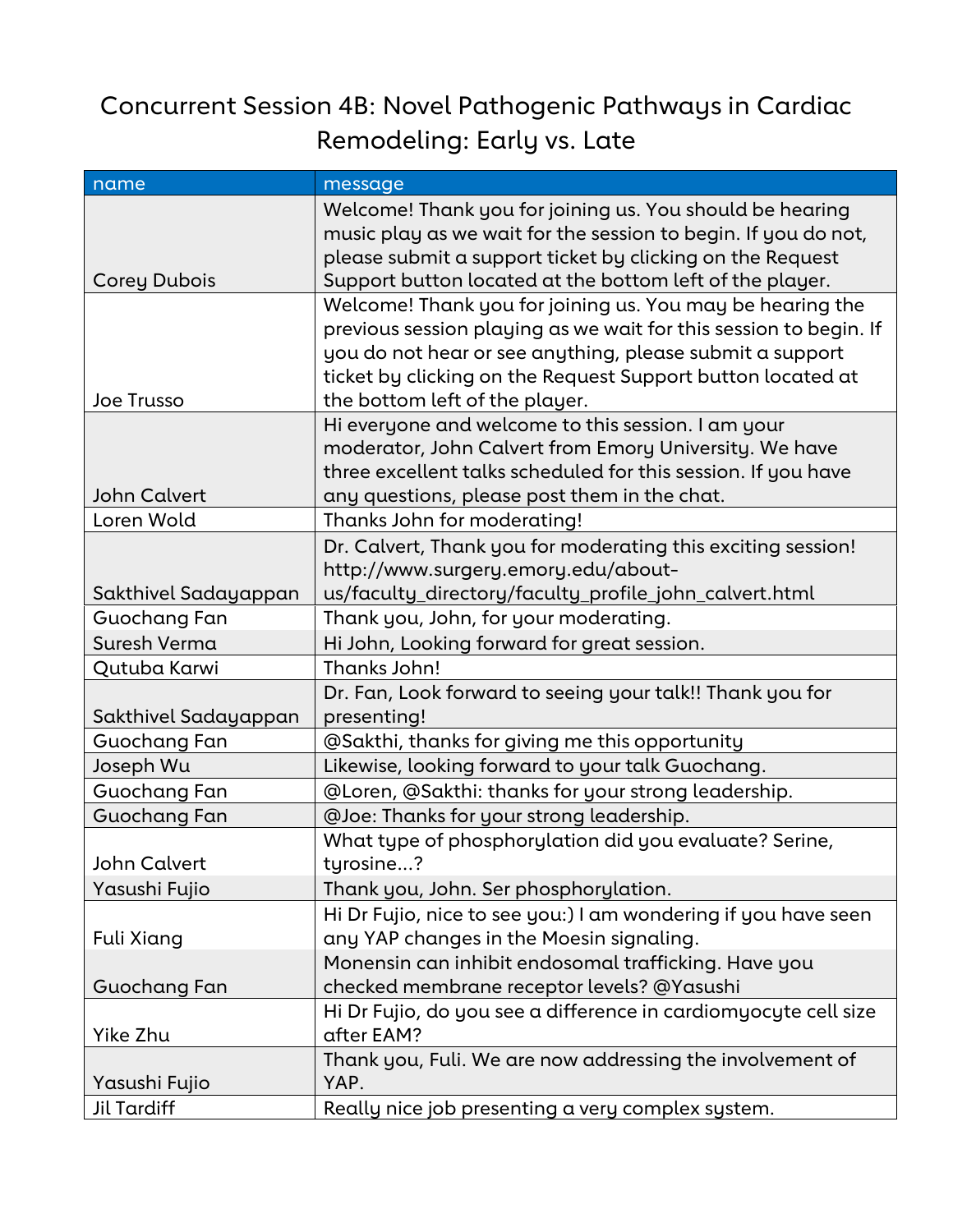|                      | Guochang, we have not checked them. Thank you for great             |
|----------------------|---------------------------------------------------------------------|
| Yasushi Fujio        | suggestion.                                                         |
| Yasushi Fujio        | Dear Yike, we have not cheked the difference in cell size.          |
| Motohiro Nishida     | (preach)                                                            |
| Guochang Fan         | Excellent talk, congrats! @Yasushi                                  |
| <b>Fuli Xiang</b>    | Great Talk! Really enjoyed it. Thank you, Dr Fujio!                 |
| Junichi Sadoshima    | Great work, Yasushi                                                 |
| <b>John Calvert</b>  | Thank you Yasushi. Great talk!                                      |
| Loren Wold           | <b>Exciting talk Yasushi!</b>                                       |
| Yasushi Fujio        | Thank you for your kind attention!                                  |
| <b>Walter Koch</b>   | Ronglih - you are doing well -                                      |
| Loren Wold           | Great "seeing" you Ronglih! Exciting talk!                          |
| Farid Moussaviharami | This is such an important topic!                                    |
|                      | Very nice job of putting your project in context. Are you also      |
|                      | including vaping in your "smoking" group? Or only traditional       |
| <b>Adam Wende</b>    | cigarettes?                                                         |
| Rong Tian            | Ronglih, important topic! The slides are cool                       |
|                      | Ronglih, great talk so far and very interesting topic! I bet        |
|                      | those mice also have increased inflammation-given the role          |
| Pilar Alcaide        | of stress in autoimmune inflammation!                               |
| <b>Ying Ge</b>       | So nice to "see" you Ronglih! Beautiful presentation!               |
|                      | Thank you Dr Fujio. Nice talk and work!I have two more              |
|                      | questions: have you checked the expression of any cardiac           |
|                      | progenitor markers in EAM model? And what is the key factor         |
| Yike Zhu             | to induce higher cardiomyocyte plasticity at early stage in<br>EAM? |
|                      | Hi Dr Fujio, great talk! Are the proliferating cardiomyocytes       |
|                      | de-differentiated cardiomyocytes? Are they re-differentiating       |
| MariaPaola Santini   | into mature cardiomyocytes?                                         |
|                      | Dr. Ronglih Liao, Thank you for presenting an important and         |
| Sakthivel Sadayappan | critical study!                                                     |
| Yike Zhu             | I got exactly the same question with MariaPaola Santini :)          |
|                      | Creative and thoughtful question and approach, Ronglih (as          |
| Jil Tardiff          | always). Thought - provoking results                                |
|                      | @Dr Liao, is there any difference in the blood pressure or          |
| Farid Moussaviharami | heart rate of the different groups of mice in your study?           |
|                      | One of the concerns in pediatrics is second hand smoke while        |
|                      | they are being exposed to when confined at home during              |
| <b>Anne Murphy</b>   | covid                                                               |
|                      | A layman question: what is the expression level of Nicotine         |
| Guochang Fan         | receptor in cardiomyocytes?                                         |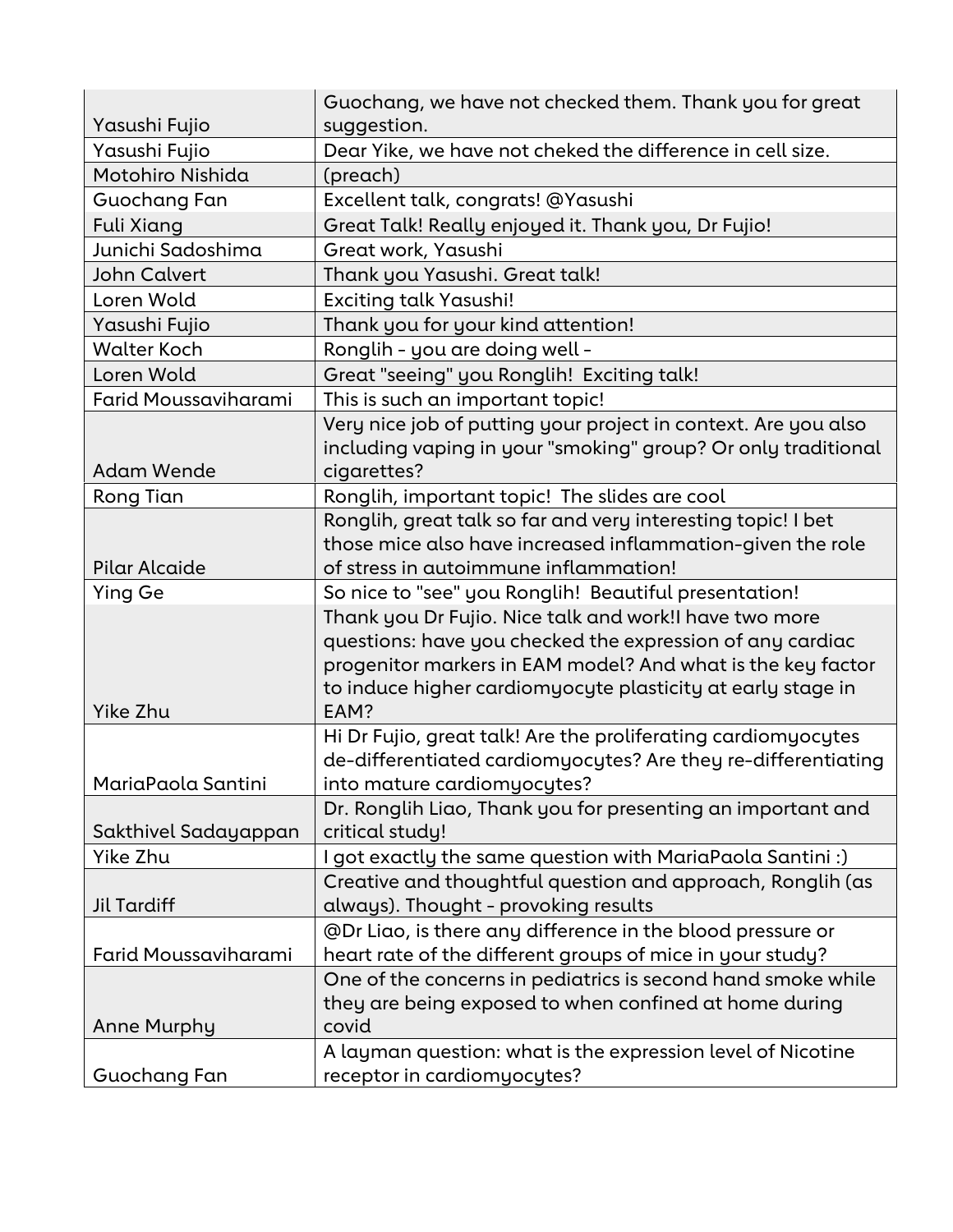|                      | Dear Yike, previously, we checked the expression of Sca-1       |
|----------------------|-----------------------------------------------------------------|
|                      | antigen and found that its expression was upregulated. Quite    |
| Yasushi Fujio        | frankly, I have no data concerning the key factor.              |
| Joseph Wu            | <b>Great talk Ronglih!</b>                                      |
| <b>Jil Tardiff</b>   | Interesting point, Anne!                                        |
| Detlef Obal          | Great talk, very important study                                |
| David Paik           | Great talk Ronglih!                                             |
|                      | Awesome talk Ronglih! Did you see any male/female               |
| Loren Wold           | differences in echo?                                            |
| Yasushi Fujio        | Dear Maria, yes, you are right.                                 |
| Guochang Fan         | Excellent talk and very interesting topic                       |
| <b>Jil Tardiff</b>   | Really nice, Ronglih!                                           |
| Yike Zhu             | Thank you Dr Fujio!                                             |
| Jeffrey Hsu          | Terrific talk, Dr. Liao and great job providing the context!    |
| <b>Dominic DelRe</b> | Fantastic talk Ronglih!                                         |
| Farid Moussaviharami | Fantastic talk Dr. Liao!                                        |
|                      | Ronglih, exciting talk! Does smoking increase expression of     |
| Zhaokang Cheng       | cycle inhibitors?                                               |
|                      | Dr. Ronglih-impressive presentation of highly applicable        |
|                      | findings to public health. Thanks for sharing unpublished       |
| Hind Lal             | data.                                                           |
| Madhumita Basu       | Excellent talk, Dr. Liao!                                       |
| Zhaokang Cheng       | "cell cycle inhibitors", sorry for my typo.                     |
| Rongxue Wu           | Great talk, Rongli                                              |
| Rong Tian            | Ronglih, very innovative!                                       |
| Chen Gao             | <b>Great talk Ronglih!</b>                                      |
|                      | Thanks to all for your kind words and encouragement. Answer     |
|                      | to Adam's question. all data presented is traditional cigarette |
|                      | smoking, the vaping study is ongoing but the progress got       |
| Ronglih Liao         | denied by COVID lab ock down. Stay tuned!                       |
| Jiang Chang          | Guochang, always enjoy your work. Congrat!                      |
|                      | Ronglih, what is behind the Cortisol-driven addition of         |
| Yang Xiang           | nicotine/smoke? It this central or peripheral response?         |
|                      | (hearts) Thanks again to all of your kind words and             |
| Ronglih Liao         | encouragement!                                                  |
| Rushita Bagchi       | Excellent talk Dr. Ronglih Liao                                 |
|                      | interesting finding Dr. Fang, Where TSG101 come from? is it     |
| Rongxue Wu           | CM specific or other cells as well                              |
| Yang Xiang           | addiction                                                       |
| Guochang Fan         | @Rongxue: Tsg101 is highly expressed in cardiomyocytes.         |
| Rongxue Wu           | Thanks! Dr. Fan                                                 |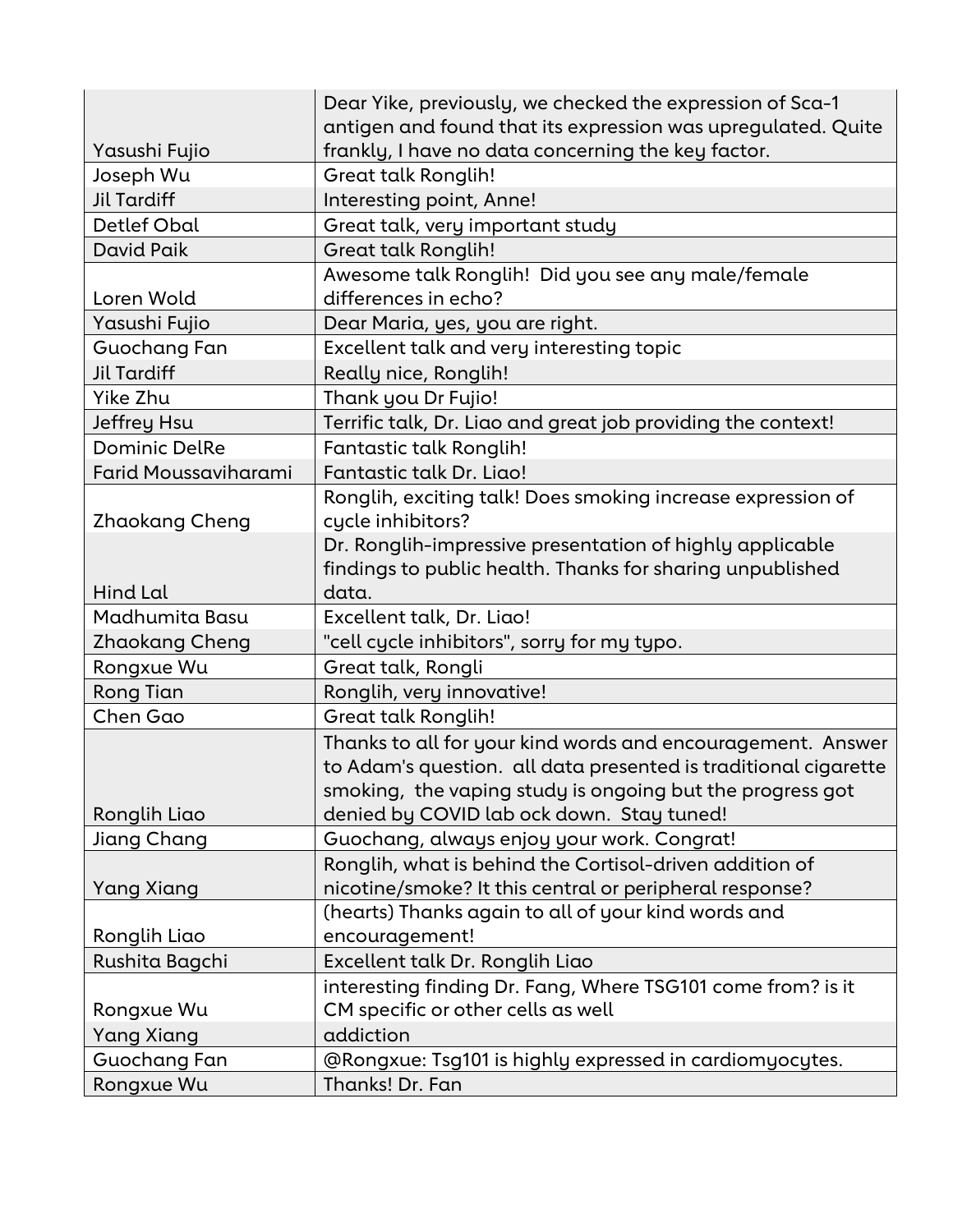| Rajasekaran                                                                                                                                                 | Hi Fan Very interesting and new competitor for Keap1                                                                                                                                                                                                                                                                                                                                                                                                                                                                                                                     |
|-------------------------------------------------------------------------------------------------------------------------------------------------------------|--------------------------------------------------------------------------------------------------------------------------------------------------------------------------------------------------------------------------------------------------------------------------------------------------------------------------------------------------------------------------------------------------------------------------------------------------------------------------------------------------------------------------------------------------------------------------|
| NamakkalSoorappan                                                                                                                                           | regulates Nrf2 activation in the heart!                                                                                                                                                                                                                                                                                                                                                                                                                                                                                                                                  |
| Rongxue Wu                                                                                                                                                  | When is Tsg101 elevated after IR?                                                                                                                                                                                                                                                                                                                                                                                                                                                                                                                                        |
| Guochang Fan                                                                                                                                                | Thanks, Raj.                                                                                                                                                                                                                                                                                                                                                                                                                                                                                                                                                             |
| Guochang Fan                                                                                                                                                | Decreased in I/R hearts                                                                                                                                                                                                                                                                                                                                                                                                                                                                                                                                                  |
| Guo Huang                                                                                                                                                   | Ronglih, exciting talk!                                                                                                                                                                                                                                                                                                                                                                                                                                                                                                                                                  |
|                                                                                                                                                             | Yes, it is reduction. I wonder Is the reduction in Tsg101                                                                                                                                                                                                                                                                                                                                                                                                                                                                                                                |
| Rongxue Wu                                                                                                                                                  | transient or permanent?                                                                                                                                                                                                                                                                                                                                                                                                                                                                                                                                                  |
| Guochang Fan                                                                                                                                                | Transient reduction @Rongxue                                                                                                                                                                                                                                                                                                                                                                                                                                                                                                                                             |
| Rongxue Wu                                                                                                                                                  | Thanks, when did you see the change earliest after IR?                                                                                                                                                                                                                                                                                                                                                                                                                                                                                                                   |
| ChiKeung Lam                                                                                                                                                | Dr. Fan nice talk! Is there substrate specificity on Tsg101-p62?                                                                                                                                                                                                                                                                                                                                                                                                                                                                                                         |
| Guochang Fan                                                                                                                                                | ex vivo, 1h. @Rongxue                                                                                                                                                                                                                                                                                                                                                                                                                                                                                                                                                    |
| Rongxue Wu                                                                                                                                                  | Good to know, thanks                                                                                                                                                                                                                                                                                                                                                                                                                                                                                                                                                     |
| Rajasekaran                                                                                                                                                 | Does this (p62-Keap1 complex) result in sustained Nrf2                                                                                                                                                                                                                                                                                                                                                                                                                                                                                                                   |
| NamakkalSoorappan                                                                                                                                           | activity and lead to reductive stress?                                                                                                                                                                                                                                                                                                                                                                                                                                                                                                                                   |
| <b>Ying Ge</b>                                                                                                                                              | @ Guochang, Great talk! But difficult to see your face -lol :-)                                                                                                                                                                                                                                                                                                                                                                                                                                                                                                          |
| <b>John Calvert</b>                                                                                                                                         | Thank you for a great talk!                                                                                                                                                                                                                                                                                                                                                                                                                                                                                                                                              |
| Suresh Verma                                                                                                                                                | Nice talk Dr. Fan                                                                                                                                                                                                                                                                                                                                                                                                                                                                                                                                                        |
| <b>John Calvert</b>                                                                                                                                         | Please continue to post questions for all of the speakers                                                                                                                                                                                                                                                                                                                                                                                                                                                                                                                |
| WingTak Wong                                                                                                                                                | Great talks!                                                                                                                                                                                                                                                                                                                                                                                                                                                                                                                                                             |
| <b>Guo Huang</b>                                                                                                                                            | Very nice and in-depth study, Guochang. Congratulations!                                                                                                                                                                                                                                                                                                                                                                                                                                                                                                                 |
|                                                                                                                                                             | Guochang, well done! How is Tsg101 expression regulated by                                                                                                                                                                                                                                                                                                                                                                                                                                                                                                               |
| Huabo Su                                                                                                                                                    | I/R?                                                                                                                                                                                                                                                                                                                                                                                                                                                                                                                                                                     |
| <b>Guochang Fan</b>                                                                                                                                         | Raj: great question. Yes, may be                                                                                                                                                                                                                                                                                                                                                                                                                                                                                                                                         |
| Luay Boulahouache                                                                                                                                           | Great talks!                                                                                                                                                                                                                                                                                                                                                                                                                                                                                                                                                             |
| Rongxue Wu                                                                                                                                                  | Great talk Dr. Fan                                                                                                                                                                                                                                                                                                                                                                                                                                                                                                                                                       |
| Jiang Chang                                                                                                                                                 | very mechanistic and complete. Thanks Guochang.                                                                                                                                                                                                                                                                                                                                                                                                                                                                                                                          |
| <b>John Calvert</b>                                                                                                                                         |                                                                                                                                                                                                                                                                                                                                                                                                                                                                                                                                                                          |
|                                                                                                                                                             |                                                                                                                                                                                                                                                                                                                                                                                                                                                                                                                                                                          |
|                                                                                                                                                             |                                                                                                                                                                                                                                                                                                                                                                                                                                                                                                                                                                          |
|                                                                                                                                                             |                                                                                                                                                                                                                                                                                                                                                                                                                                                                                                                                                                          |
|                                                                                                                                                             |                                                                                                                                                                                                                                                                                                                                                                                                                                                                                                                                                                          |
| Farid Moussaviharami                                                                                                                                        |                                                                                                                                                                                                                                                                                                                                                                                                                                                                                                                                                                          |
|                                                                                                                                                             |                                                                                                                                                                                                                                                                                                                                                                                                                                                                                                                                                                          |
|                                                                                                                                                             |                                                                                                                                                                                                                                                                                                                                                                                                                                                                                                                                                                          |
|                                                                                                                                                             |                                                                                                                                                                                                                                                                                                                                                                                                                                                                                                                                                                          |
|                                                                                                                                                             |                                                                                                                                                                                                                                                                                                                                                                                                                                                                                                                                                                          |
|                                                                                                                                                             |                                                                                                                                                                                                                                                                                                                                                                                                                                                                                                                                                                          |
|                                                                                                                                                             |                                                                                                                                                                                                                                                                                                                                                                                                                                                                                                                                                                          |
|                                                                                                                                                             |                                                                                                                                                                                                                                                                                                                                                                                                                                                                                                                                                                          |
|                                                                                                                                                             |                                                                                                                                                                                                                                                                                                                                                                                                                                                                                                                                                                          |
|                                                                                                                                                             | an answer!!                                                                                                                                                                                                                                                                                                                                                                                                                                                                                                                                                              |
| Zhaokang Cheng<br>Xuejun Wang<br>Yibin Wang<br>Jake Wen<br>KiHong Lee<br>Guochang Fan<br><b>Yibin Wang</b><br>Joseph Wu<br>Rajasekaran<br>NamakkalSoorappan | Dr Fan - What downregulates Tgs101 during ischemia?<br>Guo-chang, exciting talk! Does permanent upregulation of<br>Nrf2 in mouse heart cause toxicity?<br>Enjoyed your talk, Guochang.<br><b>Great talks! Congrats!</b><br>Great session!<br>Wonderful talk!<br>Great talk!!<br>Thank you all colleagues for your kind words and great<br>support.<br>@Ronglih, great talk and very interesting findings!<br><b>Great talk Guochang!</b><br>I agrre with Cheng's question - Nrf2 toxicity is possible via<br>reductive stress, please attend my talk tomorrow and I have |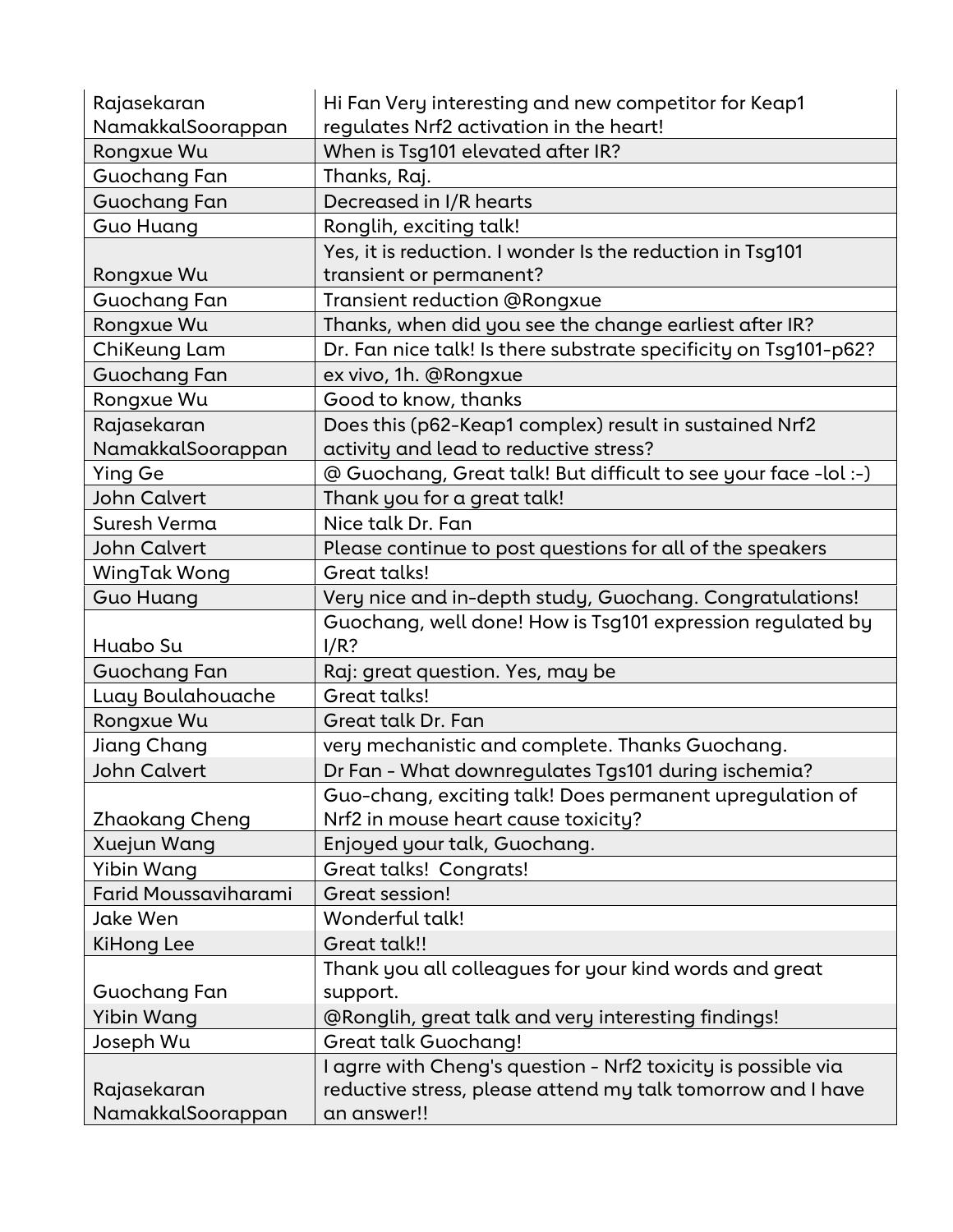|                     | Very nice talk Dr.Fan, did you find colocalization or<br>interaction of Nrf2 and Keap1 decreased in the transgenic |
|---------------------|--------------------------------------------------------------------------------------------------------------------|
| <b>Yuening Liu</b>  | mice?                                                                                                              |
| Yibin Wang          | @Guochang: great story, very exciting!                                                                             |
| Guochang Fan        | Zhaokang: great question. May be toxicity                                                                          |
| Zhaokang Cheng      | Thank you Guochang!                                                                                                |
| Guochang Fan        | @Yinbin: Thanks.                                                                                                   |
| <b>Guochang Fan</b> | @Dr. Lam, many targets                                                                                             |
| Huabo Su            | @Raj: look forward to your talk tomorrow!                                                                          |
| <b>Guochang Fan</b> | @Dr. Liu, we did not check yet.                                                                                    |
| <b>Yang Xiang</b>   | Guochang, very nice talk!                                                                                          |
| Guochang Fan        | @John: great question. We do no know how to reduce Tsg101<br>level in I/R heart                                    |
|                     | @Dr. Fan, What are the underlying mechanisms of the                                                                |
| Rongxue Wu          | reduction of Tsf101 in response to IR?                                                                             |
| <b>Rong Tian</b>    | great talk!                                                                                                        |
| <b>Yuening Liu</b>  | Thank you Dr.Fan                                                                                                   |
|                     | @Dr. Wu: great question. we do not know how to regulate                                                            |
| Guochang Fan        | Tsg101 expression.                                                                                                 |
| Zhaokang Cheng      | @Raj (thumbsup)                                                                                                    |
| Rajasekaran         |                                                                                                                    |
| NamakkalSoorappan   | sure Cheng!                                                                                                        |
|                     | Dr.Fan, I saw the mRNA level of p62 increased, did you also                                                        |
|                     | tested the p62 or keap1 protein stability when you                                                                 |
| <b>Yuening Liu</b>  | overexpress Tsg101?                                                                                                |
|                     | As the change of Tsg 101 happens very fast after IR, could be                                                      |
| Rongxue Wu          | any degradation happen?                                                                                            |
| Guochang Fan        | We can talk off line @Drs. Liu, and Wu.                                                                            |
| Rongxue Wu          | Sure!                                                                                                              |
| <b>Yuening Liu</b>  | Sure, thank you!                                                                                                   |
|                     | I want to thank all of the presenters for great talks and thank                                                    |
| <b>John Calvert</b> | everyone for their participation and questions!                                                                    |
| Rong Tian           | Thanks, John for chairing                                                                                          |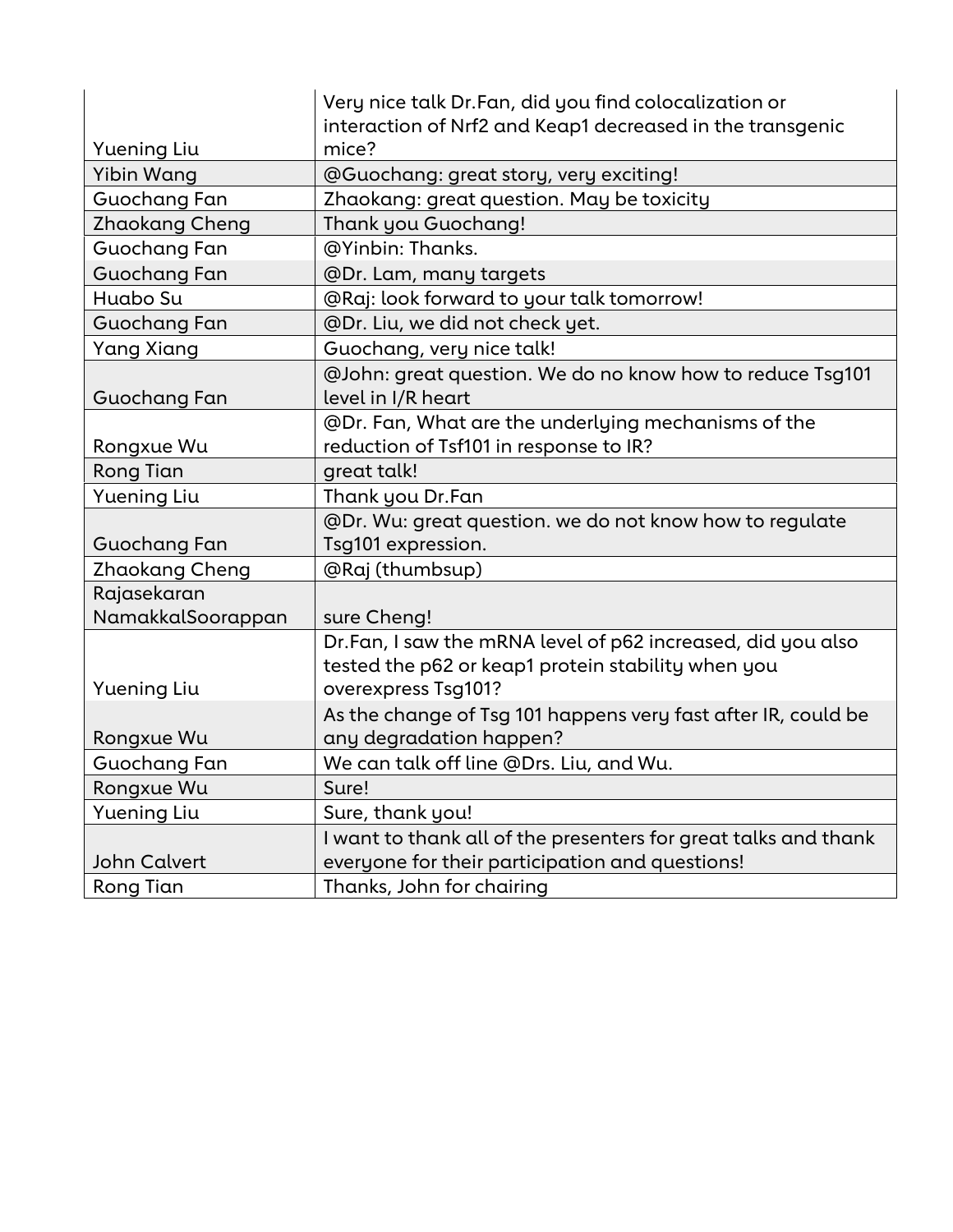# Session 5: Keynote Lecture

| name                   | message                                                      |
|------------------------|--------------------------------------------------------------|
|                        | Welcome to the BCVS 2020 Keynote Lecture by Dr. Heinrich     |
|                        | Taegtmeyer, MD, DPhil who is Professor of Medicine at the    |
|                        | McGovern Medical School, UT Heath Sciences Center at         |
|                        | Houston. I am Ivor Benjamin and I will be moderating the     |
|                        | session. Please type in any questions you have on the chat   |
| Ivor Benjamin          | box, which is being monitored throughout this session        |
|                        | HT, looking forward to your presentation (as always).        |
| Adam Wende             | Congrats on the Keynote!                                     |
| Guochang Fan           | Hi, Ivor, great to "see" you here.                           |
| <b>Adam Wende</b>      | Ivor, great to "see" you as well. Hope all is well.          |
| Ivor Benjamin          | Thanks for joining, too                                      |
| Heinrich Taegtmeyer    | Thank you for the kind comments.                             |
| <b>Brian Orourke</b>   | I'm not hearing the music. Can Ivor sign for us?             |
| Raj Kishore            | hello Dr. Benjamin                                           |
| <b>Brian Orourke</b>   | sing                                                         |
|                        | I thought, Dr. Heinrich Taegtmeyer, MD, is affiliated to     |
| Kishore Wary           | Baylor! My bad                                               |
| Xuejun Wang            | Nice to "see" you, Ivor. Look forward to Heinrich's Keynote! |
| Elizabeth Murphy       | looking forward to your talk Heinrich!                       |
| Ronglih Liao           | Good morning/afternoon everyone!                             |
| <b>Jil Tardiff</b>     | Been looking forward to this for months!                     |
| Eric Olson             | Greetings from Texas, COVID capital of the country,          |
| Jiang Chang            | Good morning Ronglih                                         |
| Joseph Hill            | Heinrich is my hero! (thumbsup)                              |
| <b>Brian Orourke</b>   | Maybe Eric can play something on guitar?                     |
| Farid                  |                                                              |
| Moussaviharami         | Hope everyone in Texas is staying safe!                      |
| <b>Claudia Preston</b> | Looking forward to the lecture. Thank you Dr. Taegtmeyer!    |
| dongwook choe          | there it is                                                  |
| Heinrich Taegtmeyer    | Long live metabolism!                                        |
| <b>Jil Tardiff</b>     | Hah - my hero as well, we were thrilled when he accepted!    |
| Rongxue Wu             | It is nice to "see" you Rongli                               |
| <b>Walter Koch</b>     | hello all -                                                  |
| Farid                  |                                                              |
| Moussaviharami         | Music has started!                                           |
| Madhumita Basu         | Eagerly waiting for this Keynote Lecture by Dr. Taegtmeyer!  |
| Rong Tian              | Hello, Ivor!                                                 |
| Kishore Wary           | Hello, Ivor.                                                 |
| <b>Walter Koch</b>     | Looking good Ivor!                                           |
| <b>Rong Tian</b>       | Look forward to Heinrich's lecture! GO METABOLISM            |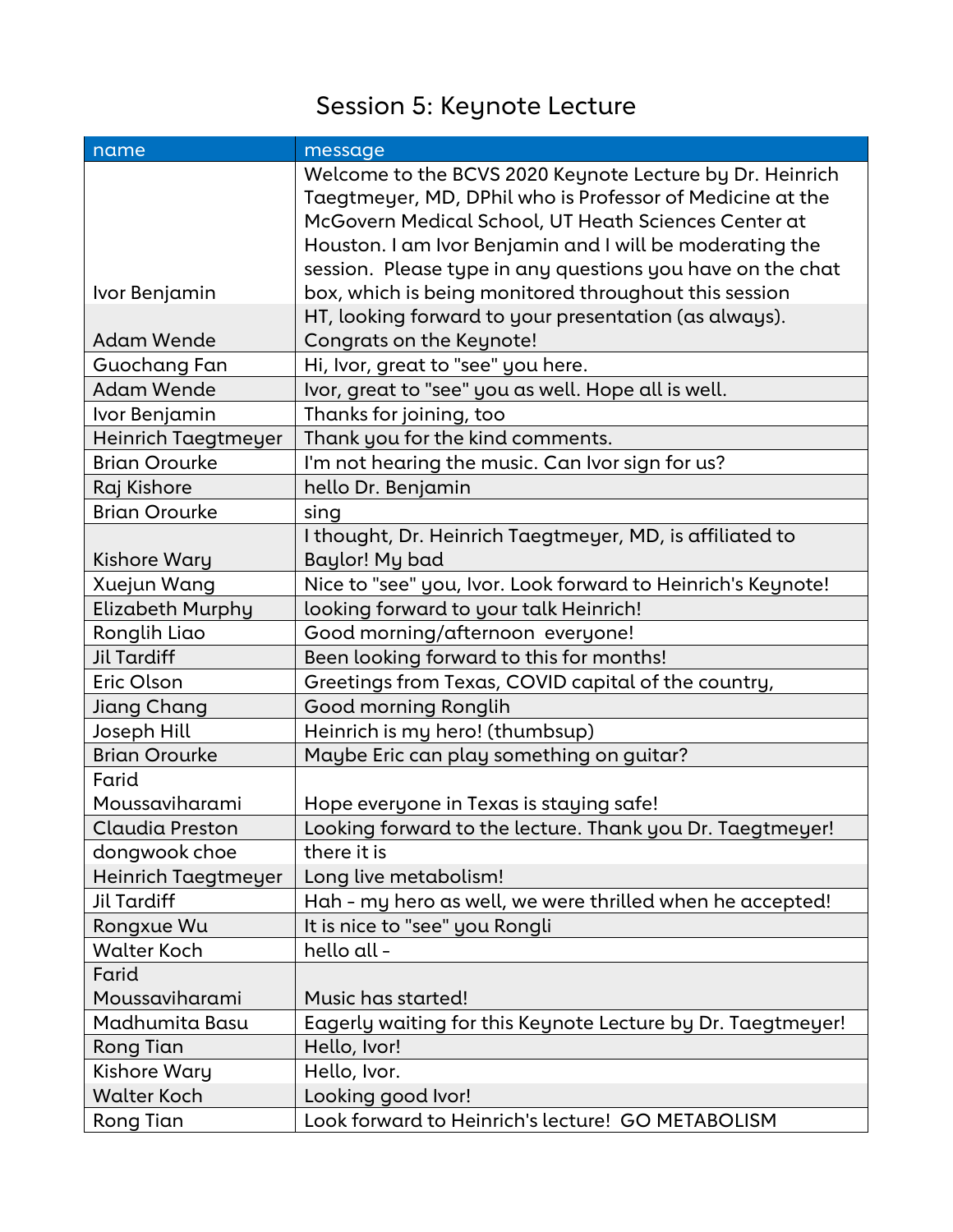| Ke Cheng              | Hello Everybody! Look forward to the keynote lecture.                                     |
|-----------------------|-------------------------------------------------------------------------------------------|
| Farid                 |                                                                                           |
| Moussaviharami        | Looking forward to this amazing lecture!                                                  |
| Qutuba Karwi          | Looking forward to your talk Heinrich!                                                    |
|                       | Hello Everyone Congrats HeinrichLooking forward to the                                    |
| Mohsin Khan           | keynote lecture                                                                           |
| Jiang Chang           | Good to "see" Dr. Taegtmeyer!                                                             |
| <b>Jil Tardiff</b>    | Namecheck for Ed Sonnenblick - one of my mentors at<br>Einstein!                          |
| Loren Wold            | Great "seeing" you Ivor! Looking forward to this outstanding<br>presentation by Heinrich! |
|                       | Looking forward to HT's keynote lecture! Greetings from                                   |
| Rushita Bagchi        | Denver                                                                                    |
| Venkatesh             |                                                                                           |
| Sundararajan          | Looking forward to Dr. Heinrich's Bio-energetic talk.                                     |
| Jiang Chang           | Thanks Ivor for chairing this keynote lecture.                                            |
| Rong Tian             | (thumbsup)                                                                                |
| Farid                 |                                                                                           |
| Moussaviharami        | (thumbsup)                                                                                |
| Konstantinos          |                                                                                           |
| Drosatos              | (thumbsup)                                                                                |
| Anne Murphy           | Yay for Metabolism!!                                                                      |
| <b>SIKTA</b>          |                                                                                           |
| <b>CHATTOPADHYAYA</b> | (thumbsup)                                                                                |
| Amadeus Zhu           | Hello from across the street at Rice!                                                     |
| Anne Murphy           | (thumbsup)                                                                                |
| <b>Onur Kanisicak</b> | (thumbsup)                                                                                |
| Sakthivel             | Thanks Dr. Benjamin for moderating this historical keynote                                |
| Sadayappan            | session                                                                                   |
| Kimberly Ferrero      | (thumbsup)                                                                                |
|                       | My hats off to you, Sakthi, Jil and Loren for organizing this                             |
| Ivor Benjamin         | amazing conference! Congrats.                                                             |
|                       | Thanks Ivor - we had a lot of fun. Thanks for moderating this                             |
| Jil Tardiff           | important session! Loved the Ed Sonnenblick callout                                       |
| Ivor Benjamin         | You're welcome(thumbsup)                                                                  |
| Ronglih Liao          | Ditto! Fully agree with Ivor. great job Jill, Loren Sakthi!!!!                            |
| <b>Adam Wende</b>     | (preach)                                                                                  |
|                       | Dr. Heinrich Taegtmeyer,                                                                  |
|                       | Thank you for your keynote address. As you said                                           |
|                       | in: https://www.ahajournals.org/doi/10.1161/CIRCRESAHA.119.                               |
| Sakthivel             | 315141                                                                                    |
| Sadayappan            | long live metabolism!                                                                     |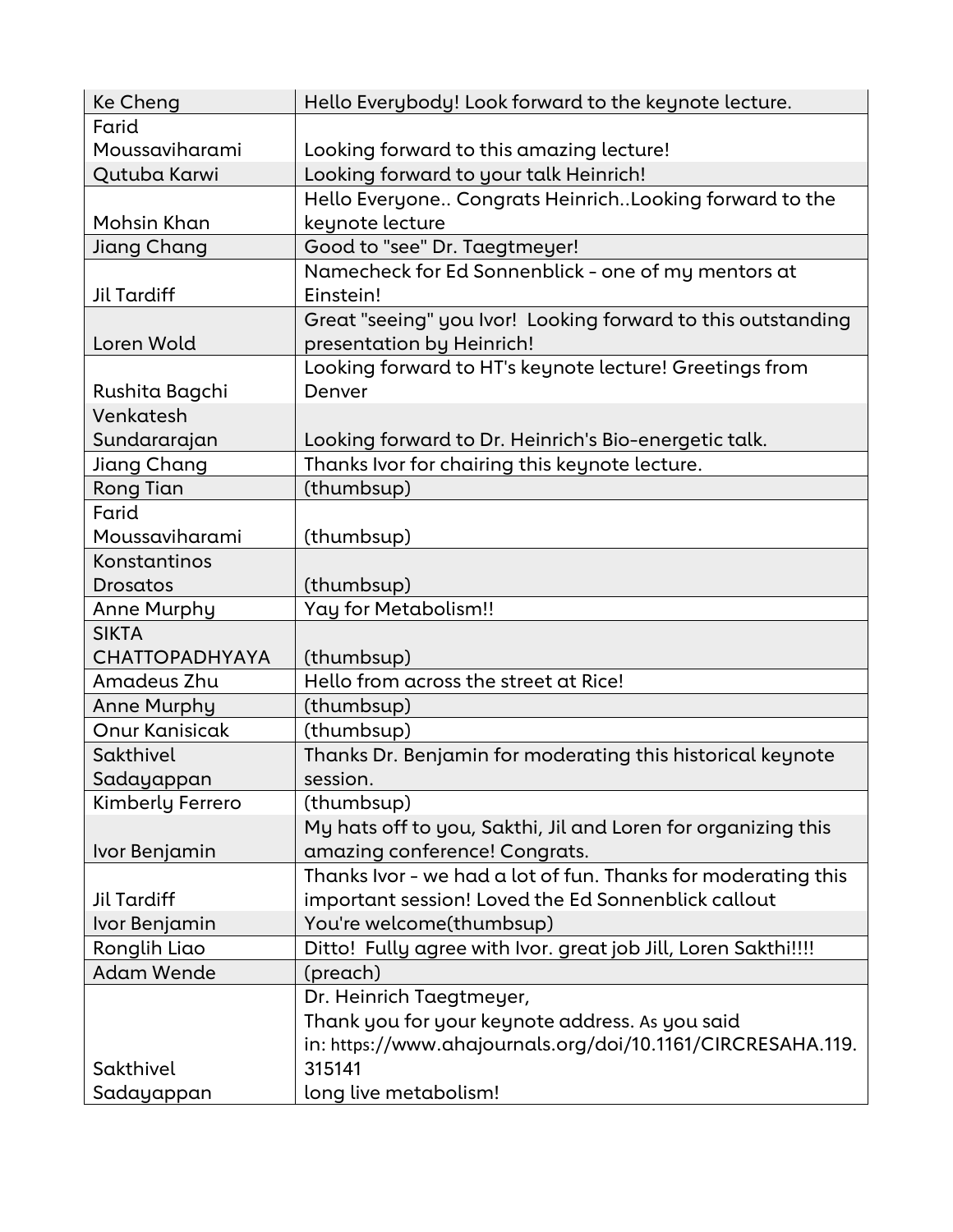|                        | I still remembered being grilled by Dr Taegtmeyer over                                       |
|------------------------|----------------------------------------------------------------------------------------------|
| <b>Scot Matkovich</b>  | cardiac metabolomic data I presented many years ago at<br>AHA. It was a very good lesson :-) |
| Vlad Zaha              | (preach)                                                                                     |
|                        | Great memory, Scot - and his questions were always both                                      |
| <b>Jil Tardiff</b>     | thoughtful and collegial. All too rare.                                                      |
|                        | Agree, Jil - all too often, post-presentation questions are                                  |
|                        | merely designed to show off the questioner's knowledge.                                      |
| <b>Scot Matkovich</b>  | Heinrich aimed for true understanding.                                                       |
| <b>Jil Tardiff</b>     | (thumbsup)                                                                                   |
|                        | As I said before, you are very kind in your comments. I wish I                               |
|                        | had spokes a little faster. But that's me. Thinking slowly, but.                             |
| Heinrich Taegtmeyer    | hopeful;;y, truthfully.                                                                      |
|                        | I could listen to Dr Taegtmeyer speak all day. It is only                                    |
|                        | superseded by having a conversation with him. I always                                       |
| <b>Thomas Gillette</b> | come away with a new way to think about things.                                              |
|                        | The Delbruck slide is the most important one - $a$ precious                                  |
| Heinrich Taegtmeyer    | reference.                                                                                   |
| <b>Claudia Preston</b> | (preach)                                                                                     |
|                        | Jil and Scot, I 2nd your comments. It was HT who asked me                                    |
|                        | my first question ever at AHA Chicago 2002, still remember it                                |
| <b>Adam Wende</b>      | and helped steer me to this field                                                            |
| Sakthivel              | Yes no worries we are not going anywhere enjoying each                                       |
| Sadayappan             | and every slide and the information!!                                                        |
| <b>Rong Tian</b>       | totally in love with the "skinny" slide!                                                     |
|                        | Metabolism also crucial for surviving in an oxygen                                           |
| <b>Brian Orourke</b>   | environment via reducing equivalent cycling.                                                 |
| <b>Jil Tardiff</b>     | Another great memory, Adam. He is influential on all levels.                                 |
|                        | Gadian! One of the first papers Joanne Ingwall had me                                        |
| <b>Jil Tardiff</b>     | read                                                                                         |
|                        | I wish JoAnn was listening ! She would really appreciate this                                |
| JoanHeller Brown       | and the commentary.                                                                          |
| <b>Jil Tardiff</b>     | (thumbsup)                                                                                   |
|                        | Great historical perspective on metabolism. I've been a long                                 |
| Sean Wu                | time fan of HT. Always a pleasure to hear him speak!                                         |
| Jane Freedman          | Agreed!                                                                                      |
|                        | I agree with Jil that Joanne Ingwall would love the shoutout,                                |
| Ivor Benjamin          | too                                                                                          |
| Qutuba Karwi           | That is definitely a good idea Heinrich! Don't retire (content)                              |
| <b>Paul Brookes</b>    | Yay Succinate! (thumbsup) Best of all the metabolites!                                       |
| <b>Brian Orourke</b>   | best or worst!                                                                               |
| Heinrich Taegtmeyer    | Best or worst, you are right, Brian!                                                         |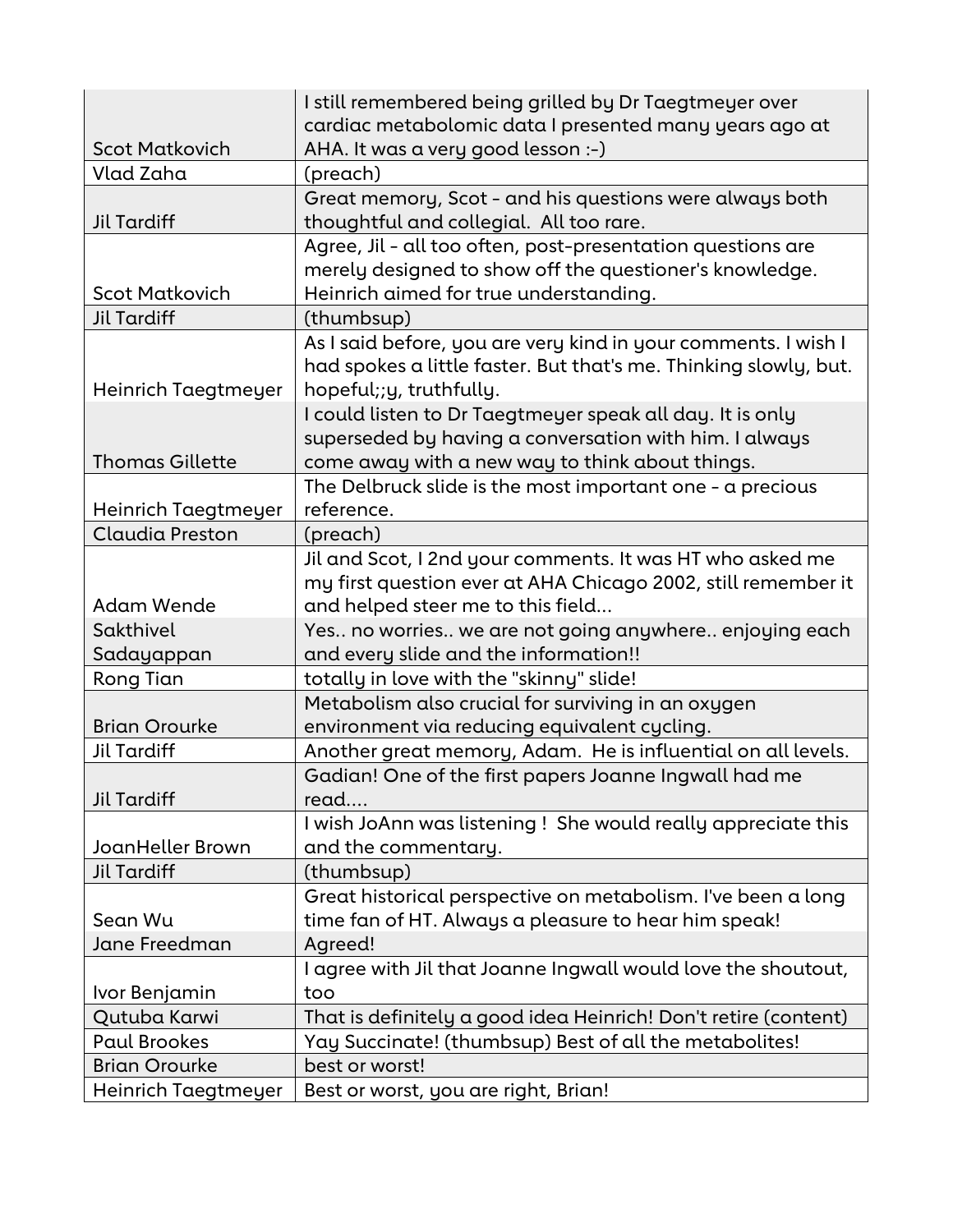| Sakthivel             |                                                                 |
|-----------------------|-----------------------------------------------------------------|
| Sadayappan            | (gah)                                                           |
| Pilar Alcaide         | BCVS: Always learning from the best!                            |
| Sathyamangla          |                                                                 |
| NagaPrasad            | This is an amazing journey!! Learning so much!!                 |
|                       | Agree, Joan. Yes Joanne would have enjoyed the lecture and      |
| Ronglih Liao          | see the research in metabolism coming back strong!              |
|                       | We take for granted what we know and use everyday in the        |
| <b>Nicole Purcell</b> | lab. Great to hear the historical background! Thank you!        |
|                       | Truly, Dr. Taegtmeyer's talk is taking us back to our           |
| Rajasekaran           | Biochemistry classes! Updated information and the               |
| NamakkalSoorappa      | connections to metabolic cardiac physiology is great! Thank     |
| n                     | you Sir!                                                        |
| <b>Hesham Sadek</b>   | Fantastic talk!                                                 |
|                       | Kudos to Jil-Loren-Sakthi for inviting Dr. Taegtmeyer as 2020   |
| Joseph Wu             | <b>BCVS</b> keynote speaker!                                    |
|                       | Great talk, pleased to learn the historical perspective of      |
| Ganesh Halade         | metabolic research and Dr. Taegtmeyer journey in research !!    |
|                       | Outstanding talk Heinrich, as always. Congratulations, and      |
| Michael Czubryt       | thank you!                                                      |
|                       | Enjoyed your presentation. Beyond exercise - should I be        |
|                       | eating Mediterranean food or vegetarian food! I wonder,         |
| <b>Kishore Wary</b>   | what is the secret behind a good metabolic heart?               |
| Venkatesh             | Historic!!! It's a great opportunity for us listening to Dr.    |
| Sundararajan          | Heinrich's talk. Thank you Committee!!!                         |
|                       | See new work from Sabatini lab this week in Nature              |
|                       | Metabolism, claiming that DHAP is the signal linking            |
| <b>Paul Brookes</b>   | glycolysis to mTOR activation.                                  |
| Ajit Magadum          | Great Talk.                                                     |
|                       | I saw it, Paul. We have had several discussions about it (still |
|                       | without consensus). Mind you, my talk was recoded four          |
| Heinrich Taegtmeyer   | weeks ago.                                                      |
|                       | I'd love to hear your thoughts about it in more detail, maybe   |
| <b>Paul Brookes</b>   | offline.                                                        |
| Kyle McCommis         | Ditto!                                                          |
| Sakthivel             | I wish to use some of these informative slides in the med       |
| Sadayappan            | school teaching!!                                               |
| Heinrich Taegtmeyer   | It would be an honor. Please feel free to use my slides.        |
|                       | Hi Heinrich, so nice to see you here! Inspiring Talk! Love your |
|                       | "slow" and peaceful voice! Enjoy our time together in MIM.      |
|                       | You are an outstanding scientist and such a humble person.      |
|                       | I am so glad to know you. Congrats on your remarkable           |
| Ying Ge               | achievements!                                                   |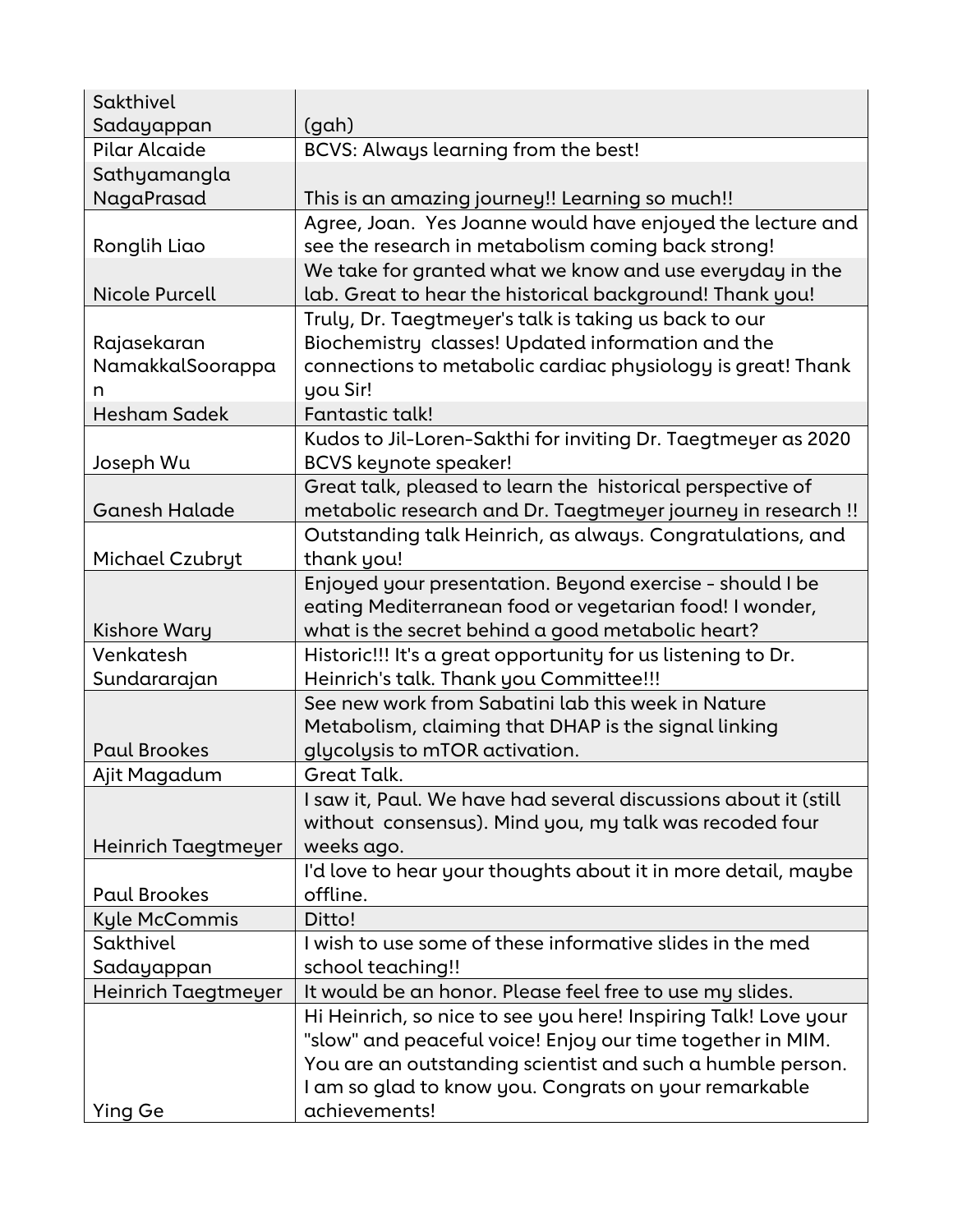| Rajasekaran              |                                                                 |
|--------------------------|-----------------------------------------------------------------|
| NamakkalSoorappa         |                                                                 |
| n                        | No doubt Sakthi!                                                |
| <b>Keith Jones</b>       | great talk Heinrich! Thank you for your work!                   |
| Priscila Sato            | Thank you! Amazing and inspiring lecture                        |
|                          | Heinrich, do you know the mechanism of GPI inhibition in        |
| <b>Beverly Rothermel</b> | vivo?                                                           |
|                          | It's a total honor to be able to listen to an outstanding       |
| Loren Wold               | lecture by an icon in metabolism research. Bravo Heinrich!      |
| Xiongwen Chen            | A great talk! Learning a lot! Thank you!                        |
| Rajarajan                |                                                                 |
| AmirthalingamThan        |                                                                 |
| da                       | Thank you for the inspiring metabolism lessons                  |
| Heinrich Taegtmeyer      | Very good question, Bev. I wish we knew. Working on it          |
| <b>Beverly Rothermel</b> | Then we surely will soon know                                   |
|                          | Apologies for "eating"into your lunch time. I will wrap up very |
| Heinrich Taegtmeyer      | shortly.                                                        |
| Jie Li                   | Thank you Dr. Taegtmeyer!!                                      |
|                          | Phosphoglucose isomerase is following a Michaelis Mentee        |
|                          | Kinetic and can be inhibited by its product Fructose            |
|                          | 6phosphate and Erythrose 4phosphate. Therefore we use E4P       |
| Anja Karlstaedt          | as a Modulator in vitro in our experiments.                     |
| <b>Robert Lust</b>       | Inspiring!                                                      |
| <b>Bijoy KUNDU</b>       | <b>Great talk Heinrich!</b>                                     |
| Farid                    |                                                                 |
| Moussaviharami           | This was an amazing and inspiring talk.                         |
|                          | No one is looking at their watch, Heinrich. This is just great, |
| <b>Jil Tardiff</b>       | exactly what we envisioned                                      |
| Farid                    |                                                                 |
| Moussaviharami           | Too early for lunch in the west coast any ways! :)              |
| <b>Kishore Wary</b>      | Enjoyed your stimulating talk. Thank you.                       |
| Adrian Arrieta           | What Dr. Tardiff said!                                          |
| Daniele Rodolico         | Thank you, DrT. Impressive and inspiring talk                   |
| Farid                    |                                                                 |
| Moussaviharami           | (thumbsup)                                                      |
| Suresh Palaniyandi       |                                                                 |
|                          | very nice end message                                           |
|                          | It's been an honor to moderate your Keynote Lecture. Thanks     |
|                          | so very much for your outstanding lectureship at BCVS2020,      |
| Ivor Benjamin            | Heinrich. Bravo(preach)                                         |
| Shyam Bansal             | What a great sentence to summarize the role of metabolism       |
| Qutuba Karwi             | Excellent talk as usual!                                        |
| <b>Brian Orourke</b>     | <b>Thanks Heinrich!</b>                                         |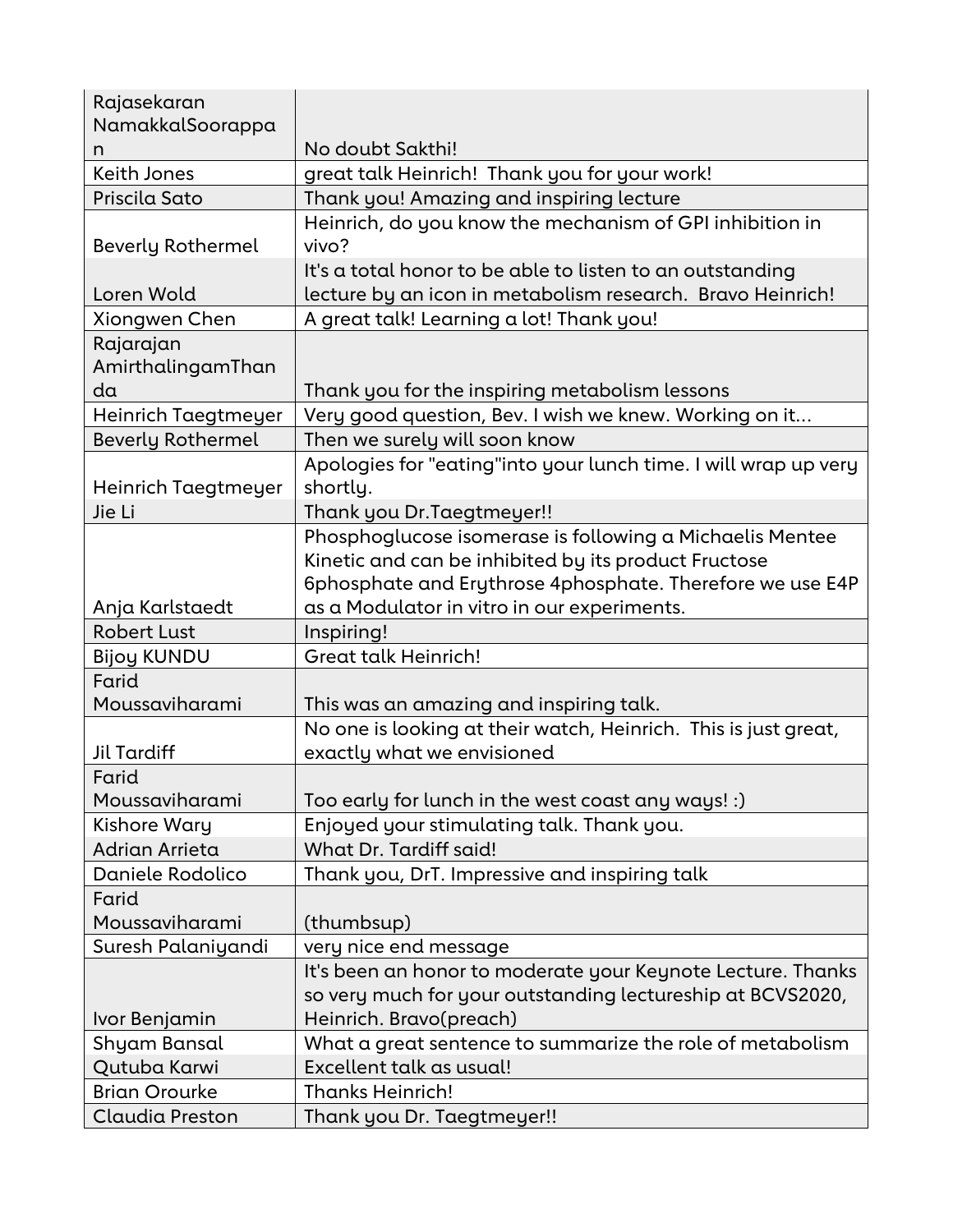| <b>Willard Sharp</b>  | very informative. thanks for a great talk                      |
|-----------------------|----------------------------------------------------------------|
| Raj Kishore           | Thank you Dr. Taegtmeyer. Inspiring                            |
| Chiafeng Liu          | Thank you Dr. Taegtmeyer for such wonderful talk.              |
| Ronglih Liao          | Thank you Heinrich!                                            |
|                       | Learning from the best! Such an amazing presentation.          |
| Madhumita Basu        | Thank you so much Dr. Taegtmeyer!!                             |
| Loren Wold            | Absolutely outstanding, and extremely informative!             |
| Mingfu Wu             | Thank you Dr. Taegtmeyer! Inspiring talk!                      |
| Dimosthenis           |                                                                |
| Giamouridis           | Thank you Dr. Taegtmeyer for the great talk!                   |
|                       | Superb, curious - what is your methods of choice for           |
| <b>Ganesh Halade</b>  | quantitation?                                                  |
|                       | That's a great slide of catabolism and anabolism with          |
| Sean Wu               | mediators. Bravo Heinrich!                                     |
| Joseph Wu             | Thanks Ivor for chairing this Keynote Lecture session          |
| Sathyamangla          |                                                                |
| NagaPrasad            | Thank you Dr. Taegtmeyer!! Great informative talk!!            |
| <b>Farah Sheikh</b>   | Outstanding talk!                                              |
| Carolina Gonzalez     | Thank you Dr. Taegtmeyer, amazing talk.                        |
| Vlad Zaha             | Amazing Keynote Lecture. Inspiring, as always!                 |
| Poonam Rao            | Thanks Dr. Taegtmeyer, very informative talk                   |
| Svati Shah            | Fantastic talk, thank you so much!                             |
| <b>Farhan Rizvi</b>   | Great talk!                                                    |
| JoanHeller Brown      | You are an inspiration to us all; a true scholar !             |
|                       | Thanks Dr. Taegtmeyer for an inspiring talk! Jil, Sakthi. and  |
| <b>Hesham Sadek</b>   | Loren, congratulations on this outstanding meeting             |
| <b>Mebratu Gebrie</b> | Thank you for great keynote                                    |
|                       | Amazing talk Heinrich! The combination of your                 |
|                       | commitment in addressing important metabolic biology           |
| Konstantinos          | questions and your ethos are what makes you a role model       |
| Drosatos              | for all of us.                                                 |
|                       | Thanks so much to the organizing committee for inviting Dr     |
| <b>Scot Matkovich</b> | Taegtmeyer's presentation!                                     |
|                       | Occam's razor: A lot of thinking goes into simple conclusions. |
| Heinrich Taegtmeyer   | Sometimes the thinking can be painful.                         |
| Jie Li                | Thank you Dr. Taegtmeyer, amazing talk!                        |
| Zhaokang Cheng        | Truly outstanding! Thank you Dr. Taegtmeyer!                   |
|                       | Thank you so much for your inspiring and informative           |
| Xuejun Wang           | Keynote, Heinrich!                                             |
| Larisa Emelyanova     | Thank you Dr. Taegtmeyer. Great talk!                          |
|                       | Thank you Heinrich for your discoveries in CV metabolism       |
| Joseph Wu             | research and for presenting as our BCVS keynote speaker!       |
| Priscila Sato         | yes please                                                     |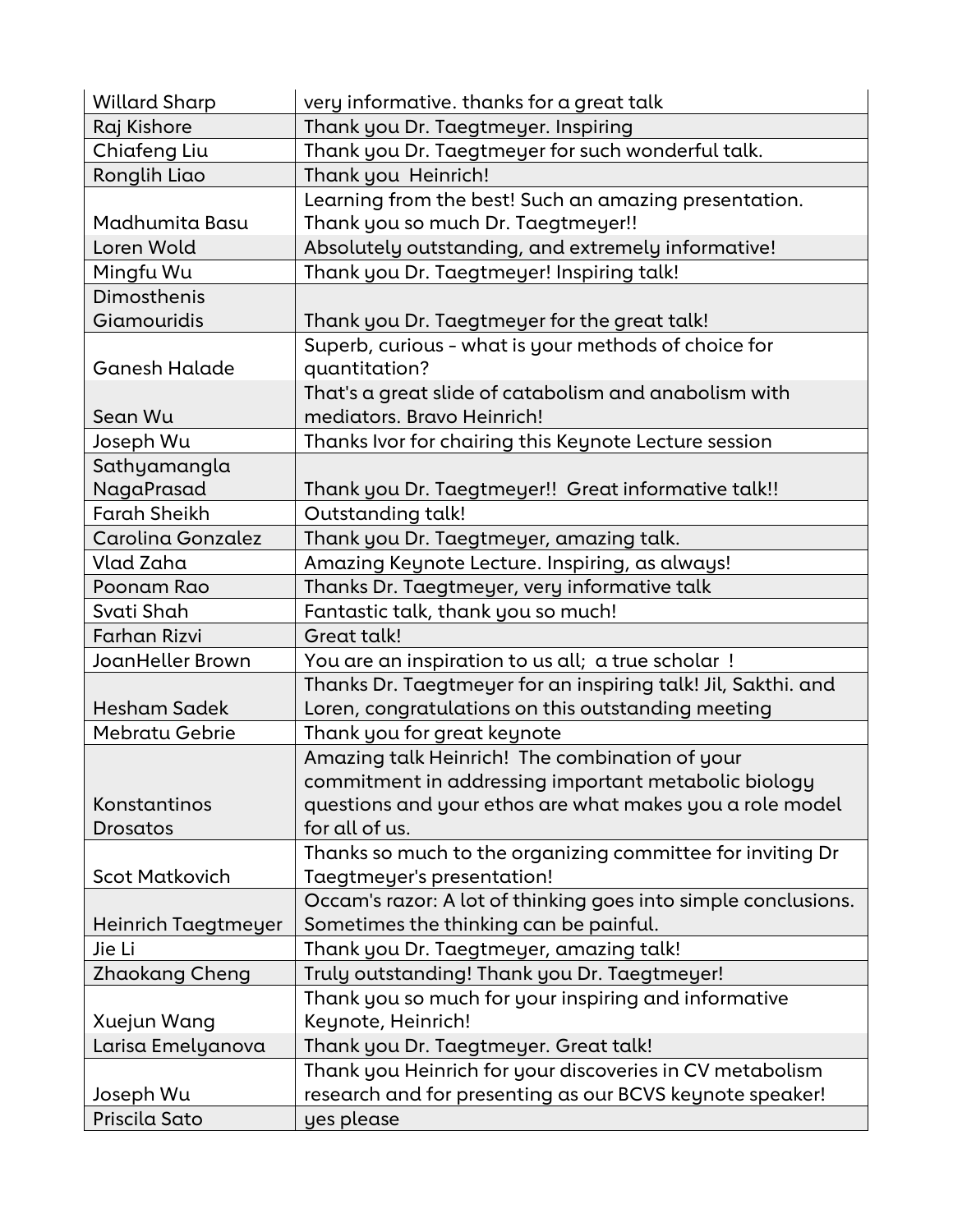| Gopal Babu               | Thank you Dr. Taegtmeyer for the inspiring talk.             |
|--------------------------|--------------------------------------------------------------|
|                          | Great job to Jil/Loren/Sakthi for organizing this AMAZING    |
|                          | keynote lecture and Ivor for the superb introduction and Q&A |
| Sean Wu                  | session!                                                     |
|                          | Dr. Taegtmeyer, We are truly inspired. Thank you for your    |
| Sakthivel                | outstanding mentorship and excellent support to the early    |
| Sadayappan               | careers.                                                     |
|                          | This is great advice for trainees and our mentors; thank you |
| Kimberly Ferrero         | Dr. Taegtmeyer for a remarkable keynote talk.                |
| <b>Elizabeth McNally</b> | Great advice on mentorship!                                  |
| <b>Jil Tardiff</b>       | Yes, mentors are forever. Trainees are our legacy.           |
| Priscila Sato            | So inspirational! Thank you                                  |
| Ronglih Liao             | well said, Jill. Fully agree!                                |
| Jake Wen                 | Fantastic talk and many thanks!                              |
| Loren Wold               | 100% @ Jil Tardiff                                           |
| <b>GRACIOUS ROSS</b>     | (thumbsup) Dr. Taegtmeyer & Dr. Benjamin!                    |
| Farid                    |                                                              |
| Moussaviharami           | Great talk and discussion!                                   |
|                          | Thanks Heinrich! Enjoy the rest of the meeting, and stay     |
| <b>Paul Brookes</b>      | healthy!                                                     |
| Sean Wu                  | (thumbsup)                                                   |
| Farid                    |                                                              |
| Moussaviharami           | (thumbsup)                                                   |
| <b>Beverly Rothermel</b> | (preach)                                                     |
| Vlad Zaha                | (preach)                                                     |
| Jaslyn Johnson           | Good advice on mentorship!                                   |
| <b>Adam Wende</b>        | Long live metabolism, Thank you HT!!!(thumbsup)              |
| Vlad Zaha                | (thumbsup)                                                   |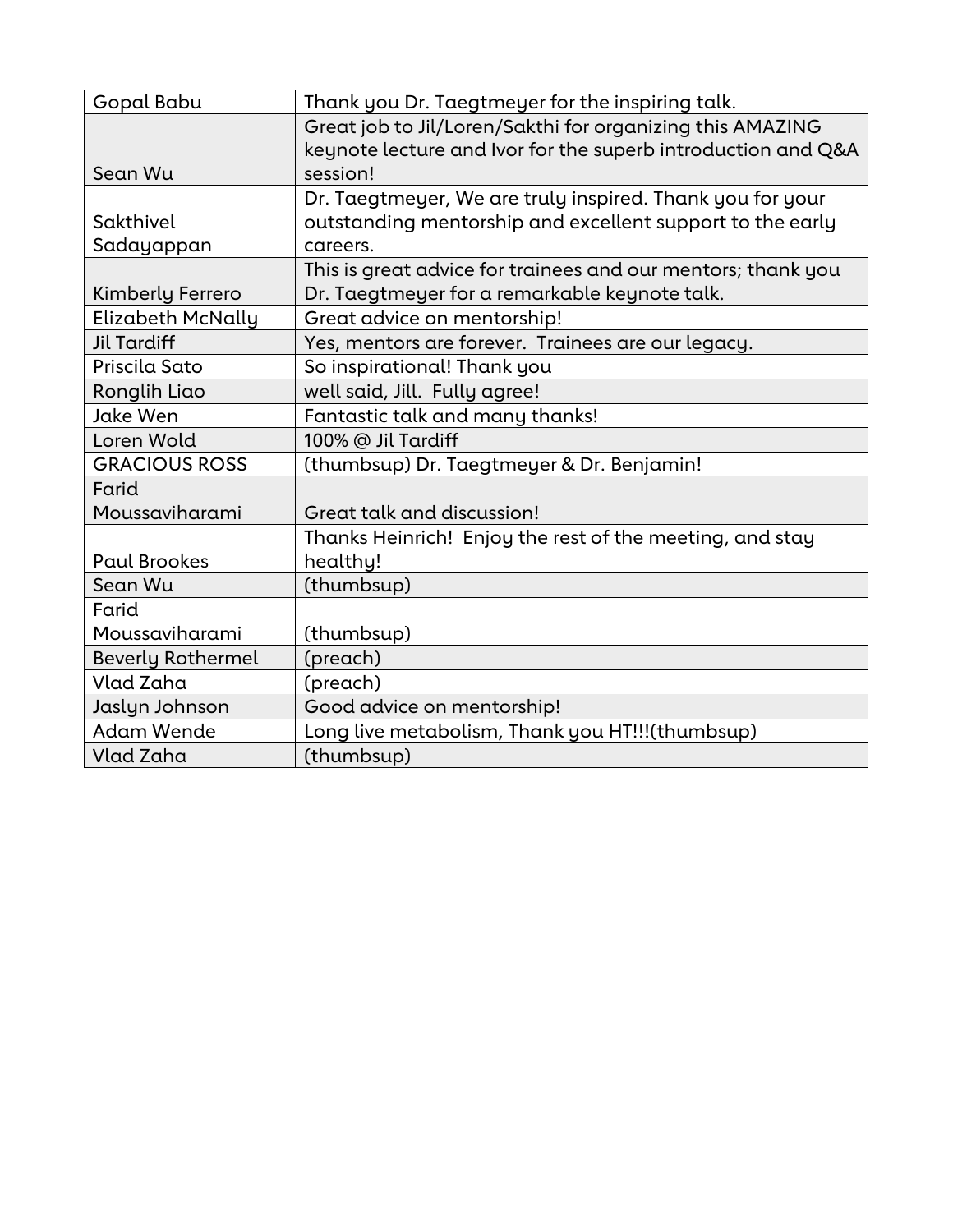#### ACS SAHA: Research Advances to Treat Heart Failure

| name                       | message                                                                          |
|----------------------------|----------------------------------------------------------------------------------|
|                            | Welcome! Thank you for joining us. You should be hearing                         |
|                            | music play as we wait for the session to begin. If you do                        |
|                            | not, please submit a support ticket by clicking on the                           |
|                            | Request Support button located at the bottom left of the                         |
| <b>Joe Trusso</b>          | player.                                                                          |
|                            | Welcome all!! This is Sathyamangla Naga Prasad,                                  |
|                            | Moderator for this session. Would like to thank the AHA                          |
| Sathyamangla               | BCVS for organizing this exciting session!! All of you can                       |
| NagaPrasad                 | ask questions real time in chat box!!                                            |
|                            | Thank you Hemal, Farah and Saumya for sharing your                               |
| Raj Kishore                | great science. Much appreciated                                                  |
| <b>Hemal Patel</b>         | Good to be on                                                                    |
|                            | thank you very much for this great meeting. Looking                              |
| <b>Detlef Obal</b>         | forward for interesting talks.                                                   |
| Sathyamangla               | Also thanks for the SAHA program committee for putting                           |
| NagaPrasad                 | this outstanding session!!                                                       |
|                            | Thanks for organizing and "seeing you" all here! Good to be                      |
| <b>Farah Sheikh</b>        | here too!                                                                        |
| Hesham Sadek               | looking forward to great presentations!                                          |
| Sathyamangla               |                                                                                  |
| NagaPrasad                 | Look forward to talks from Hemal, Farah and Soumya!!                             |
|                            | Thanks for the invitation and for all the hard work putting                      |
| Saumya DAS                 | together this fantastic meeting.                                                 |
| Sakthivel Sadayappan       | Welcome everyone                                                                 |
|                            | Looking forward to hearing all the new things you are all                        |
| <b>Steven Houser</b>       | doing                                                                            |
| Sakthivel Sadayappan       | https://redsaree.org/saha/                                                       |
| Dimosthenis<br>Giamouridis |                                                                                  |
|                            | Hi Hemal! Greetings from the east coast!                                         |
| Jiang Chang                | Sakthi, thanks for your leadership and commitment for this<br>wondering meeting! |
| <b>Walter Koch</b>         | hey everyone!! - looking good Hemal!                                             |
| Liya Yin                   | Sakthi, I will echo JC                                                           |
| Hemal Patel                | Dimo/Wally--hope you are well                                                    |
|                            | Thank you, JC. As I said before, ACS is now part of the BCVS.                    |
| Sakthivel Sadayappan       | Let's plan a big event next year in Chicago                                      |
| Sakthivel Sadayappan       | Hemal, Thank you for presenting at this session.                                 |
| <b>Hemal Patel</b>         | looking forward to a good session                                                |
| Sakthivel Sadayappan       | I would like to thank the SAHA organizers to put this session                    |
| Sumanth Prabhu             | Looking forward to these outstanding talks                                       |
|                            |                                                                                  |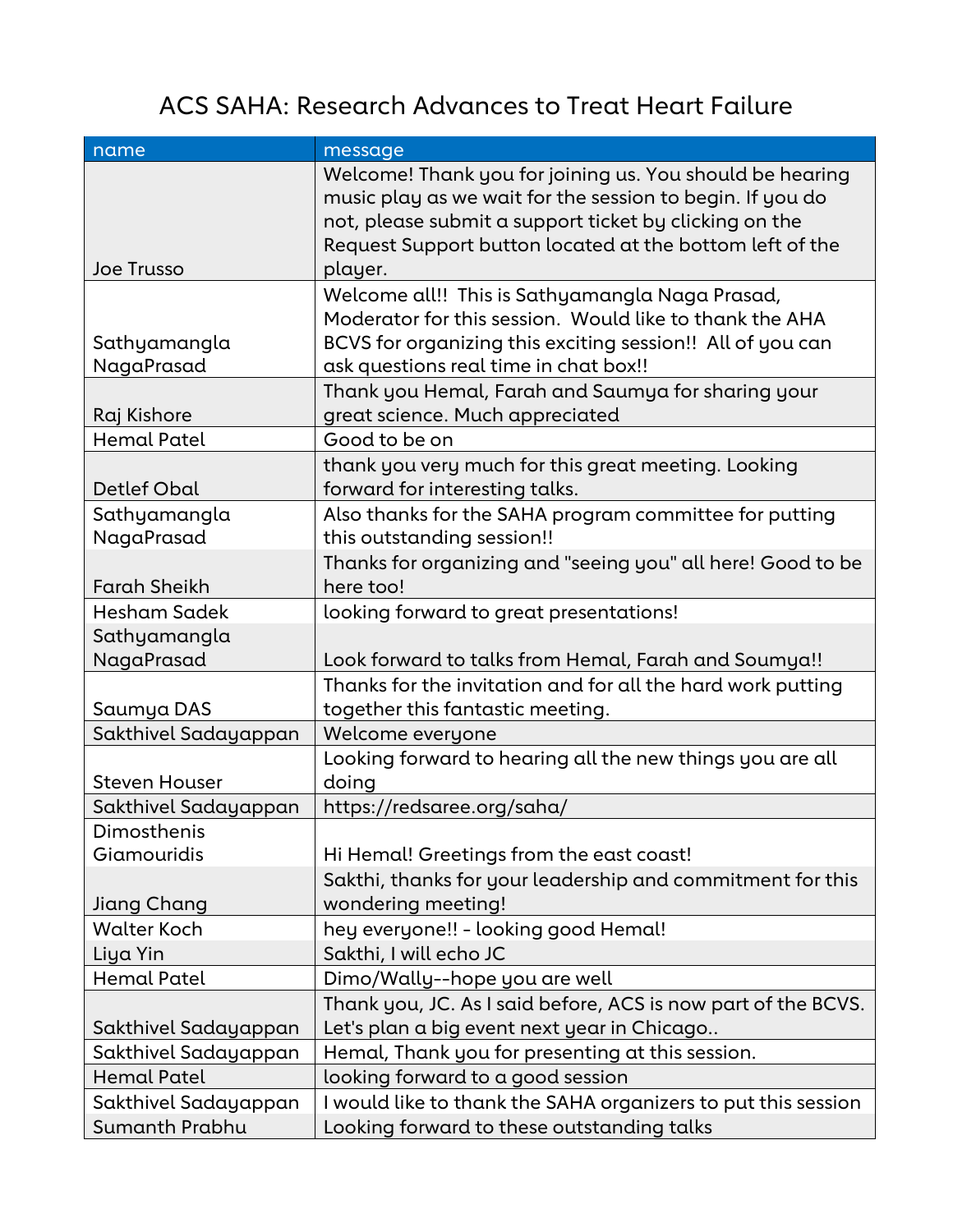| <b>Detlef Obal</b> | @Sumanth, good to "see" you. Hope you doing fine.                                                                |
|--------------------|------------------------------------------------------------------------------------------------------------------|
| Sathyamangla       | Very interesting Hemal does loss in caveolin alters cargo                                                        |
| NagaPrasad         | movements especially receptors                                                                                   |
|                    | Yes, we have evidence some receptors are gone and others                                                         |
| <b>Hemal Patel</b> | become enriched with caveolin modulation                                                                         |
| Sumanth Prabhu     | You too, Detlef!                                                                                                 |
| Sathyamangla       |                                                                                                                  |
| NagaPrasad         | Very nice!!                                                                                                      |
|                    | Along the same lines: Hemal does it also increase the                                                            |
|                    | expression of beta1/beta2 receptors with caveolin                                                                |
| Shyam Bansal       | overexpression?                                                                                                  |
|                    | We think beta 2 goes up and beta 1 may be more tightly                                                           |
|                    | regulated based on cAMP data in hearts and isolated cells.                                                       |
|                    | Immunoblotting is difficulty as the antibodies are not very                                                      |
| <b>Hemal Patel</b> | good                                                                                                             |
| Shyam Bansal       | InterestingThanks,                                                                                               |
|                    | What is the heart rate of the Cav-3 OE mice compared to                                                          |
| Sumanth Prabhu     | wild-type?                                                                                                       |
|                    | Dr. Patel, I attended your talk last year and had a chance                                                       |
|                    | to interact with you in person! Again, you have another                                                          |
| Snekha Rajasekaran | interesting story-congratulations!!                                                                              |
|                    | In vivo they have a decreased HR over a 24 hour                                                                  |
|                    | periodpublished a few years ago in BRIC. IN the hanging                                                          |
| <b>Hemal Patel</b> | heart, the hearts are paced to eliminate this as a factor                                                        |
|                    | Lifespan has been correlated to resting heart rate in many                                                       |
| Sumanth Prabhu     | species                                                                                                          |
|                    | Good to see you virtually, Snekha. Hope high school is                                                           |
| <b>Hemal Patel</b> | going well.                                                                                                      |
|                    | Yes, we think the Cav-3 OE has this beneficial HR shift                                                          |
|                    | correlation with lifespan. Maybe the Austrians were onto                                                         |
| Hemal Patel        | something!                                                                                                       |
| Sumanth Prabhu     | Very interesting, thank you                                                                                      |
|                    | Along Sumanth line of thoughts are there differences                                                             |
| Sathyamangla       | adrenergic drive given the potential of differential                                                             |
| NagaPrasad         | distribution of beta1 versus beta2?                                                                              |
| Snekha Rajasekaran | Thank you for asking! It's going well and I am excited for<br>Junior year :)                                     |
| Rajasekaran        |                                                                                                                  |
| NamakkalSoorappan  | Dr. Patel, Thank you for supporting SAHA!                                                                        |
|                    |                                                                                                                  |
|                    | Yes, we see increased contractile function that does not<br>fatigue. So downstream signaling may be impacted, we |
|                    | see this in hanging hearts. In the in vivo setting we see                                                        |
| <b>Hemal Patel</b> |                                                                                                                  |
|                    | enhanced Gi signaling so more complex phenotype                                                                  |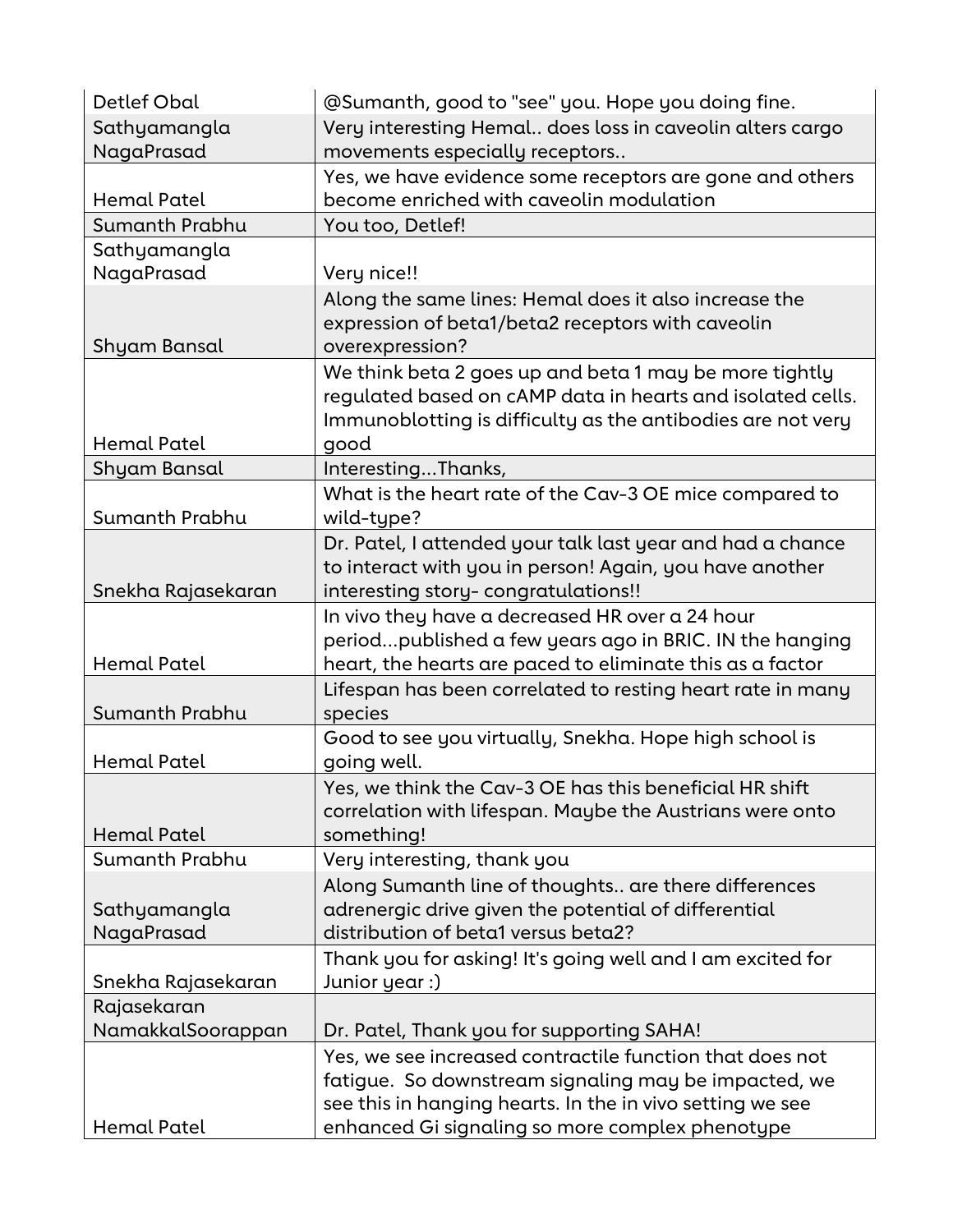| Raj Kishore                | That's interesting Hemal. besides size changes in cav1<br>mutation exoosmes, does the cargo changes too?                                                |
|----------------------------|---------------------------------------------------------------------------------------------------------------------------------------------------------|
| Sumanth Prabhu             | I would guess yes - another mouse model with modulation<br>of adenyl cyclase and beta-signaling also has increased<br>lifespan                          |
| Venkatesh<br>Sundararajan  | Interesting that complex- II activity is altered, Dr. Patel, I<br>guess you did not see changes in C-III and C-IV as well,<br>right?                    |
| Hemal Patel                | Yes, we are curating the proteomic and miRNA data<br>currently. We also made a knock-in mouse with this same<br>human mutation to study in more detail. |
| Sathyamangla<br>NagaPrasad | Seeing Gi coupling is great we too have been seeing this<br>shift!! really exciting                                                                     |
| Xiongwen Chen              | Dr. Patel, did you see the crest number/density change?                                                                                                 |
| <b>Hemal Patel</b>         | We think the CII defect is due to nuclear morphology<br>changes. We are currently following this finding up.                                            |
| Gopal Babu                 | Hi Dr. Patel, Does the Cav OE affects sarcoplasmic<br>reticulam proteins/function.                                                                      |
| <b>Walter Koch</b>         | Hi Farah!!                                                                                                                                              |
| Detlef Obal                | how does the receptor composition within the cav change<br>over the life time?                                                                          |
| Liya Yin                   | Great talk, Hemal!                                                                                                                                      |
| Sathyamangla               |                                                                                                                                                         |
| NagaPrasad                 | Great talk Hemal!!                                                                                                                                      |
| <b>Farah Sheikh</b>        | Hi Wally! Nice to "see you"!                                                                                                                            |
| Shyam Bansal               | Interesting talk, Hemal!                                                                                                                                |
| <b>Hemal Patel</b>         | We are starting to look at SR membrane changes. Have not<br>looked at cristae density                                                                   |
| Sakthivel Sadayappan       | Excellent presentation, Hemal.                                                                                                                          |
| <b>Walter Koch</b>         | Hemal - great talk and data!                                                                                                                            |
| Sathyamangla<br>NagaPrasad | Farah great to see you!!                                                                                                                                |
| Sakthivel Sadayappan       | Farah, Great start as always!                                                                                                                           |
| Suresh Palaniyandi         | Great Talk Hemal, Good to 'see you' again here                                                                                                          |
| <b>Walter Koch</b>         | Is this session limited to only UCSD peeps??                                                                                                            |
| <b>Hemal Patel</b>         | Thanks                                                                                                                                                  |
| Rongxue Wu                 | <b>Great talk Hemal</b>                                                                                                                                 |
| <b>Detlef Obal</b>         | great talk                                                                                                                                              |
| <b>Nicole Purcell</b>      | Great talk Hemal!                                                                                                                                       |
| Maria Cimini               | Great talk Dr. Patel looking forward for the proteomics of<br>exosomes.                                                                                 |
| <b>Farah Sheikh</b>        | Nice to see you all! HahahWally!                                                                                                                        |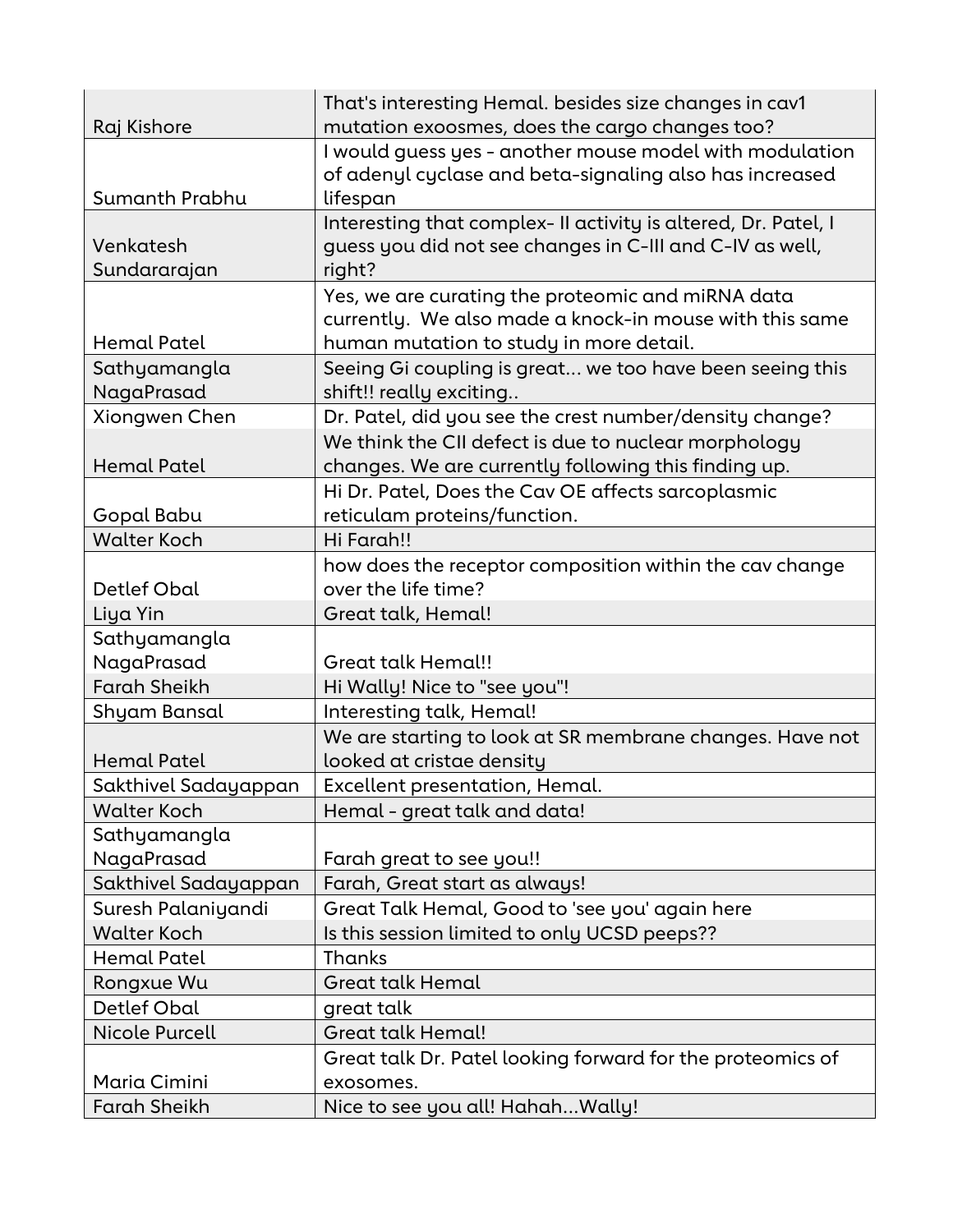| Jiang Chang          | Hemal, does caveolin mut/ko impact exosome biogenesis?<br>Great work! |
|----------------------|-----------------------------------------------------------------------|
| Suresh Palaniyandi   | Wally, Lol!                                                           |
|                      | on behalf of the SAHA-Program-Committee, I thank                      |
| Rajasekaran          | everyone for attending this great session with great                  |
| NamakkalSoorappan    | speakers!                                                             |
|                      | We are starting to look at all the various caveolin KO mice           |
|                      | for exosomes currently. Will hopefully know if in few                 |
| <b>Hemal Patel</b>   | months                                                                |
| Rajasekaran          | Also, please visit the SAHA/Redsaree website for details and          |
| NamakkalSoorappan    | I encourage everyone to join SAHA and support!                        |
| Sathyamangla         | Thank Rajasekaran and your committee for putting this                 |
| NagaPrasad           | great session!!                                                       |
| Jiang Chang          | Thanks Raj for this excellent ACS SAHA program                        |
| Rajasekaran          |                                                                       |
| NamakkalSoorappan    | https://redsaree.org/saha/                                            |
| Jiang Chang          | thanks Hemal                                                          |
| Sakthivel Sadayappan | Congratulations to the SAHA program committee!!!                      |
| Suresh Palaniyandi   | Well said Rajasekar! So far good going! Good Job SAHA!                |
| Sakthivel Sadayappan | Rajasekar, Great efforts! Thank you!!                                 |
| Rajarajan            | Thanks Rajasekaran and your team for organising this great            |
| AmirthalingamThanda  | session!                                                              |
|                      | Hemal, we have cardiomyocyte exosome reporter Tg mice                 |
|                      | that may be useful for the question. Happy to discuss more            |
| Jiang Chang          | detail if you are interested in                                       |
| <b>Hemal Patel</b>   | Jiang, will e-mail you                                                |
| Jiang Chang          | Hemal, look forward to. jiangchang@tamu.edu                           |
| Raj Kishore          | good to "see" you JC                                                  |
| Jiang Chang          | Really want to SEE you Raj K                                          |
| Raj Kishore          | me too                                                                |
| Liya Yin             | Nice to "see" you, JC and Raj K                                       |
| Jiang Chang          | Liya, always pleasure to see you                                      |
|                      | Thanks Sakthi for a nice virtual event! Kudos to all your hard        |
| Suresh Palaniyandi   | work to pull it off!                                                  |
|                      | Excellent presentation and work, Farah. Wondering if the              |
|                      | loss of CSN6 impacts Cardimyocyte communication with                  |
| Pilar Alcaide        | resident macrophages or cardiac fibroblasts                           |
| Venkatesh            | Congratulations!!! South Asian Heart Association                      |
| Sundararajan         | (SAHA)/Red Saree. Going stronger!!!                                   |
|                      | That is an excellent question Pilarwe have not looked at              |
|                      | this yet! But we understand the implications of these cell-           |
| <b>Farah Sheikh</b>  | cell connections to other cell types in the heart                     |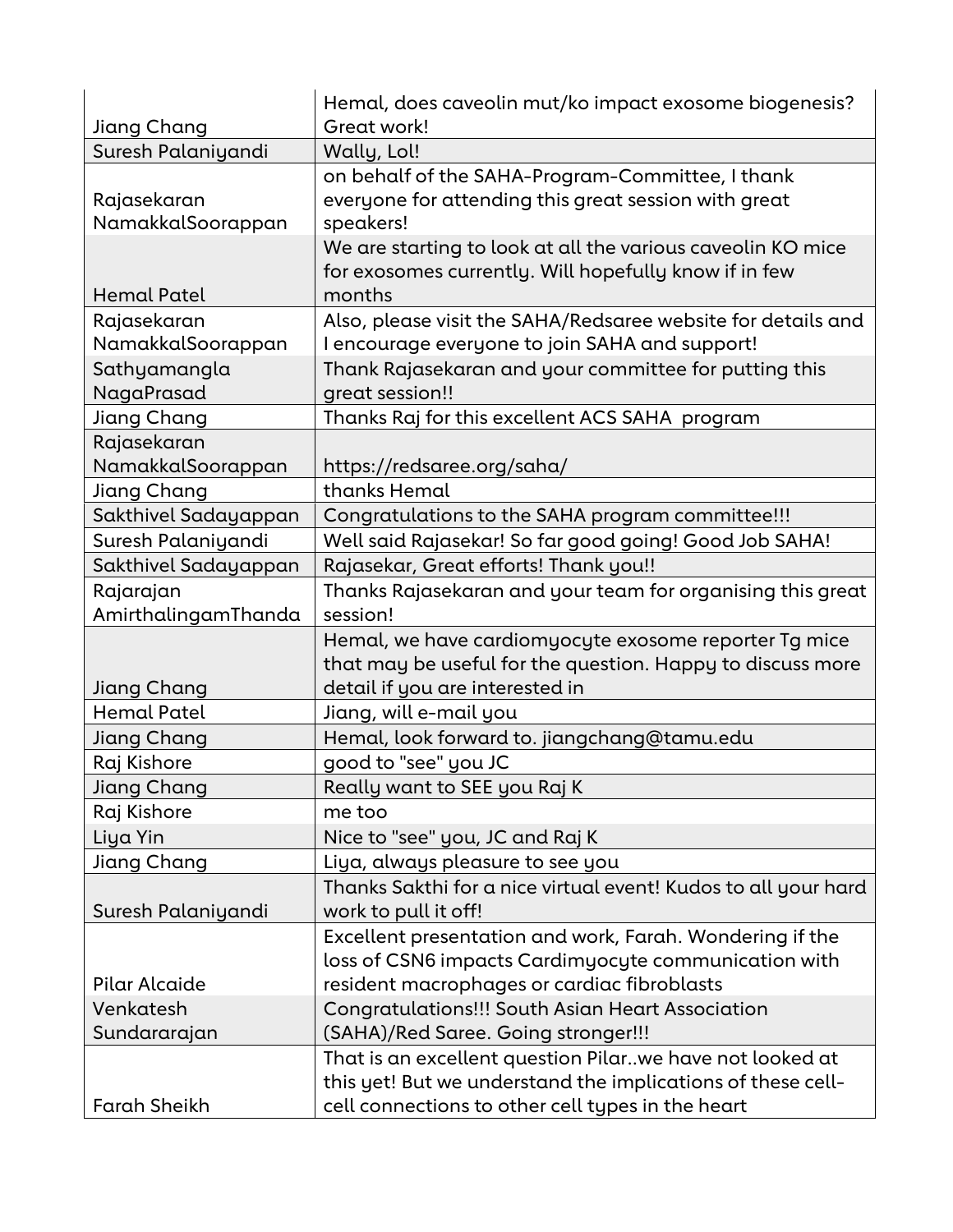| Rajasekaran          |                                                             |
|----------------------|-------------------------------------------------------------|
| NamakkalSoorappan    | Superb FarahHuge data with an interesting role for DSP!     |
| <b>Farah Sheikh</b>  | We are planning to do these studies now!                    |
|                      | Thanks! great work! I am sure you will get more exciting    |
| <b>Pilar Alcaide</b> | data!!                                                      |
| Randy Faustino       | Fantastic work Farah!                                       |
|                      | Farah, watching your talk. Great to see you and thank you   |
| Jiang Chang          | for your support for ACS                                    |
| <b>Farah Sheikh</b>  | Thanks so much, Randy! Appreciate it!                       |
| Rajarajan            | Hi Farah, is there any difference in basal CSN6 expression  |
| AmirthalingamThanda  | between RV and LV                                           |
| <b>Farah Sheikh</b>  | Thanks so much for Jiang! Nice to see you too!              |
|                      | Great questions, Raj! We haven't found basal differences as |
| <b>Farah Sheikh</b>  | of yet!                                                     |
|                      | Very thorough and great mechanistic work. Some GWAS         |
|                      | data that neddylation and Cullens may play a role in AF.    |
| Saumya DAS           | Any AF in these mice?                                       |
| Rajarajan            |                                                             |
| AmirthalingamThanda  | <b>Thanks Farah</b>                                         |
|                      | We haven't found AF in this modelthey present with          |
|                      | classic heart failurehowever, we haven't looked earlier in  |
| <b>Farah Sheikh</b>  | the modelif there may be inducibility to AF                 |
|                      | Excellent talk Farahgiven significant neddylation and       |
| Sathyamangla         | ubiquinaion are there changes in protein synthesis and      |
| NagaPrasad           | changes in key contractile machinery                        |
| Rebeca               |                                                             |
| PeresMorenoMaiaJoca  | Very interesting talk Farah. Thank you.                     |
| Raj Kishore          | fantastic work and talk, Farah                              |
| Kimberly Ferrero     | Yes -- great talk!                                          |
|                      | Enjoyed your talk, Farah. Were other CSN subunits altered   |
| Xuejun Wang          | in human ARVC myocardium?                                   |
| <b>Ying Ge</b>       | Very nice presentation Farah!                               |
| Jiang Chang          | Farah, does the mutation of CSN6 promote adipogenesis?      |
| Michael Czubryt      | Nice talk Farah                                             |
| Jane Freedman        | Interesting talk Farah. Thank you                           |
|                      | we see a profile of protein degradationwe are now doing     |
|                      | more rigorous studiesto look at protein turnover in terms   |
|                      | of contractile proteins. we don't see the total destruction |
| <b>Farah Sheikh</b>  | that one would seeit's a very specific molecular signature  |
| Ajit Magadum         | Nice Work                                                   |
| <b>Farah Sheikh</b>  | Thank you all for the kinds remarks!                        |
| Sakthivel Sadayappan | Well done, Farah. Thank you!!                               |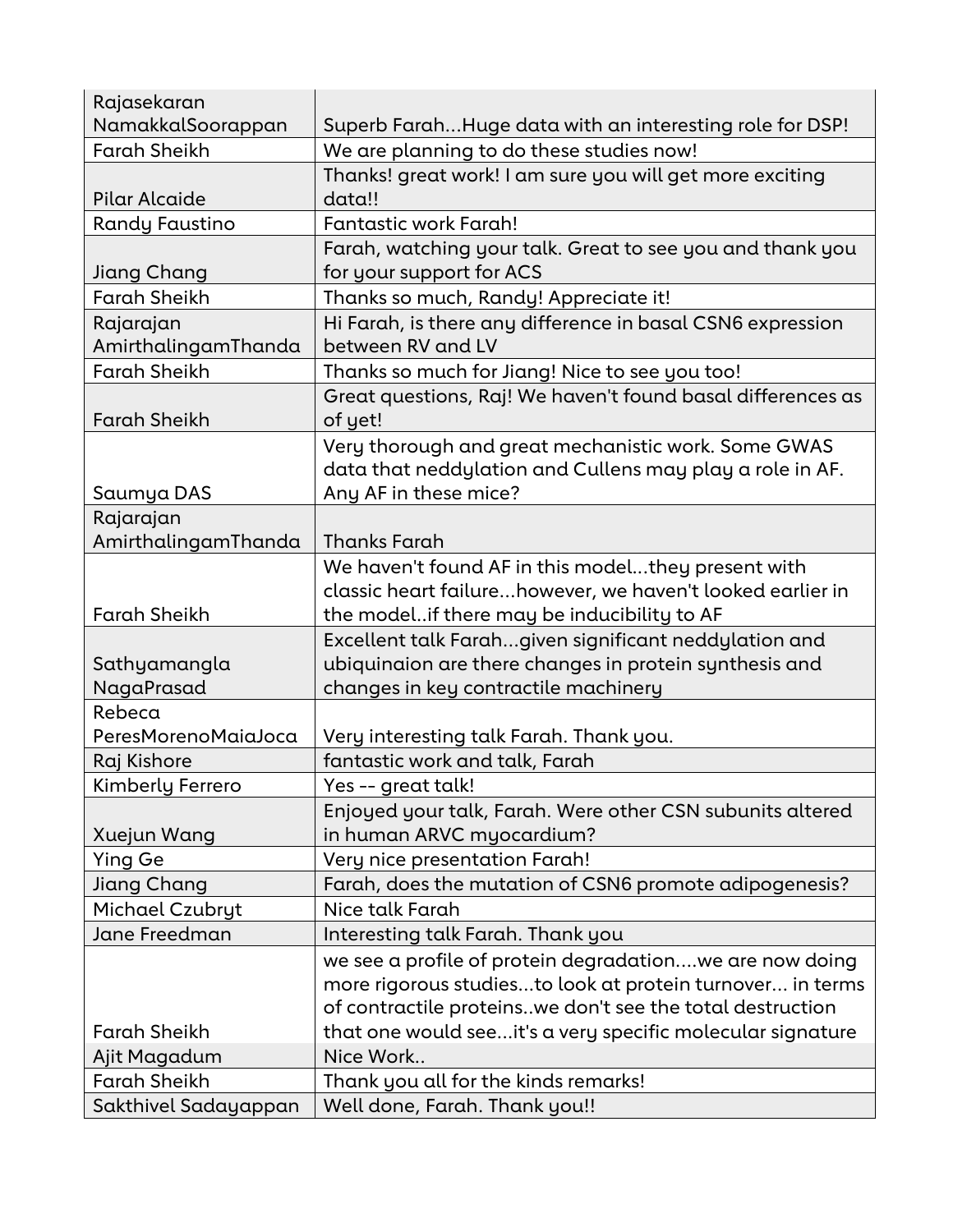| Sathyamangla          |                                                            |
|-----------------------|------------------------------------------------------------|
| NagaPrasad            | Thanks Farah great talk!!                                  |
| <b>Walter Koch</b>    | great talk Farah!!                                         |
| Xiongwen Chen         | Farah, do you see any change of gap junctions?             |
| Suresh Palaniyandi    | Nice, Novel work!                                          |
| Xiongwen Chen         | Great talk!                                                |
| <b>Nicole Purcell</b> | Great talk Farah! good to see you                          |
| Sathyamangla          |                                                            |
| NagaPrasad            | Saumya look forward to your talk!!                         |
| Rajarajan             |                                                            |
| AmirthalingamThanda   | Great talk Farah                                           |
| <b>Hemal Patel</b>    | Farah, nice talk!                                          |
| Shyam Bansal          | Great talk, Farah!                                         |
| Sakthivel Sadayappan  | Hi Saumya, Excellent start.                                |
| Venkatesh             |                                                            |
| Sundararajan          | Excellent work, Farah                                      |
|                       | XJwe are now looking more in human                         |
| <b>Farah Sheikh</b>   | myocardiumwhether other subunits are changed               |
| Saumya DAS            | Raj: you like this slide??!!                               |
|                       | Yes,we see changes in gap junctionsloss of connexin43 is   |
| <b>Farah Sheikh</b>   | a key signature hallmark of ARVC and within our model      |
| <b>Walter Koch</b>    | great slide !                                              |
| Raj Kishore           | ha yes, but not as exciting as your talk                   |
| Jiang Chang           | Saumya, listening your talk. Great to "see" you again      |
| Saumya DAS            | Thanks Wally and Raj. You are too kind.                    |
| Saumya DAS            | Great to see you as well as Jiang!                         |
|                       | Farah: Considering cx43 is heavily involved, I think you   |
|                       | should also check cross-talk between the resident          |
| Shyam Bansal          | macrophages and myocytes: As Pilar eluded to               |
| Xiongwen Chen         | @Farah: thank you!                                         |
| Guochang Fan          | @Farah: great talk! Congrats!                              |
|                       | Thank you Ying! Thank you Jiangyes we see increased        |
| <b>Farah Sheikh</b>   | lipid deposition in CSN6 deficient mice                    |
| Jiang Chang           | @Farah, cool                                               |
|                       | Yesthat's a great pointShyam! We will look at              |
| <b>Farah Sheikh</b>   | thatthanks for the suggestion!                             |
| <b>Rong Tian</b>      | great talk Farah                                           |
| <b>Farah Sheikh</b>   | Thanks Rong! Thanks Wally, Nicole, Mike, Jane!             |
| Sathyamangla          | What is the time window for the dynamic release of EV from |
| NagaPrasad            | RBC following cardiac stress!!                             |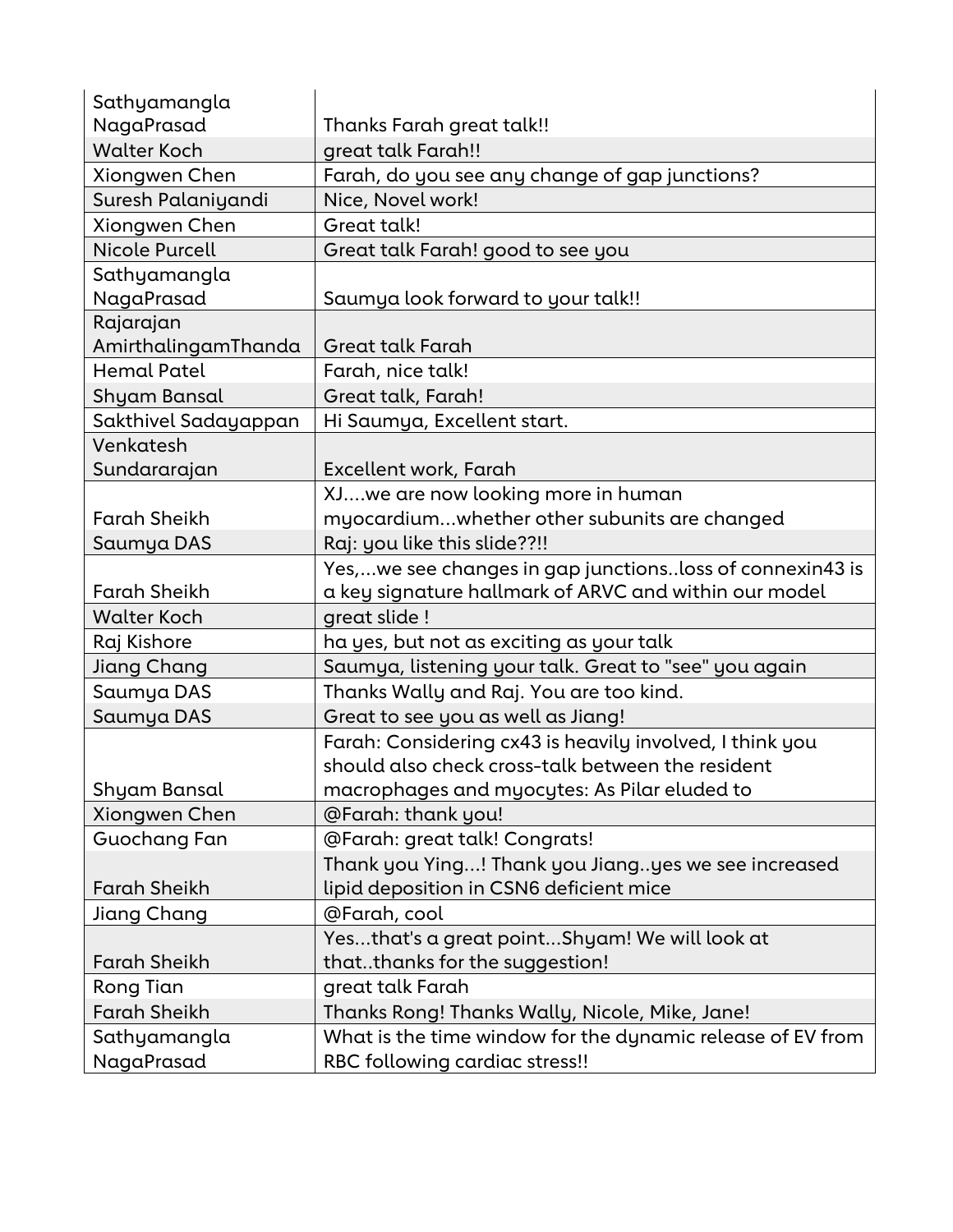| Saumya DAS           | While we have not looked at multiple time points, there is a<br>large initial release at the time of injury and reperfusion.<br>More consistent release after that for unto 4 weeks. We<br>have not looked further than that.                                                                                                                                     |
|----------------------|-------------------------------------------------------------------------------------------------------------------------------------------------------------------------------------------------------------------------------------------------------------------------------------------------------------------------------------------------------------------|
| Sathyamangla         |                                                                                                                                                                                                                                                                                                                                                                   |
| NagaPrasad           | Thanks!!                                                                                                                                                                                                                                                                                                                                                          |
|                      | Dr. Das, Did EV from RBC affect oxygen delivery to ischemia                                                                                                                                                                                                                                                                                                       |
| Liya Yin             | area?Thank you. Great talk!                                                                                                                                                                                                                                                                                                                                       |
| Saumya DAS           | @Liya: we have not examined that.                                                                                                                                                                                                                                                                                                                                 |
| Maria Cimini         | Dr. Das, have you investigated the protein cargo of RBCs<br>exosomes? What about other RNAs?                                                                                                                                                                                                                                                                      |
| Adrian Arrieta       | Hi Dr Sheikh :) Hoping I didn't miss this, have you seen any<br>indication that CSN6 loss of function or mutation affects<br>connectivity between "normal myocytes" and those that<br>make up the cardiac conduction system?                                                                                                                                      |
| <b>Pilar Alcaide</b> | Hi Saumya, very novel idea an beautiful work. Do RBC<br>vesicles when boosting RBC prodcution during exercise<br>change its content? could they be used to treat cardiac<br>damage? Always great to see you and hear the exciting<br>science!                                                                                                                     |
|                      | @Maria: We have done small RNAseq for RBC-EVs or at                                                                                                                                                                                                                                                                                                               |
| Saumya DAS           | least a subset of these. Have not done proteomics on it. We<br>are doing that in a current project.                                                                                                                                                                                                                                                               |
| <b>Jiang Chang</b>   | Saumya, how about liver uptaken of exo?                                                                                                                                                                                                                                                                                                                           |
| Maria Cimini         | I am looking forward for the new data then :)                                                                                                                                                                                                                                                                                                                     |
| Saumya DAS           | Hi Pilar, La liga kept us entertained for a while! Great<br>question about exercise; we have not done that in the mice<br>yet, but looking at it in humans.                                                                                                                                                                                                       |
|                      | @Adrian: Nice to "see you"We haven't done the nitty gritty<br>optical mapping studies to show that bundle branch blocks<br>(which impact cardiac conduction connectivity) encompass<br>this modelbut we believe our model recapitulates all of<br>the classic EP defects observed in desmoplakin deficient<br>model (where we do see all these cardiac conduction |
| <b>Farah Sheikh</b>  | defects)                                                                                                                                                                                                                                                                                                                                                          |
| Pilar Alcaide        | Thanks Saumya! looking forward to the data in humans!<br>and to the Champions now that la Liga is over;)                                                                                                                                                                                                                                                          |
|                      | Jiang: strangely enough, no recombined cells in the liver.<br>We think that most exosomes in liver get taken up by the<br>resident macrophages and don't escape the lysosomes to                                                                                                                                                                                  |
| Saumya DAS           | allow for cre function.                                                                                                                                                                                                                                                                                                                                           |
| Jiang Chang          | @Saumya, make sense. thanks                                                                                                                                                                                                                                                                                                                                       |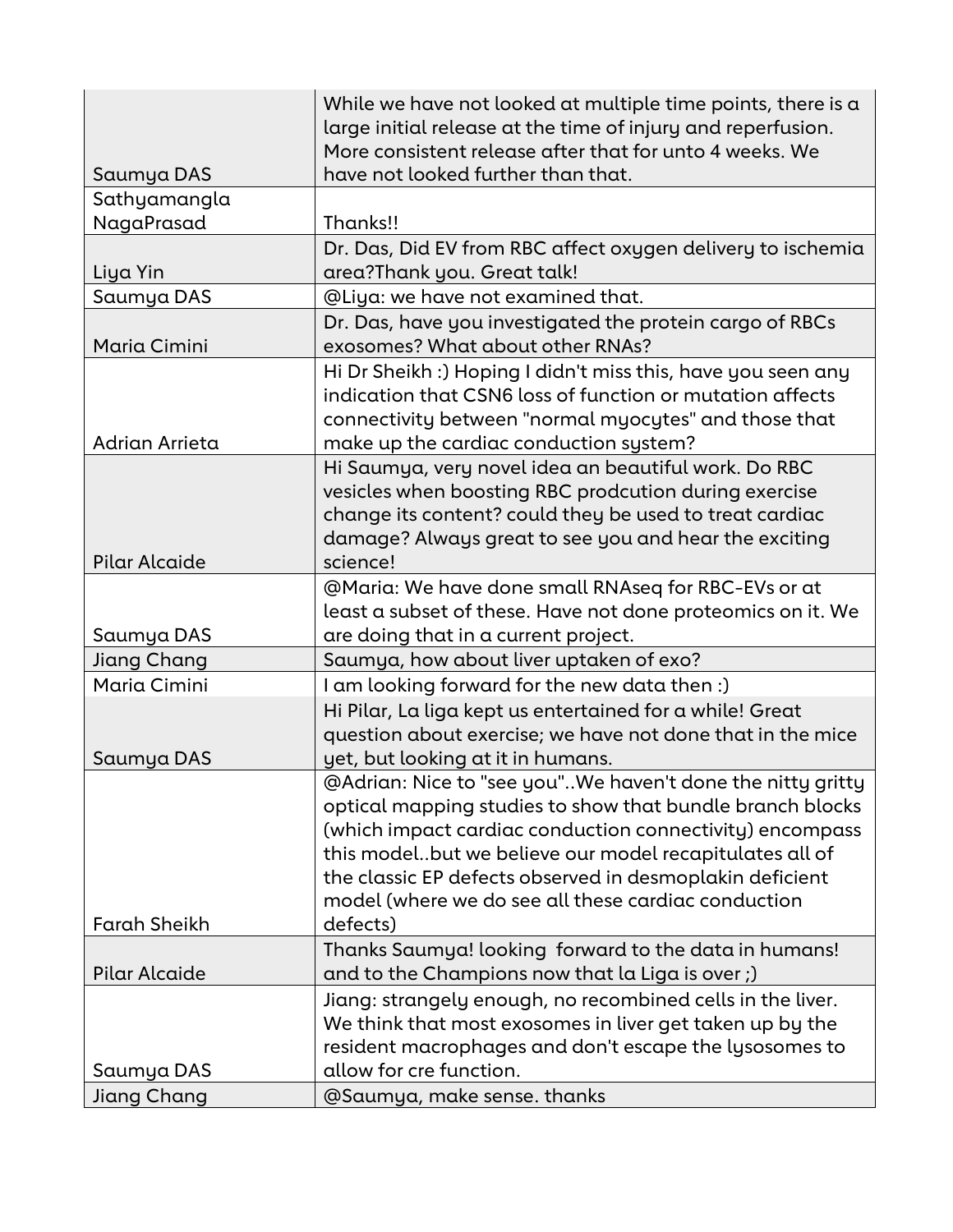| Sathyamangla<br>NagaPrasad | This brings in a very interesting question on what is the<br>recognizing signal that RBC see for the EV release |
|----------------------------|-----------------------------------------------------------------------------------------------------------------|
| Sathyamangla               |                                                                                                                 |
| NagaPrasad                 | following I/R                                                                                                   |
|                            | @Dr.Das, did the EV targeted ischemic cells more than                                                           |
| Liya Yin                   | normal cells? Thank you.                                                                                        |
| Rongxue Wu                 | Do ECs from endothelial cells                                                                                   |
|                            | RBCs are unique in that complement activation can lead to                                                       |
| Saumya DAS                 | RBC exosome release.                                                                                            |
| Rajarajan                  | great talk Saumya, is there any effect on behavioral                                                            |
| AmirthalingamThanda        | changes                                                                                                         |
| Raj Kishore                | fantastic as always. great work Saumya                                                                          |
| <b>Keith Jones</b>         | nice talk Dr. Das!                                                                                              |
| Maria Kontaridis           | Great talk, Saumya!                                                                                             |
|                            | Ho Dr. Das, Nice talk. What stimulus alters EV contents. Are                                                    |
| Suresh Verma               | these exosomes?                                                                                                 |
| Sathyamangla               |                                                                                                                 |
| NagaPrasad                 | Thanks Saumya that was a great talk!!                                                                           |
| Ajit Magadum               | Nice work                                                                                                       |
| Jason Gardner              | Very good (thumbsup)                                                                                            |
| Chuanxi Cai                | <b>Great talk!</b>                                                                                              |
| Zoltan Arany               | great talk Saumya and great to "see" you                                                                        |
| Rongxue Wu                 | It was great, Saumya!                                                                                           |
| Shyam Bansal               | Excellent work, Saumya!                                                                                         |
|                            | Liya: hard to know which cells are ischemic at the 4 week                                                       |
|                            | time point. Once we start doing time points, we may know                                                        |
| Saumya DAS                 | better.                                                                                                         |
| Sakthivel Sadayappan       | Excellent presentation, Saumya!                                                                                 |
| Adrian Arrieta             | Thank you Dr. Sheikh!                                                                                           |
| Hemal Patel                | Excellent talk, Saumya                                                                                          |
| <b>Rong Tian</b>           | fantastic talk!                                                                                                 |
|                            | Thanks to SAHA for organizing this session. Please checkout                                                     |
| Sakthivel Sadayappan       | at https://redsaree.org/saha/ for more information.                                                             |
| Rajarajan                  | Thanks to Sakthi and team for a organizing nice virtual                                                         |
| AmirthalingamThanda        |                                                                                                                 |
| Jiang Chang                | event!                                                                                                          |
|                            | Saumya, great works!                                                                                            |
| Sathyamangla               | Can still ask questions in the chat box with the speaker for                                                    |
| NagaPrasad                 | some more time!!                                                                                                |
| Liya Yin                   | Maybe hypoxia probe?                                                                                            |
|                            | Thanks everyone for the positive and useful feedback!                                                           |
| Saumya DAS<br>Gopal Babu   | Pleasure to present. Thanks to SAHA and organizing team.<br>Thanks SAHAgreat work everyone.                     |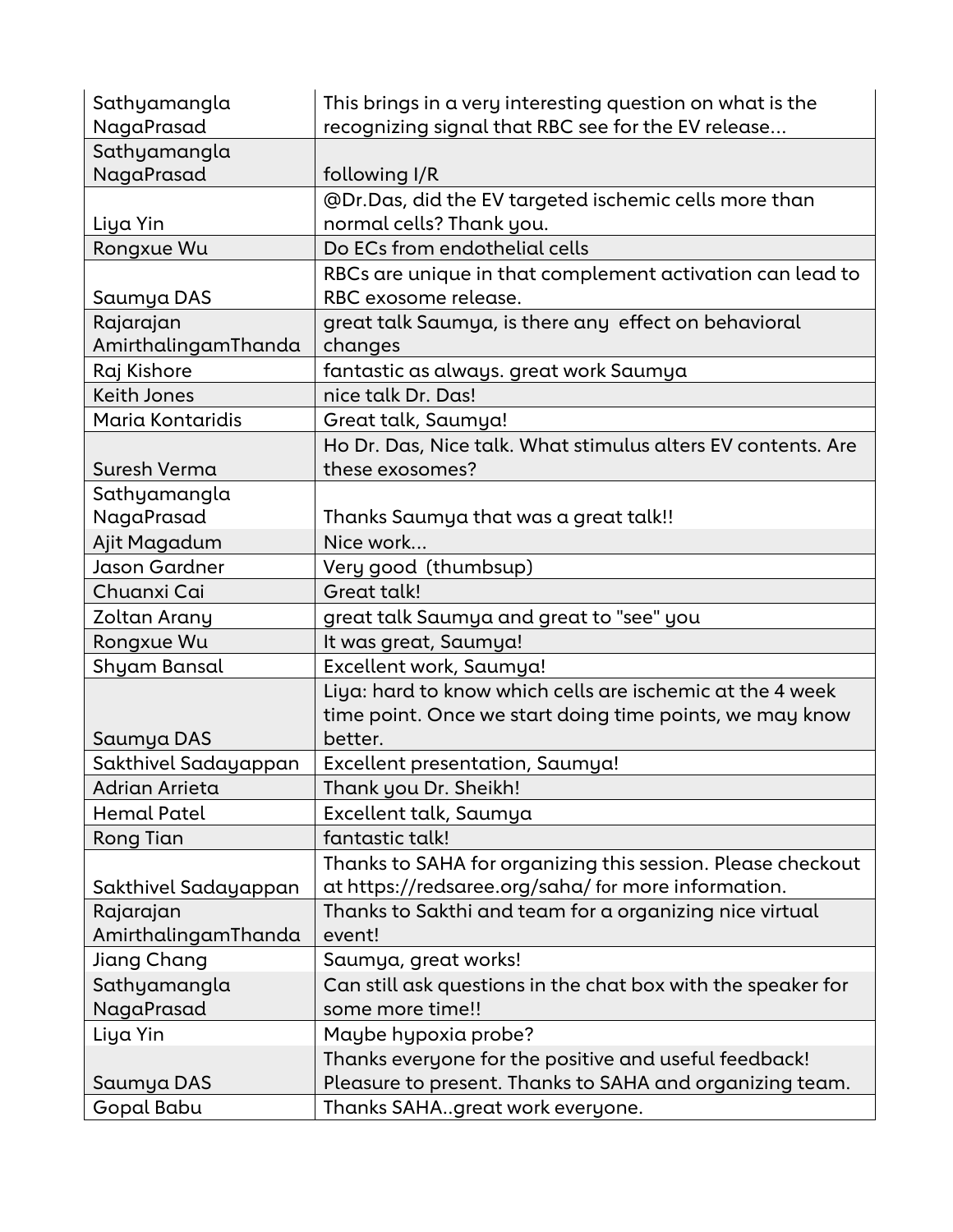| <b>Farah Sheikh</b> | Outstanding talk Saumya!                                     |
|---------------------|--------------------------------------------------------------|
| Sathyamangla        | Thanks SAHA program committee for organizing this            |
| NagaPrasad          | exciting sessions!!! Excellent talks by the speakers!!       |
|                     | Rajaran: yes, we would love to assess cognitive changes. A   |
| Saumya DAS          | project that is on the back burner.                          |
| Rajarajan           |                                                              |
| AmirthalingamThanda | Thanks Saumya, I will write to you for further discussion    |
| Margaret Chandler   | Great talk Saumya!! Sorry I missed Hemal's earlier.          |
| <b>Hemal Patel</b>  | No worries Margie, will fill you in at the next grant review |
| Rajasekaran         |                                                              |
| NamakkalSoorappan   | Thanks Saumya Das! Very nice and informative talk            |
| Rajasekaran         | Thanks to all SAHA speakers for their wonderful              |
| NamakkalSoorappan   | presentations!                                               |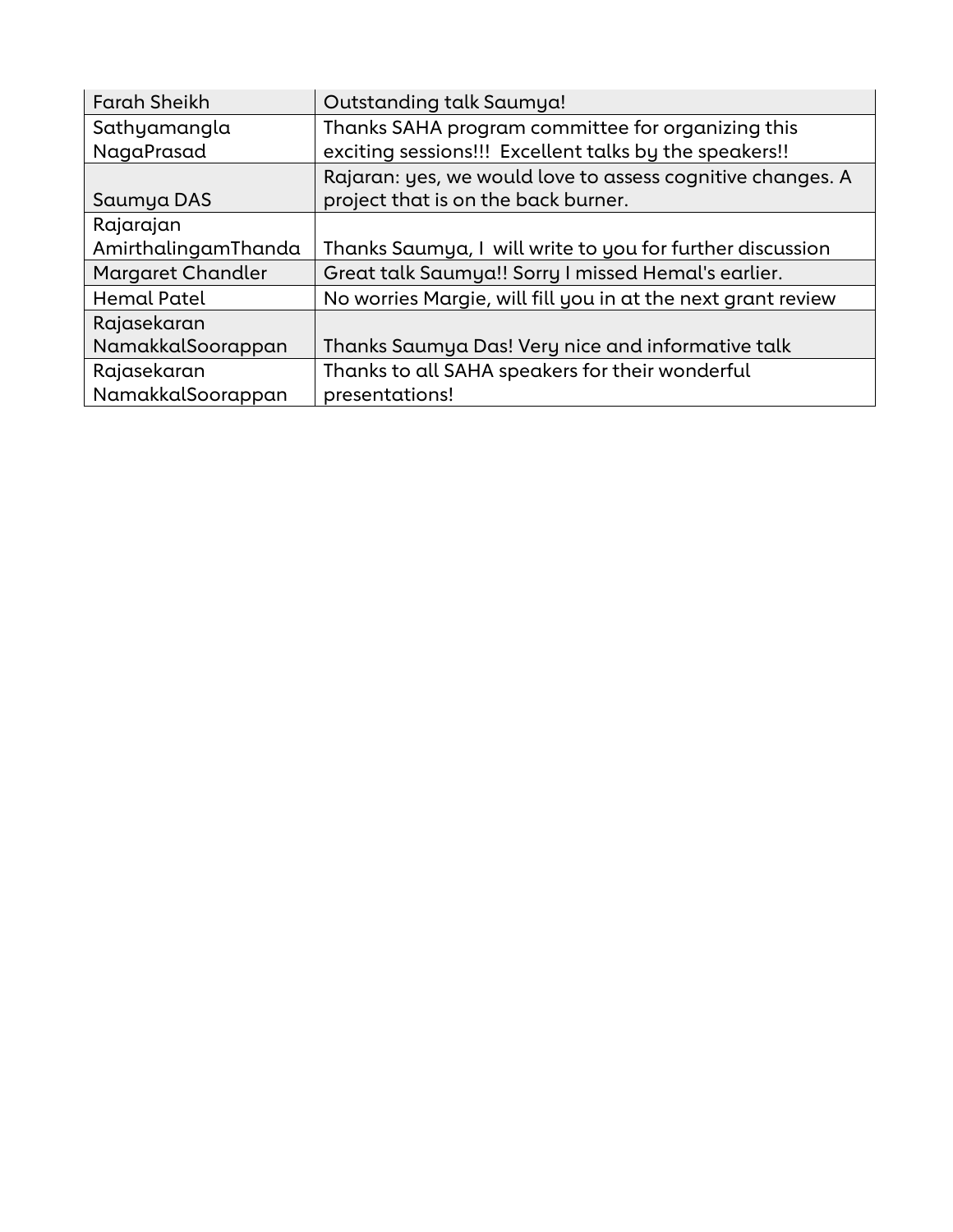### Concurrent Session 6A: Harnessing Precision Medicine to Treat Cardiovascular Disease

| name                   | message                                                                                                                                                          |
|------------------------|------------------------------------------------------------------------------------------------------------------------------------------------------------------|
|                        |                                                                                                                                                                  |
|                        | Welcome! Thank you for joining us. You should be hearing                                                                                                         |
|                        | music play as we wait for the session to begin. If you do not,<br>please submit a support ticket by clicking on the Request                                      |
| Joe Trusso             | Support button located at the bottom left of the player.                                                                                                         |
| Fuli Xiang             | Cool!                                                                                                                                                            |
| Spoorthy Burli         | Great animation!                                                                                                                                                 |
|                        | Very cool work! I may have missed this because I joined the call<br>late - what kind of transduction efficiency do you see with                                  |
| Amadeus Zhu            | modRNAs and how does it compare to traditional retroviral<br>methods?                                                                                            |
| <b>Detlef Obal</b>     | when you isolate the cells - are they contracting?                                                                                                               |
| Katherine Yutzey       | Do you lose activated fibroblasts in the injury?                                                                                                                 |
|                        | Very nice talk! Thank you Dr Zangi. I am wondering if the<br>reprogramming on the non-CM initiated a paracrine storm for                                         |
| <b>Fuli Xiang</b>      | vascularization.                                                                                                                                                 |
| Xiongwen Chen          | Lior: That is great. Did you look at the cellular function of these<br>reprogrammed myocytes?                                                                    |
|                        | Nice work, Lior! Could the better outcome be explained by                                                                                                        |
|                        | reduced fibroblast number/activation because they are                                                                                                            |
| <b>Guo Huang</b>       | partially converted?                                                                                                                                             |
| Hesham Sadek           | Great talk Lior!                                                                                                                                                 |
| <b>Detlef Obal</b>     | nice presentation - including the stunning movie:-)                                                                                                              |
| Li Qian                | Interesting data and great talk, Lior! Have you checked the in<br>vivo uptake of moRNA by cardiac fibroblasts, and possibly by<br>other non-myocyte populations? |
|                        | NOS are also sequestered in caveolae which are downregulated                                                                                                     |
| <b>Daniel Turner</b>   | during AF                                                                                                                                                        |
|                        | Sorry we haven't looked at caveloae but we do see nNOS on the                                                                                                    |
|                        | sarcolemmal membrane in human atrial myocytes - much                                                                                                             |
| <b>Barbara Casadei</b> | more so than in murine ventricular myocytes.                                                                                                                     |
|                        | @Barbara, may I ask which paradigm did you use to induce AF                                                                                                      |
| Guo Huang              | in nNos ko mice?                                                                                                                                                 |
| Lior Zangi             | Thank you all for your comments :                                                                                                                                |
|                        | modRNa cover about 40% of the LV, we reprogrammed in vitro                                                                                                       |
|                        | sorted cells, after 5 weeks with modRNA delivery (twice a week)                                                                                                  |
| Lior Zangi             | we found few cells that conmtract and has a mature sarcomere                                                                                                     |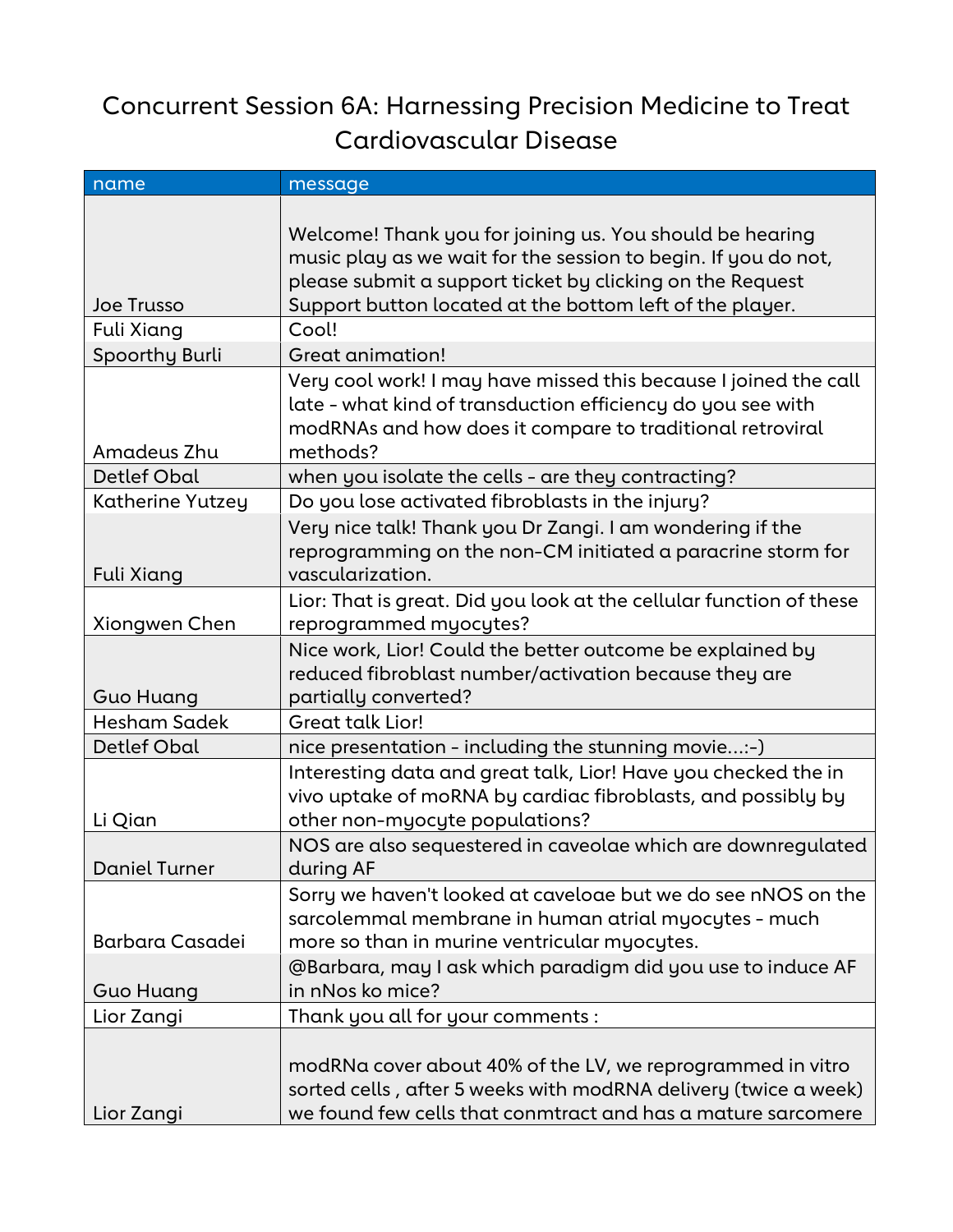| <b>Barbara Casadei</b>  | Sure - trans-esophageal burst pacing in isoflurane-<br>anesthetized mice                                                                                                                                                    |
|-------------------------|-----------------------------------------------------------------------------------------------------------------------------------------------------------------------------------------------------------------------------|
| Joseph Wu               | Great talk Barbara, thank you for presenting!                                                                                                                                                                               |
| <b>Guo Huang</b>        | Thank you, Barbara.                                                                                                                                                                                                         |
|                         |                                                                                                                                                                                                                             |
| Jinqi Fan               | Insightful talk! great                                                                                                                                                                                                      |
| Lior Zangi              | our modRNA transfection is for both CM and non-CM, however<br>we are able to target only non-CM cells in vitro and in vivo (un<br>published data) to make this reprogramming more efficient<br>Thanks for the answer, Lior! |
| Li Qian                 |                                                                                                                                                                                                                             |
| Jie Xu                  | Lior, great work! What do you think make non-CM cells special<br>that give you high efficiency? Thank you!                                                                                                                  |
| Lior Zangi              | Also, we tested this reprogramming genes in non-cardiac<br>ischemic model (ischemic leg model) showing that partial cell<br>reprogramming induce angiogenesis in vivo outside the heart<br>setting                          |
| Sakthivel               | Barbara, great talk. Thank you for speaking at the 2020 BCVS                                                                                                                                                                |
| Sadayappan              | Virtual Scientific Session from Oxford, England!                                                                                                                                                                            |
| Katherine Yutzey        | Hi Lior, are you also seeing a loss of fibrosis?                                                                                                                                                                            |
| <b>Elizabeth Murphy</b> | Great talk Barbara. Is NOS/NO involved in AF in the<br>cardiomyopathy model?                                                                                                                                                |
| Jane Freedman           | Thank you Barbara for a wonderful and insightful talk!                                                                                                                                                                      |
| Li Qian                 | Wonderful talk, Barbara~! Learned a lot.:-)                                                                                                                                                                                 |
| <b>Barbara Casadei</b>  | Thank you - listening to myself is not my favorite activity but<br>great talk and good to hear from of you and read your<br>comments!                                                                                       |
| <b>Fuli Xiang</b>       | Lior, is the 7G modRNA inducing more vascularization<br>compared to the modRNA-vegf which is currently in clinical<br>trial?                                                                                                |
| Lior Zangi              | yes the reprogrammed non-CMs has reduce collagen<br>production post MI, also the angiogenic factors are also<br>protective this leads to less fibrosis                                                                      |
| Guo Huang               | I enjoyed your talk, Barbara. Thank you!                                                                                                                                                                                    |
|                         |                                                                                                                                                                                                                             |
| Jiang Chang             | Hi Jennifer, great to hear your talk. and nice to "see you" again                                                                                                                                                           |
| Jun Feng                | great talk, Barbara, isolation of human atrial cells not easy                                                                                                                                                               |
|                         | @Barbara. Really great talk! Does the MIR31 treatment                                                                                                                                                                       |
|                         | targeting dystrophin secondarily affect channel expression                                                                                                                                                                  |
| <b>Rachelle Crosbie</b> | since dystrophin interacts with voltage gated channels?                                                                                                                                                                     |
| Michelle Tallquist      | Hi Jennifer, good to "see" you.                                                                                                                                                                                             |
| <b>Jennifer Davis</b>   | Great to hear from you Michelle and Jiang!                                                                                                                                                                                  |
| Fuli Xiang              | Hi Jen, nice to "see" you:)                                                                                                                                                                                                 |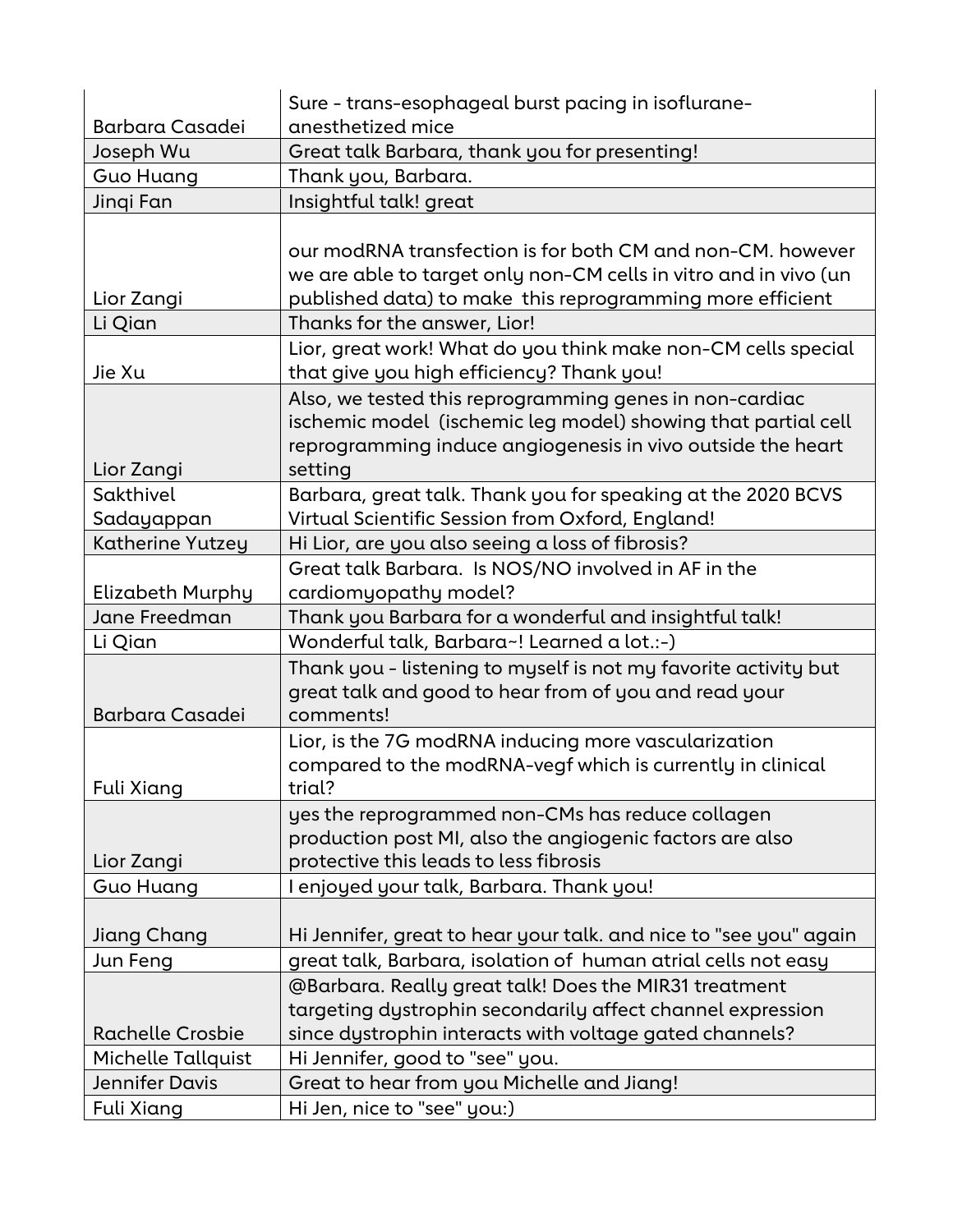| Lior Zangi             | We haven't compared it yet to the VEGFa modRNA, but I think it<br>will be interesting to see the differences. VEGFa in actopic<br>expression and in reprogramming cells its more physiological<br>values and many different angiogenesis paracrine factors |
|------------------------|------------------------------------------------------------------------------------------------------------------------------------------------------------------------------------------------------------------------------------------------------------|
|                        | Hello Tish! Unfortunately I don't have a ready answer to your                                                                                                                                                                                              |
|                        | question other than one could consider all human specimens as<br>coming from individuals with a cardiomyopathic substrate                                                                                                                                  |
|                        | (either having a CABG or the aortic valve replaced). I hope you                                                                                                                                                                                            |
| <b>Barbara Casadei</b> | are all staying safe.                                                                                                                                                                                                                                      |
| Li Qian                | Great to "see" you, Jennifer~!                                                                                                                                                                                                                             |
|                        | Great talk, In cardiomyopathy how did you see the                                                                                                                                                                                                          |
| Mebratu Gebrie         | involvement of Nitric oxide Synthase?                                                                                                                                                                                                                      |
| Sakthivel              |                                                                                                                                                                                                                                                            |
| Sadayappan             | Hi Jen, Nice to your excellent start!                                                                                                                                                                                                                      |
| Hind Lal               | Hi Jen, nice to see you                                                                                                                                                                                                                                    |
| <b>Jennifer Davis</b>  | Hi Hind and Fuli- thanks for watching my talk!                                                                                                                                                                                                             |
|                        | Dr Casadei: I'm curious, were either MAO (monoamine oxidase)                                                                                                                                                                                               |
| <b>Blake Monroe</b>    | or COMT hits on the GWAS?                                                                                                                                                                                                                                  |
| <b>Barbara Casadei</b> | Thank you Jane - I'd rather be there                                                                                                                                                                                                                       |
| Jennifer Davis         | Hi Li!                                                                                                                                                                                                                                                     |
| Sean Wu                | Lior/Barbara/Jen - Great talks and very nice story and data!                                                                                                                                                                                               |
| <b>Barbara Casadei</b> | Hi Rachelle - great question. We are looking at the sodium<br>channel but, as always, it will take longer and it will cost more!                                                                                                                           |
| <b>Jennifer Davis</b>  | Thank you Sean                                                                                                                                                                                                                                             |
|                        | Hi Jen, did you see increased cardiac rupture after MI in your                                                                                                                                                                                             |
| Xiongwen Chen          | mice?                                                                                                                                                                                                                                                      |
| Joseph Wu              | Great talk Jen, thank you for participating in this year's virtual<br>BCVS.                                                                                                                                                                                |
|                        | Not in the inducible fibroblast-specific MBNL1 knockouts but we                                                                                                                                                                                            |
| Jennifer Davis         | did see it in global MBNL1 knockout mice                                                                                                                                                                                                                   |
| Xiongwen Chen          | Thanks, Jen! Great work!                                                                                                                                                                                                                                   |
|                        |                                                                                                                                                                                                                                                            |
|                        | @Blake - ultimately, who knows but not obviously - I would                                                                                                                                                                                                 |
| <b>Barbara Casadei</b> | refer you to the excellent AF compendium in Circ Res                                                                                                                                                                                                       |
| Adrian Arrieta         | Hi Dr. Davis,                                                                                                                                                                                                                                              |
| Adrian Arrieta         | Does MBNL1 decrease in fibroblasts as a function of age?                                                                                                                                                                                                   |
|                        |                                                                                                                                                                                                                                                            |
| Jennifer Davis         | MBNL1 is very lowly expressed in the quiescent fibroblast and<br>only gets upregulated with injury. We've yet to look in an aging<br>model-great question!                                                                                                 |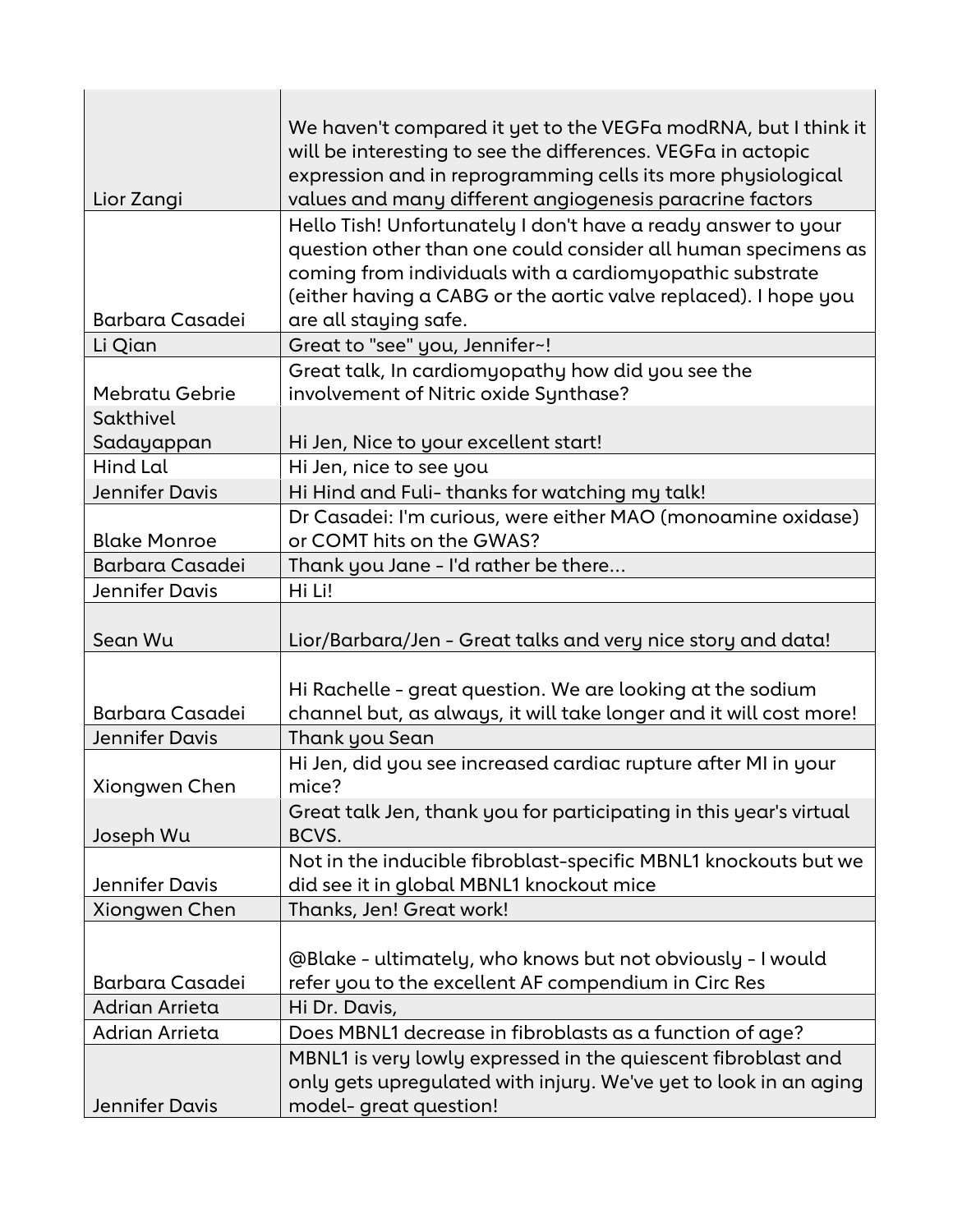| Adrian Arrieta          | Great, thank you!                                                                                                                                                                                                                                                                                                                                                                                                          |
|-------------------------|----------------------------------------------------------------------------------------------------------------------------------------------------------------------------------------------------------------------------------------------------------------------------------------------------------------------------------------------------------------------------------------------------------------------------|
|                         | Hi Jen, enjoying your talk! Wonder if the KO has M/F                                                                                                                                                                                                                                                                                                                                                                       |
| Rong Tian               | difference?                                                                                                                                                                                                                                                                                                                                                                                                                |
|                         | We have not yet seen sex differences in our assays-thanks for                                                                                                                                                                                                                                                                                                                                                              |
| Jennifer Davis          | your question Rong!                                                                                                                                                                                                                                                                                                                                                                                                        |
|                         | @Jen-- great talk! I might have missed thisbut with cardiac                                                                                                                                                                                                                                                                                                                                                                |
| <b>Farah Sheikh</b>     | injuryis Mbnl1 upregulated at all in myocytes?                                                                                                                                                                                                                                                                                                                                                                             |
| <b>Barbara Casadei</b>  | @Mebratu - we only looked at this in mice. We did not see<br>upregulation or clear membrane translocation of nNOS (as it<br>has been described in human tissue Damy et al Lancet) but<br>follwing an MI, adverse LV remodeling was worse in the nNOS<br>KO - others have confirmed these findings several times. I'd<br>prefer to look at human tissue but ventricular tissue is difficult<br>to obtain in my institution. |
| Michael Czubryt         | Great talk Jen!                                                                                                                                                                                                                                                                                                                                                                                                            |
| <b>Jennifer Davis</b>   | I didnt talk about MBNL1 in myocytes, but yes it gets<br>upregulated in myocytes after injury. We are working up the<br>myocyte angle now.                                                                                                                                                                                                                                                                                 |
|                         | How does MBNL regulate all those mRNAs? Does it recognize a                                                                                                                                                                                                                                                                                                                                                                |
|                         | specific sequence or secondary RNA structure or are the effects                                                                                                                                                                                                                                                                                                                                                            |
| Eric Olson              | indirect?                                                                                                                                                                                                                                                                                                                                                                                                                  |
| Jennifer Davis          | THanks for your question Farah!                                                                                                                                                                                                                                                                                                                                                                                            |
|                         | Hi Jen, Is the MBNL1/Sox9 connection also underlying the valve                                                                                                                                                                                                                                                                                                                                                             |
| Katherine Yutzey        | abnormalities in the muscleblind KO?                                                                                                                                                                                                                                                                                                                                                                                       |
| <b>Farah Sheikh</b>     | Thanks @Jen                                                                                                                                                                                                                                                                                                                                                                                                                |
| <b>Pilar Alcaide</b>    | Hi Jen, Excellent presentation and beautiful data!                                                                                                                                                                                                                                                                                                                                                                         |
| Jennifer Davis          | Hi Eric! Thanks for your question. There are putative MBNL1<br>binding sites throughout the transcriptome many in 3' UTRs.                                                                                                                                                                                                                                                                                                 |
| Nicole Purcell          | Nice to see you Jen! great data and talk!                                                                                                                                                                                                                                                                                                                                                                                  |
| <b>Dominic DelRe</b>    | Beautiful work Jen. Really enjoyed your talk!                                                                                                                                                                                                                                                                                                                                                                              |
| Elizabeth Murphy        | <b>Great Talk Jen!</b>                                                                                                                                                                                                                                                                                                                                                                                                     |
| <b>Rachelle Crosbie</b> | @ Barbara. thank you. enjoyed your STM paper.                                                                                                                                                                                                                                                                                                                                                                              |
| Hind Lal                | Thanks @ Jen for the terrific presentation                                                                                                                                                                                                                                                                                                                                                                                 |
| <b>Barbara Casadei</b>  | Great Talk - thank you                                                                                                                                                                                                                                                                                                                                                                                                     |
| Ying Ge                 | Really nice presentation! Congrats Jen!                                                                                                                                                                                                                                                                                                                                                                                    |
| <b>Robert Correll</b>   | Nice talk, Jen!                                                                                                                                                                                                                                                                                                                                                                                                            |
| Jie Xu                  | Beautiful work Jen! Thanks for your presentation                                                                                                                                                                                                                                                                                                                                                                           |
| Fuli Xiang              | Beautiful work, Jen!                                                                                                                                                                                                                                                                                                                                                                                                       |
| Sean Wu                 | @Jen - Is MBNL1 also targeting splicing like they do in<br>myocytes?                                                                                                                                                                                                                                                                                                                                                       |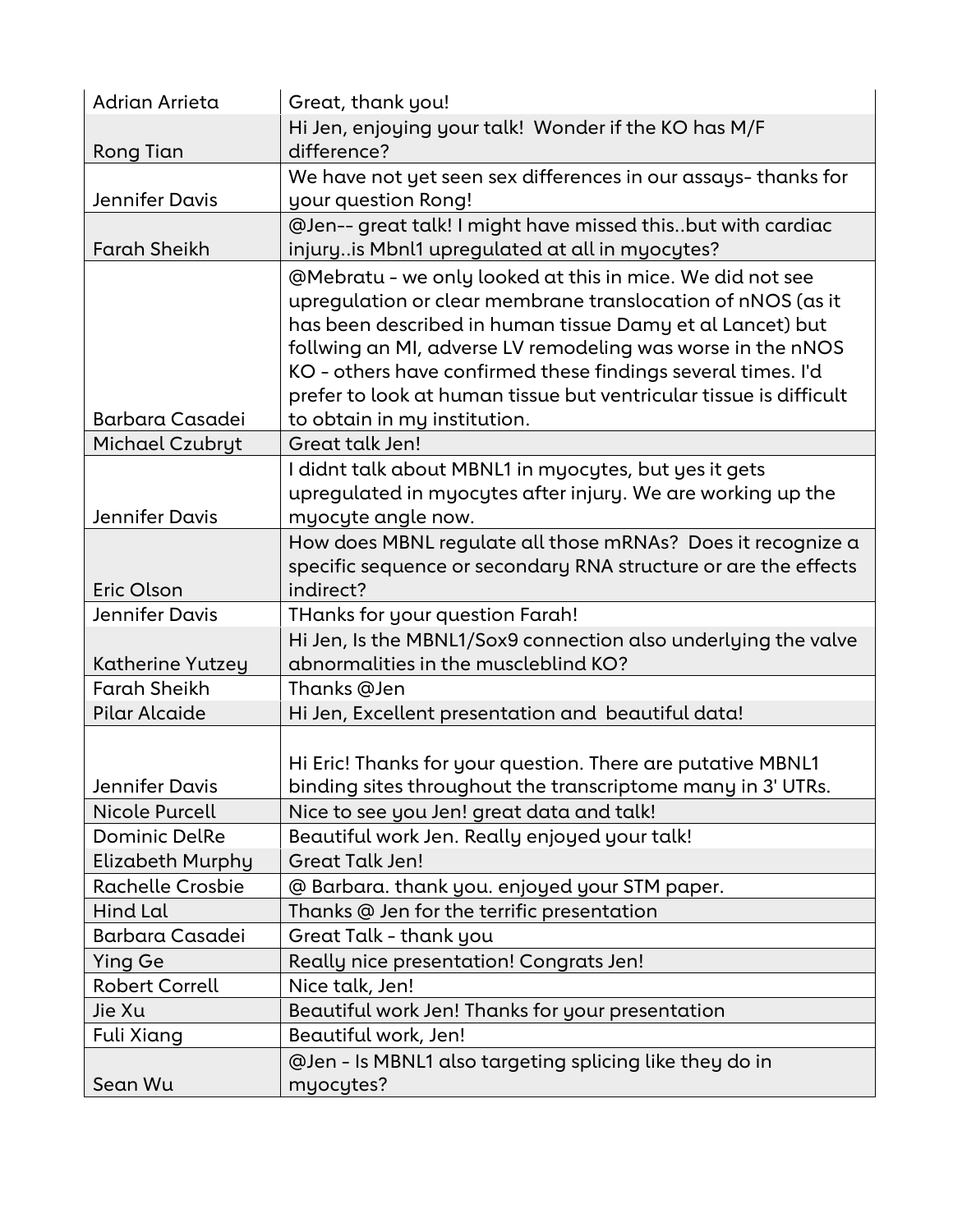| Catherine             |                                                                                                                                                                                                                                                                                              |
|-----------------------|----------------------------------------------------------------------------------------------------------------------------------------------------------------------------------------------------------------------------------------------------------------------------------------------|
| Makarewich            | Great talk, Jen!                                                                                                                                                                                                                                                                             |
| Joseph Wu             | Congrats Jen for your outstanding work!                                                                                                                                                                                                                                                      |
| Jennifer Davis        | The regulation appears to be direct although other RNA<br>binding proteins can compete for the same binding sites as a<br>mode of regulation                                                                                                                                                 |
| Li Qian               | Beautiful work and great talk, as always, Jen! :-)                                                                                                                                                                                                                                           |
| Sean Wu               | @Jen - Thank you for the response and congrats on the<br>beautiful study!                                                                                                                                                                                                                    |
| Jennifer Davis        | Hi Katherine- we have not looked at the valve abnormalities<br>but I think this is a great hypothesis especially since the<br>transgenic MBNL1 overexpressors turn on a ton of osteogenic<br>genes.                                                                                          |
| Fuli Xiang            | I am curious about if the matrifibrocyte could revert to<br>myofibroblast                                                                                                                                                                                                                    |
| <b>Jennifer Davis</b> | Hi Sean- yes MBNL1 does target splicing but we've found that<br>MBNl1 primarily acts as a transcript stabilizer in fibroblasts                                                                                                                                                               |
| Jennifer Davis        | Fuli-that is such a good question! I wonder if the matrifibrocyte<br>needs to transition through the myofibroblast state                                                                                                                                                                     |
| Sean Wu               | Great! Thanks Jen.                                                                                                                                                                                                                                                                           |
| MariaPaola Santini    | Hi Jennifer, very interesting. I maybe miss it, but when you say<br>that the MBNL1-KO fibroblasts become more progenitor, you<br>mean that they revert into normal fibroblasts tor they<br>transition into a completely different cell (mesenchymal to<br>primitive mesenchymal transition)? |
| Jennifer Davis        | Thank you all for participating in a great session!                                                                                                                                                                                                                                          |
| Fuli Xiang            | Really enjoyed the three talks in this session, thank you!                                                                                                                                                                                                                                   |
| Sakthivel             | We still have 9 min to conclude the session! If you have                                                                                                                                                                                                                                     |
| Sadayappan            | questions and comments, please keep going!!                                                                                                                                                                                                                                                  |
|                       | Hi Maria-thank you for your question. So resident cardiac<br>fibroblasts are derived from epicardial cells durning<br>development. Our findings indicate that the MBNI1 KO<br>fibroblasts are reversing back to an epicardial progenitor rather                                              |
| Jennifer Davis        | than stay a specified fibroblast                                                                                                                                                                                                                                                             |
|                       | SOX9 is involved in CAVD - I wonder if MBNL1 regulates its                                                                                                                                                                                                                                   |
| Amadeus Zhu           | expression in aortic VICs like it does in CFs                                                                                                                                                                                                                                                |
| MariaPaola Santini    | thanks very interesting                                                                                                                                                                                                                                                                      |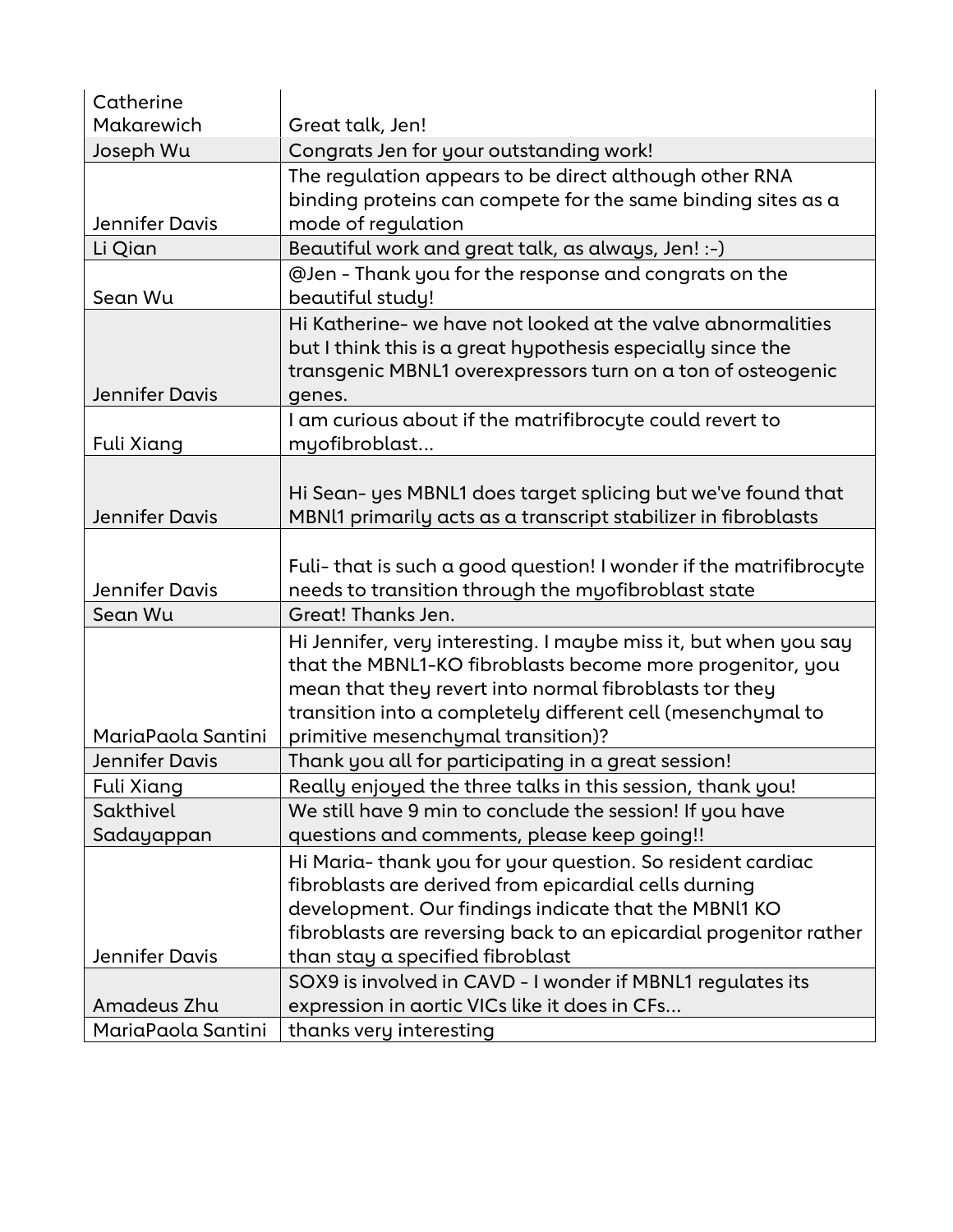| Jennifer Davis   | While we have not published this data yest, MBNL1<br>overexpression in Vics activates them like it does in fibroblasts.<br>We have not looked at gene expression in VICs but my<br>hypothesis would be that SOX9 gets upregulated based on the<br>fibroblast work. |
|------------------|--------------------------------------------------------------------------------------------------------------------------------------------------------------------------------------------------------------------------------------------------------------------|
|                  | Might be interesting to put the mice on a high fat diet and see if                                                                                                                                                                                                 |
| Katherine Yutzey | they get calcific aortic valve disease                                                                                                                                                                                                                             |
| Jennifer Davis   | Awesome suggest Katherine                                                                                                                                                                                                                                          |
| Fuli Xiang       | Hi Katherine, we tried. No good luck on that:)                                                                                                                                                                                                                     |
|                  | Thanks to the speakers,                                                                                                                                                                                                                                            |
|                  | Lior Zangi, PhD,                                                                                                                                                                                                                                                   |
|                  | Barbara Casadei, MD &                                                                                                                                                                                                                                              |
|                  | Jennifer Davis, PhD                                                                                                                                                                                                                                                |
| Sakthivel        | and the moderator, Dr. Renzhi Han for this outstanding session.                                                                                                                                                                                                    |
| Sadayappan       | Well done!                                                                                                                                                                                                                                                         |
| Jennifer Davis   | Thanks for the great session!                                                                                                                                                                                                                                      |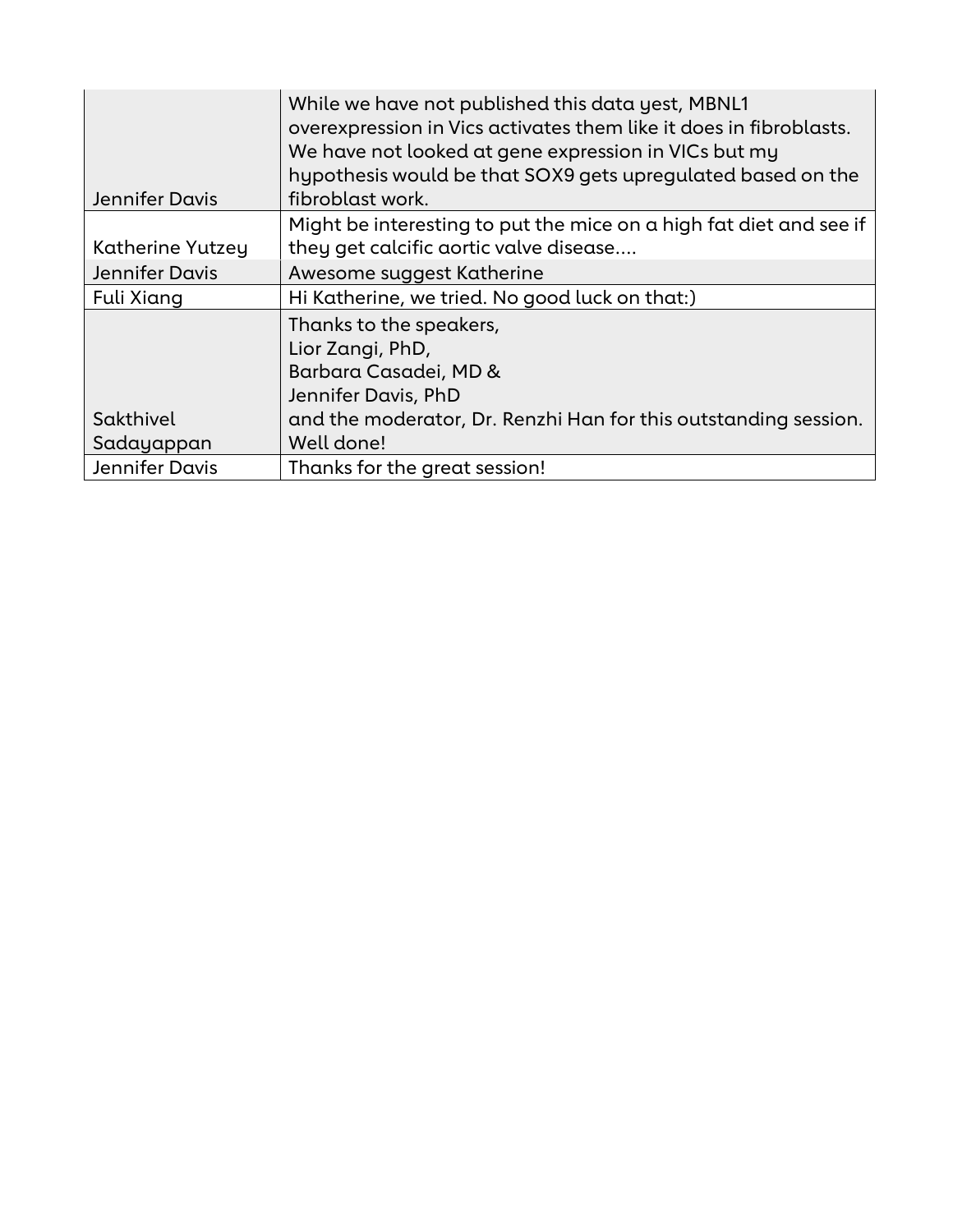## Concurrent Session 6B: Novel Animal Models and Translational Insights

| message                                                                                                                                                                                                                                                                                     |
|---------------------------------------------------------------------------------------------------------------------------------------------------------------------------------------------------------------------------------------------------------------------------------------------|
| Hi everyone! My name is Maria Kontaridis from the<br>Masonic Medical Research Institute and I am your<br>moderator for session 6B: Novel animal models and<br>translational insights. Please feel free to post your                                                                         |
| questions to the speakers in this chat. Enjoy the session!<br>Hi Maria, I miss you!                                                                                                                                                                                                         |
| Nice to "see' you! Miss you too!! Hope all is well and you                                                                                                                                                                                                                                  |
| are keeping safe in CA                                                                                                                                                                                                                                                                      |
| Hi Maria, Ed Thorp checking in                                                                                                                                                                                                                                                              |
| Welcome! Thank you for joining us. You may be hearing<br>the previous session playing as we wait for this session to<br>begin. If you do not hear or see anything, please submit a<br>support ticket by clicking on the Request Support button<br>located at the bottom left of the player. |
| Hi Maria, good to see you too                                                                                                                                                                                                                                                               |
| Hi Maria. Nice to 'meet' you.                                                                                                                                                                                                                                                               |
| Hi Ed and JC!! This has been great so far, despite not<br>being in person! Nice talks and exciting work!                                                                                                                                                                                    |
| Hi, Maria, nice to "see" you. looking forward to the exciting<br>session. Thank you                                                                                                                                                                                                         |
| Thank you for moderating the section.                                                                                                                                                                                                                                                       |
| Hi Meena! Looking forward to your talk!                                                                                                                                                                                                                                                     |
| Hi Liya!                                                                                                                                                                                                                                                                                    |
| Hi Maria. Lisandra sends her regards!                                                                                                                                                                                                                                                       |
| Hi Maria! I'll join in on the hellos! hope all is well!                                                                                                                                                                                                                                     |
| Tell her I said hi! Missed her at NIH!                                                                                                                                                                                                                                                      |
| Hi Rachel!!! Hope all is well with you!                                                                                                                                                                                                                                                     |
| Hello dr. Meenakshi, looking forward to your talk                                                                                                                                                                                                                                           |
| Hi Poonam                                                                                                                                                                                                                                                                                   |
| Hi Meenakshi, may be i missed it but at what time after<br>DOCA salt was the echo done for HFpEF?                                                                                                                                                                                           |
| 3 weeks                                                                                                                                                                                                                                                                                     |
|                                                                                                                                                                                                                                                                                             |
|                                                                                                                                                                                                                                                                                             |
| Great work, Is there any difference in the RV function                                                                                                                                                                                                                                      |
| thanks                                                                                                                                                                                                                                                                                      |
| We didn't look specifically at RV function but we can go                                                                                                                                                                                                                                    |
| back and look. Great question.                                                                                                                                                                                                                                                              |
|                                                                                                                                                                                                                                                                                             |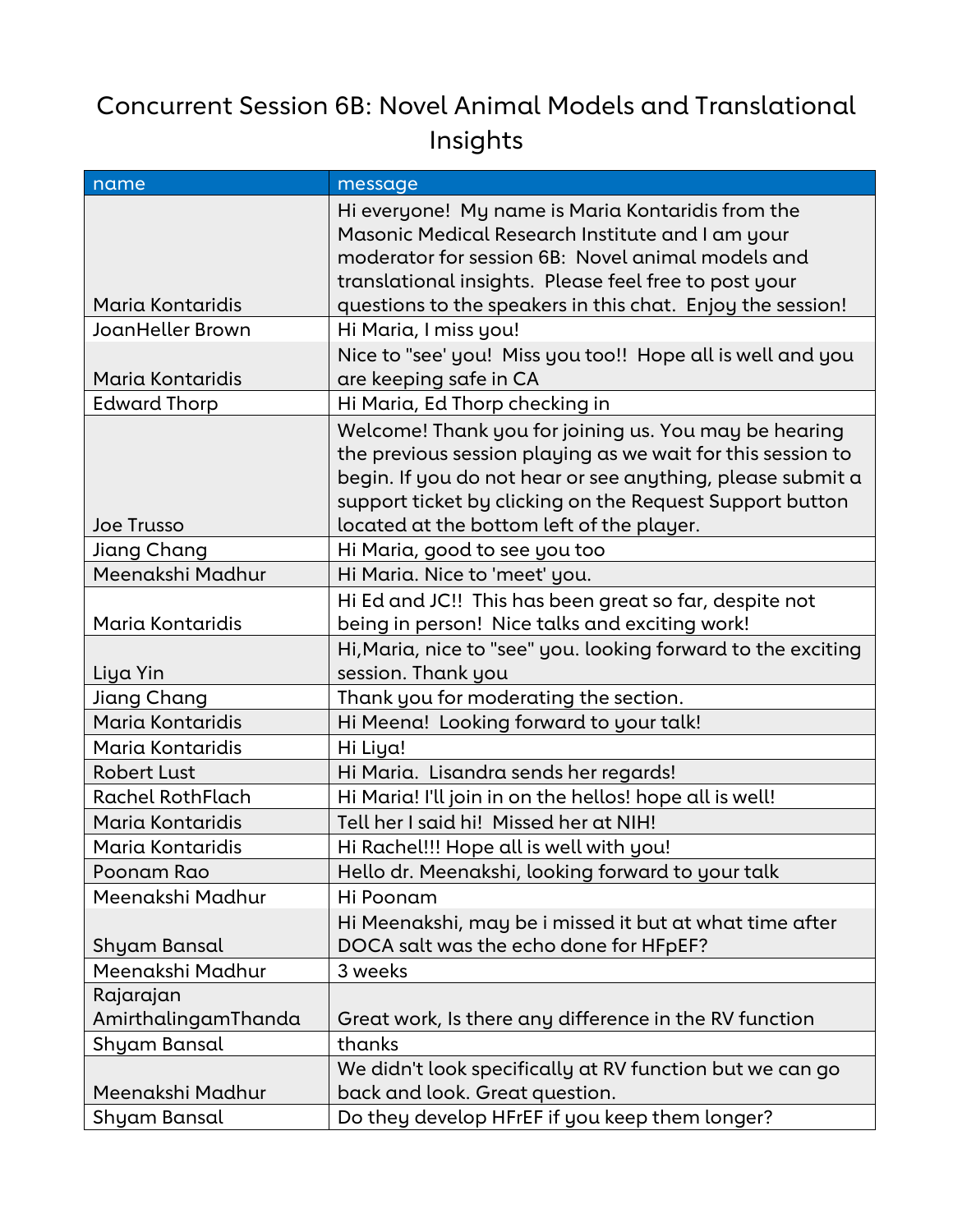| Santosh Maurya         | What about circulating ANP level?                           |
|------------------------|-------------------------------------------------------------|
| Rajarajan              |                                                             |
| AmirthalingamThanda    | Thanks                                                      |
|                        | We haven't kept them longer but I have heard that after 6   |
| Meenakshi Madhur       | weeks, they can develop reduced EF                          |
|                        | Hi Meena, Did you use CCR2 as a marker for your             |
| Sumanth Prabhu         | macrophage panel??                                          |
| Shyam Bansal           | Thanks! so this is similar to TAC in that case              |
| Meenakshi Madhur       | We measured ANP by PCR in the heart and it is increased.    |
| Rebecca Levit          | Hey Meena - did you look at CCR2 in the macrophages?        |
|                        | @prabhu @Levit - we did not use CCR2 in our antibody        |
|                        | panel but it was one of the transcripts that came up in our |
|                        | cite-seq analysis as being significantly upregulated in     |
| Meenakshi Madhur       | Doca-salt mice.                                             |
|                        | What is the back-ground of the mice used for DOCA-salt      |
|                        | model? The dose of DOCA and salt and the time for the       |
| Mei Methawasin         | mice to develop HFpEF?                                      |
| Meenakshi Madhur       | C57Bl/6J; 3 weeks.                                          |
| Meenakshi Madhur       | 1% salt in drinking water.                                  |
| Meenakshi Madhur       | 100 mg DOCA pellet                                          |
|                        | @ Meena: Any idea if the phenotypes of these immune         |
|                        | cells are different at 6-8 weeks when there is HFrEF as     |
| Shyam Bansal           | compared to at 3 weeks (time of HFpEF)                      |
| Mei Methawasin         | 100 mg doca for how many days release? Thanks Meena.        |
|                        | No but that is a great question and something that we       |
| Meenakshi Madhur       | plan to look into in the future.                            |
| Sakthivel Sadayappan   | Thanks Maria for moderating a great session!!               |
| Rebecca Levit          | Did you see neutrophils in either group?                    |
| Meenakshi Madhur       | More neutrophils in DOCA-salt group.                        |
| Maria Kontaridis       | Hi Sakthi- great meeting! Congrats to you, Jil, and Loren!  |
|                        | Very interesting work! Do you see any of the changes        |
| Rong Tian              | shown here in another hypertension model?                   |
|                        | Great presentation. Have you looked at the gender           |
| Chengxue Qin           | differences?                                                |
| Meenakshi Madhur       | We haven't looked yet but we plan to do that.               |
|                        | Great talk! Have you investigated endothelial cells in this |
| Pilar Alcaide          | model?                                                      |
|                        | No we first sorted on CD45+ cells so we did not look at     |
| Meenakshi Madhur       | endothelial cells.                                          |
|                        | @ Meena, in CITE-Seq, only the antibody is barcoded or      |
| Venkatesh Sundararajan | beads as well.                                              |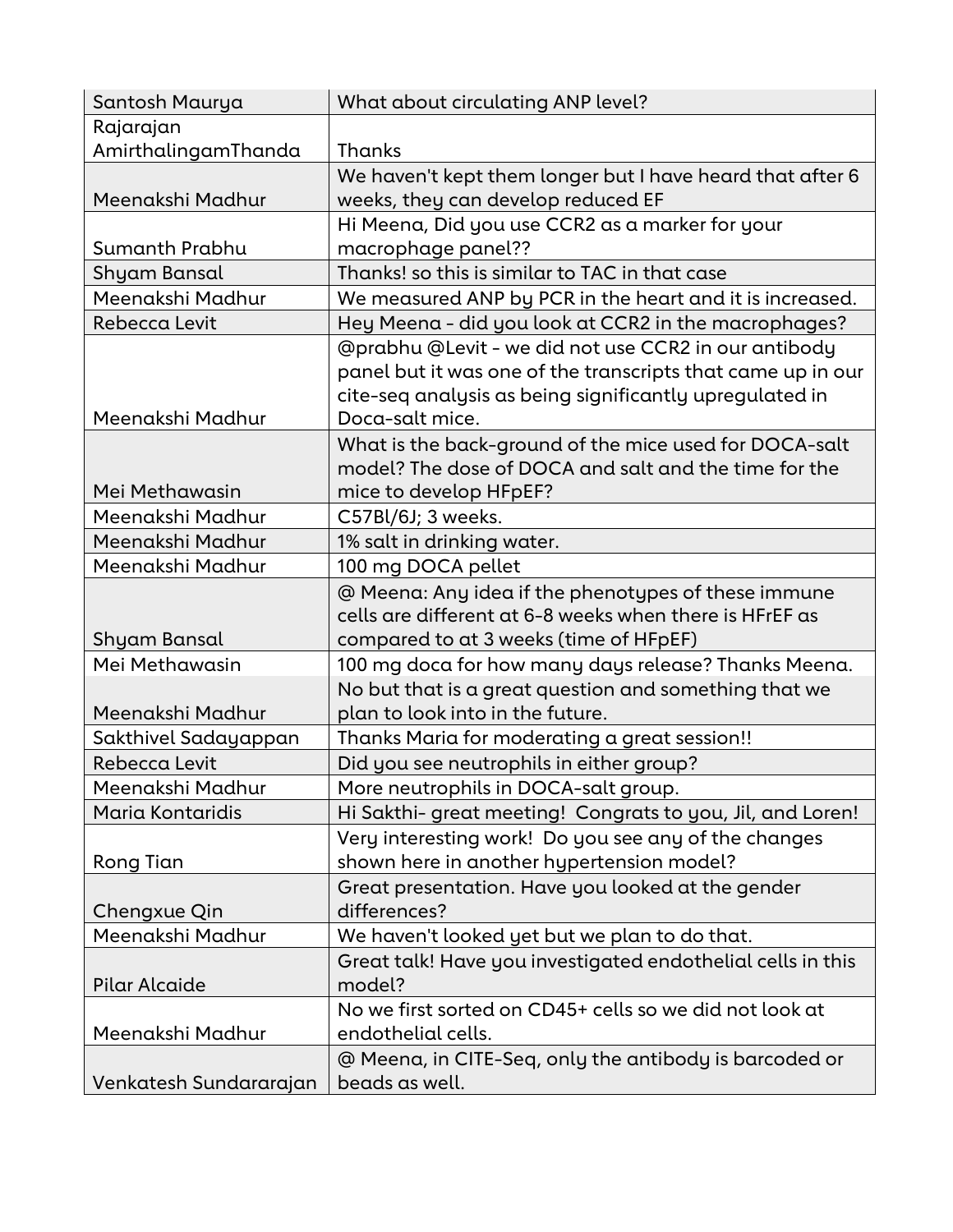| Pilar Alcaide        | Great session so far with a great moderator! Good to see<br>you Maria! |
|----------------------|------------------------------------------------------------------------|
| Rongxue Wu           | Looking forward to your talk, Edward.                                  |
| Shyam Bansal         | Great work, Meena!                                                     |
| Sumanth Prabhu       | Hello Ed, look forward to your presentation                            |
| Rajarajan            |                                                                        |
| AmirthalingamThanda  | Great work Meena                                                       |
| <b>Edward Thorp</b>  | Hi Rongxue! Hi Sumanth!                                                |
| Maria Kontaridis     | Aw! (blush)! Thank you, Pilar. Great talk earlier today!               |
| Meenakshi Madhur     | both antibodies and beads are barcoded.                                |
|                      | @Meena did you see the vessel density change? Great                    |
| Liya Yin             | talk, thank you                                                        |
|                      | We did not carefully quantitate vessel density. We did see             |
| Meenakshi Madhur     | more perivascular fibrosis.                                            |
|                      | @Mei - 100 mg DOCA pellet is implanted and we sacrifice                |
| Meenakshi Madhur     | animals at 3 weeks.                                                    |
|                      | Thanks Maria! great session you are moderating. More to                |
| <b>Pilar Alcaide</b> | come with Ed's exciting data!                                          |
|                      | Have you done the pressure-volume study in DOCA-salt                   |
| Mei Methawasin       | mice?                                                                  |
| <b>Edward Thorp</b>  | Thanks Pilar! Great earlier talk Pilar by you earlier today            |
|                      | Hi, Maria, good to "see" you, and thank you for your                   |
| Rongxue Wu           | moderating the section.                                                |
| Liya Yin             | @Pilar, nice to "see" you                                              |
|                      | DOCA pellets have different release duration available to              |
| Mei Methawasin       | choose, 21 days, 60 days, or so.                                       |
| <b>Pilar Alcaide</b> | Hi Liya!!!                                                             |
|                      | @Mei - yes we did perform invasive hemodynamics in the                 |
|                      | DOCA-salt mice. They have increased EDP and tau. We                    |
| Meenakshi Madhur     | used the 21 day pellets.                                               |
| Rongxue Wu           | Hi Pilar, great talk earlier today!                                    |
|                      | Thanks Ed! Enjoying learning more about efferocytosis                  |
| Pilar Alcaide        | from you!                                                              |
| Sakthivel Sadayappan | Good to see your presentation, Ed!                                     |
| <b>Edward Thorp</b>  | <b>Thanks Sak!</b>                                                     |
| Maria Kontaridis     | Hi Roxi! Hoe you are well-                                             |
| Maria Kontaridis     | Nice talk, Ed! Nice progress on a great project!                       |
| <b>Edward Thorp</b>  | Thank you Maria!                                                       |
| Jiang Chang          | Ed, Watching your presentation. Good to see you again!                 |
|                      | Really interesting project. Have you looked at the level of            |
| Chengxue Qin         | pro-resolving lipids in HFpEF and HFrEF? Thank you                     |
| <b>Edward Thorp</b>  | you too Jiang!                                                         |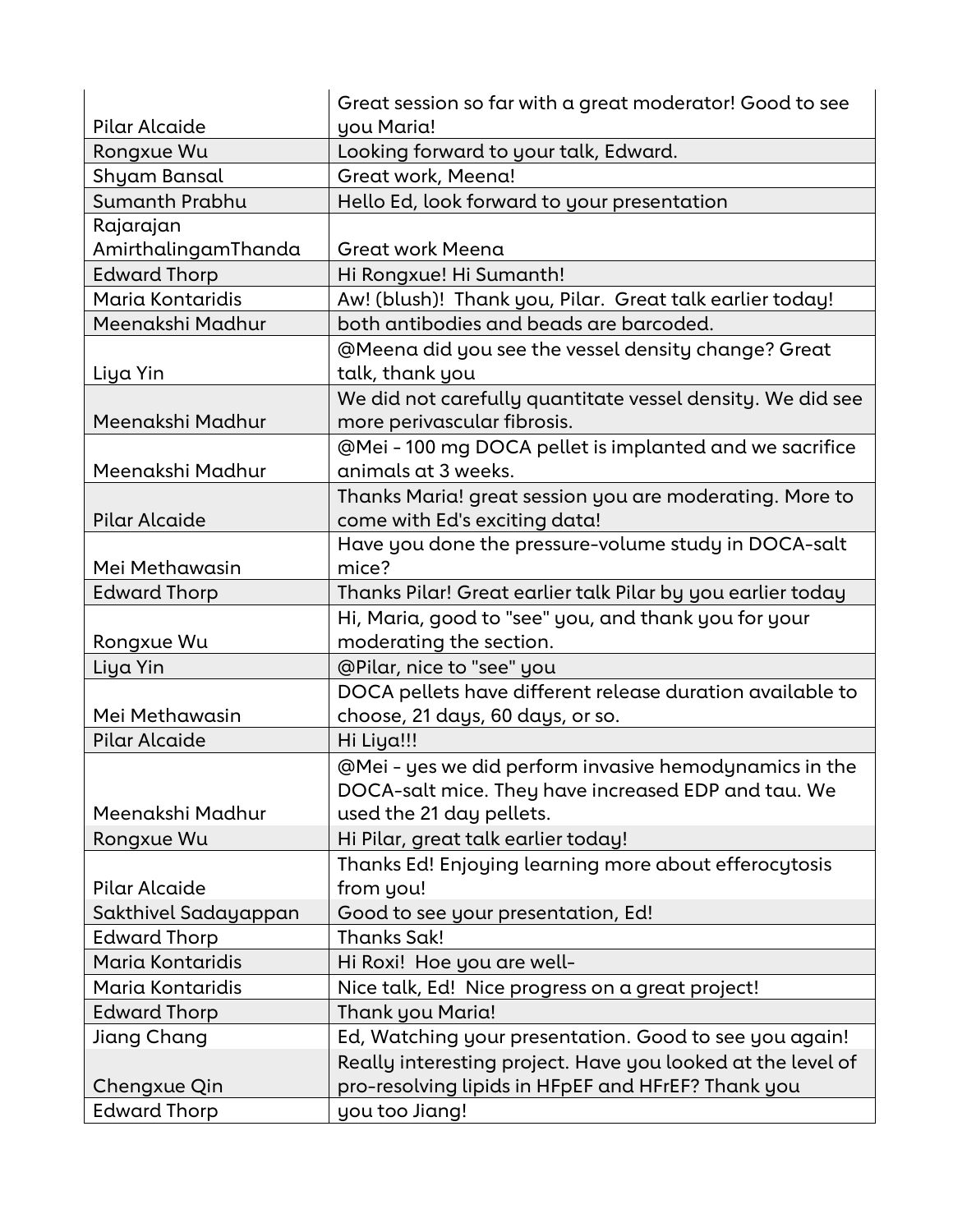|                        | Great work, Ed! how did CCR2 correlate with either of               |
|------------------------|---------------------------------------------------------------------|
| Shyam Bansal           | these markers (IL-1b or MerTK+ cells)                               |
| <b>Edward Thorp</b>    | with Gabby Fredman Chengxue                                         |
| <b>Edward Thorp</b>    | thank you Shyam, CCR2 positively correlated with Il-1b I<br>believe |
| Chengxue Qin           | Perfect!! Exciting. Hello from melbourne                            |
|                        | So, can I assume MerTK correlated with CCR2- cells (or              |
| Shyam Bansal           | resident macrophages)?                                              |
| Rajarajan              |                                                                     |
| AmirthalingamThanda    | Great work Ed!                                                      |
|                        | mertk-ccr2 not sure; need to look back at the primary               |
| <b>Edward Thorp</b>    | data; good question                                                 |
| <b>Edward Thorp</b>    | thank you Rajarajan                                                 |
| Mei Methawasin         | Can HFpEF occur in HIV patients?                                    |
| <b>Edward Thorp</b>    | hfpef with HIV Matt Feinstein                                       |
|                        | How about the efferocytosis in RV and LV failure, is there          |
| Rajarajan              | any difference between Both Ventricle macrophage                    |
| AmirthalingamThanda    | phenotype and the resolution of inflammation                        |
| <b>Edward Thorp</b>    | good question between ventricles, we haven't looked                 |
| Venkatesh Sundararajan | Excellent work, Ed                                                  |
| Rajarajan              |                                                                     |
| AmirthalingamThanda    | Thanks Ed!, I am looking on Rv and PH                               |
| <b>Edward Thorp</b>    | thank you Venkatesh                                                 |
| <b>Edward Thorp</b>    | sounds interesting Rajarajan                                        |
|                        | Nice data set on HFpEF, other than heart, any other organ           |
| Ganesh Halade          | inflammtion                                                         |
| Rajarajan              |                                                                     |
| AmirthalingamThanda    | I will write to you for further discussion                          |
| <b>Edward Thorp</b>    | hi Ganesh, spleen yes is inflammed                                  |
|                        | Hi Ed, Did the MertK ko mice gain weight similar to WT on           |
| Pilar Alcaide          | the high fat diet?                                                  |
|                        | hi Pilar weights were equivalent with KO mice but not with          |
| <b>Edward Thorp</b>    | over-expression interestingly                                       |
| Pilar Alcaide          | Thanks!                                                             |
| <b>Pilar Alcaide</b>   | great job!                                                          |
| <b>Edward Thorp</b>    | thanks Pilar!                                                       |
| Sumanth Prabhu         | <b>Excellent talk Ed!</b>                                           |
| Sumanth Prabhu         | Hi Pilar!                                                           |
| <b>Edward Thorp</b>    | thank you Sumanth!                                                  |
| <b>Dominic DelRe</b>   | Ed, beautiful work. Really enjoyed your talk!                       |
| Shyam Bansal           | Very interesting work, ED!                                          |
| <b>Edward Thorp</b>    | thank you Dominic                                                   |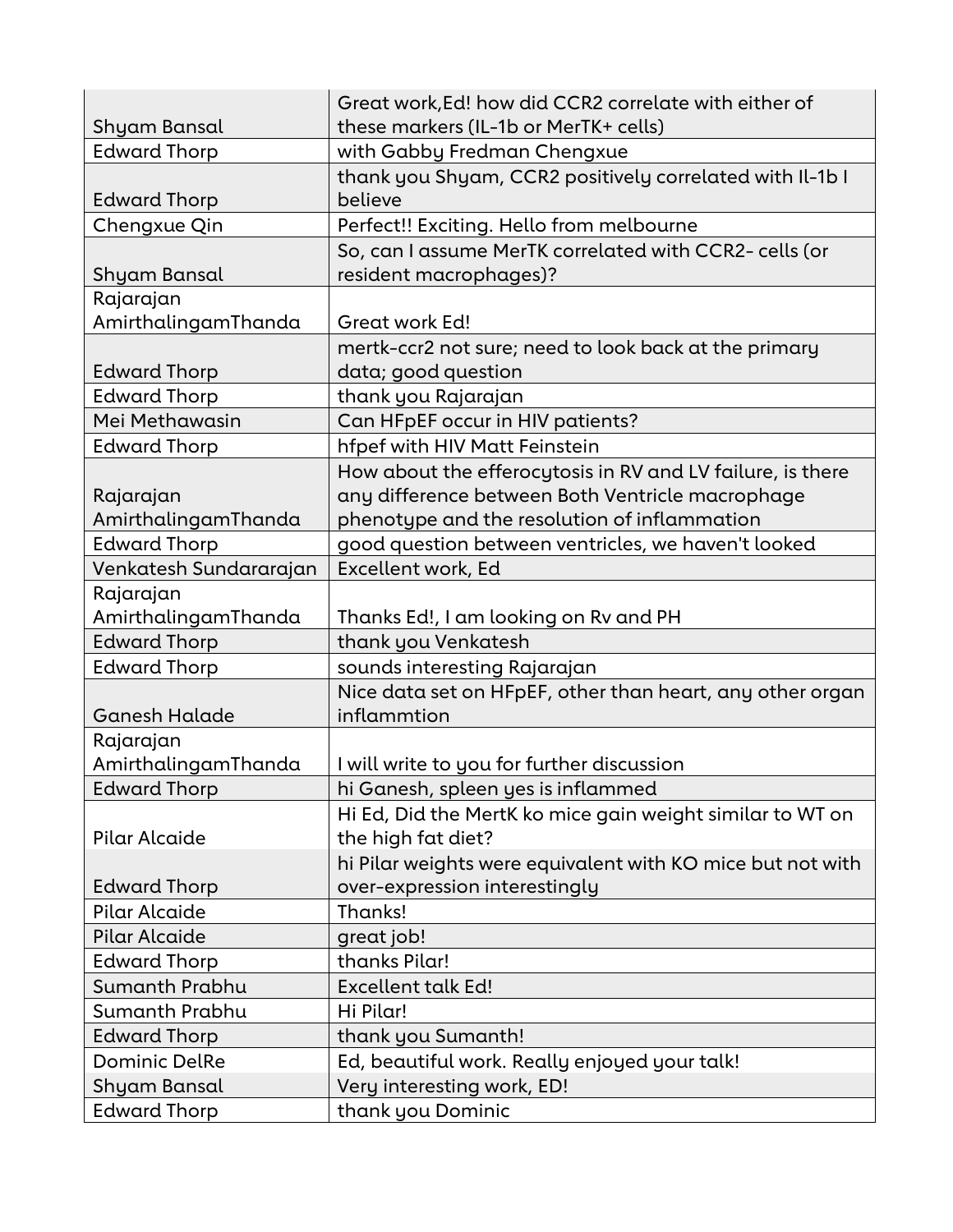| <b>Edward Thorp</b>  | thank you Shyam                                             |
|----------------------|-------------------------------------------------------------|
| Poonam Rao           | Very Good work                                              |
| <b>Ying Ge</b>       | A beautiful presentation Ed!                                |
|                      | Hi Ed! exciting studies, cannot wait to hear more when      |
| Rong Tian            | you come to visit!                                          |
| <b>Edward Thorp</b>  | thank you ying                                              |
| Chengxue Qin         | Thanks Ed. Great presentation                               |
| Pilar Alcaide        | Hello Sumath! get to see you this morning, and now!!        |
| Danish Sayed         | Nice work Ed                                                |
| <b>Edward Thorp</b>  | thank you Rong!                                             |
| <b>Edward Thorp</b>  | thank you Danish!                                           |
| Santosh Maurya       | Excellent work Ed.                                          |
| Joseph Wu            | Great talk Edward!                                          |
| Ameen Ismahil        | Great talk Ed                                               |
| <b>Edward Thorp</b>  | thank you Santosh. thank you Joseph. Thank you Ameen        |
| <b>Ying Ge</b>       | Hi Maria! a great session with all the great talks          |
| Maria Kontaridis     | Hi Ying- great talk this am! Good to see you!               |
|                      | Hi Ed: Great talk, Did you had a chance to look at the      |
| Venkata Garikipati   | CD163 along with sMerTK?                                    |
| Shyam Bansal         | Great Session, Maria! Enjoyed it a lot.                     |
| <b>Edward Thorp</b>  | thank u Venkata; did not look at CD163                      |
| Rong Tian            | Hi Maria, great session, thanks for chairing!               |
| Maria Kontaridis     | Thanks, Rong-great to see you here!                         |
| Venkata Garikipati   | Ok, thanks! Exciting work!                                  |
| Maria Kontaridis     | Hi Shyam! Hope all is well with you!                        |
|                      | Hi Maria, yes everything is good. Thanks for asking. I hope |
| Shyam Bansal         | everything is well on your side as well.                    |
| Mei Methawasin       | @Ed                                                         |
| <b>Dominic DelRe</b> | Great session Maria. Thanks for moderating!                 |
| Maria Kontaridis     | Thanks, Dominic! Hope all is well with you!                 |
|                      | @Ed I'm wondering if the HIV patients have low WBC          |
| Mei Methawasin       | counts, would they develop HFpEF?                           |
|                      | good question Mei; Dr. Matthew Feinstein at Northwestern    |
| <b>Edward Thorp</b>  | may know better that I                                      |
|                      | HIV patients do develop HFpEF. They have a specific         |
|                      | deficiency in CD4 counts but not lower CD8 T cells or       |
|                      | myeloid cells/macrophages. Also with antiretroviral         |
|                      | therapies, even CD4+ T cells are no longer very low either. |
|                      | I think their risk of HFpEF may be even greater than people |
| Meenakshi Madhur     | without HIV.                                                |
| <b>Edward Thorp</b>  | good thought                                                |
| Mei Methawasin       | Thank you                                                   |